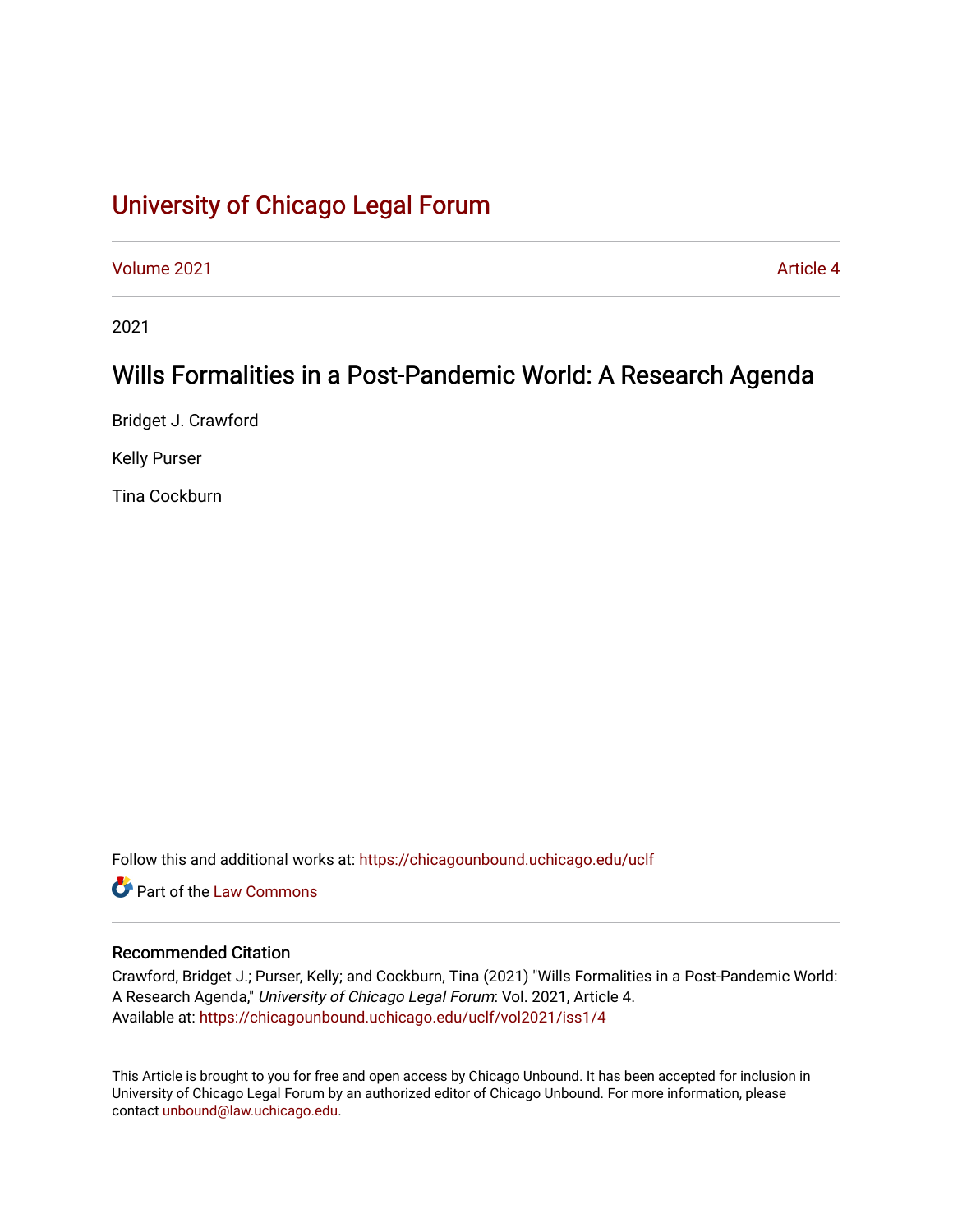## **Wills Formalities in a Post-Pandemic World: A Research Agenda**

*Bridget J. Crawford*† *Kelly Purser*†† *Tina Cockburn*†††

*The COVID-19 global pandemic has brought new focus to human mortality. The virus has reminded many people that they need to have a valid will or otherwise make plans for the effective transmission of their property on death. Yet stayat-home orders and social distancing recommendations make it difficult or impossible to comply with the traditional rules for validly executing wills. Across most common law jurisdictions, the traditional requirements call for two witnesses in the physical presence of the testator. Because of the practical difficulties of safely executing documents during the pandemic with witnesses assembled in physical proximity, many jurisdictions internationally have implemented emergency measures that permit the remote witnessing of wills and other estate planning documents via audio-visual platforms like Zoom, Skype, or FaceTime.*

*This essay employs a dual Australian-United States perspective to investigate the purposes of traditional will-making requirements and to suggest their continued vitality in the context of remotely witnessed wills. Although emergency measures adopted in both countries arguably have made it easier to execute wills during the pandemic, these provisions will, for the most part, sunset in the near future. The desirability of increasing access to legal services generally, and willmaking specifically, might argue in favor of making permanent the pandemic-era rules for will executions. Before embracing a permanent change, though, there needs to be more research. This essay proposes a research agenda comprised of four future empirical studies of pandemic and post-pandemic-era will-making. These studies aim to identify and address any problems with the remote witnessing of testamentary documents. The results of these and other studies can facilitate the development of evidence-based, workable rules for effective will-making in the twenty-first century.*

<sup>†</sup> University Distinguished Professor of Law, Elisabeth Haub School of Law at Pace University.

<sup>††</sup> Associate Professor, Australian Centre for Health Law Research, School of Law, Queensland University of Technology.

<sup>†††</sup> Associate Professor, Co-Director, Australian Centre for Health Law Research, School of Law, Queensland University of Technology.

This article reflects the law as of June 8, 2021.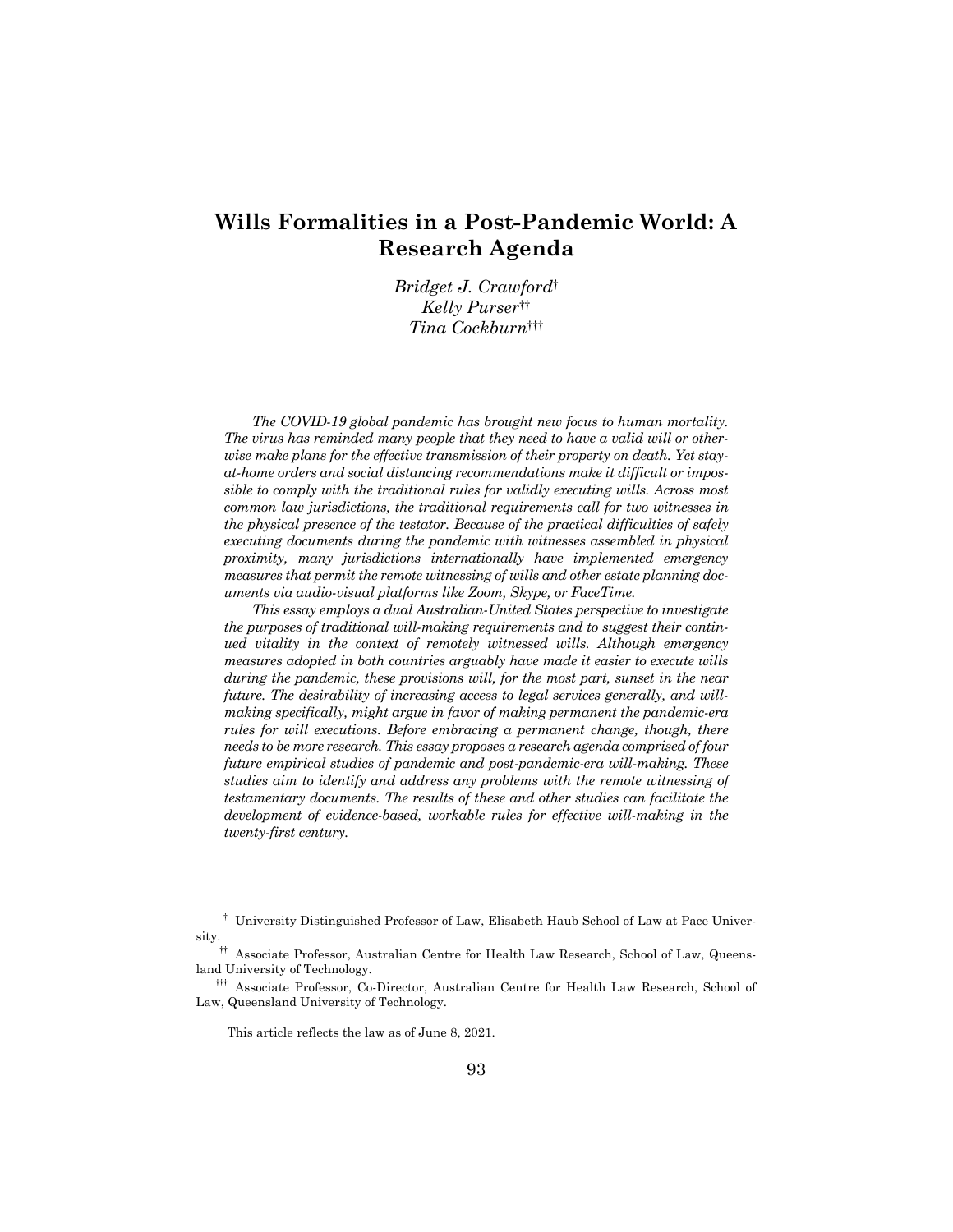Around the world, the COVID-19 pandemic has radically changed the ways people interact with each other. From voting and public demonstrations to work, education, and socializing with family and friends, every aspect of public and private life has been reconfigured in response to the public health crisis. Among the transformations are the ways that people deliver, consume, and access legal services. The pandemic has brought into sharp focus the mismatch between traditional rules that govern valid will executions, on the one hand, and contemporary restrictions, practices, and preferences, on the other.<sup>1</sup> As other scholars have explained, enabling access to and promoting valid willmaking is desirable for various reasons, including the cost-effective and efficient facilitation of postmortem property transfers.2 During an era of social distancing, isolation, and quarantine mandates, however, in many jurisdictions, it is both challenging logistically and undesirable from a personal and public health perspective to physically gather the testator and two unrelated witnesses who are not named in the will as well as (potentially) a lawyer—in the same place at the same time.3 For that reason, to better enable access to valid will-making, some scholars advocate eliminating or relaxing traditional wills formalities,

<sup>1</sup> *See, e.g.*, David A. Horton & Reid Kress Weisbord, *COVID-19 and Formal Wills*, 73 STAN. L. REV. ONLINE 18, 19 (2020).

<sup>2</sup> *See, e.g.*, *id.* (explaining that the benefits of wills include the distribution of property at death, a reduction in the likelihood of wealth fractionation, and, in the United States context, a possible decrease in the chance of litigation). *But see* John H. Langbein, *The Nonprobate Revolution and the Future of the Law of Succession*, 97 HARV. L. REV. 1108, 1108 (1984) (explaining that because of the nature of wealth and the role played by financial intermediaries, the majority of wealth passes outside the probate system); David A. Horton, *In Partial Defense of Probate: Evidence from Alameda County, California*, 103 GEO. L.J. 605, 627 (2015) (demonstrating that fewer than 10% of all decedents dying in 2007 in one California county left any probate estate at all, suggesting an increase in nonprobate transfers, while acknowledging the possibility of informal division of personal property in the case of small estates). In Australia, household wealth can include nonprobate assets such as property held as joint tenants that will pass outside the estate by way of survivorship, while assets owned in the testator's sole name or as tenants in common generally require probate to enable transmission to beneficiaries. *See Joint Tenants*, AUSTL. TAX'N OFF. (Jul. 17, 2017), https://www.ato.gov.au/general/capital-gains-tax/deceased-estates-and-inheritances/inherited-dwellings/joint-tenants/ [https://perma.cc/TSM5-RAZ9]. Superannuation (i.e., retirement accounts) may or may not be paid into the estate subject to the determination of the trustee of the superannuation fund and the existence of a valid, binding death benefit nomination directing the trustee of the superannuation fund to pay the monies to eligible people nominated in accordance with the relevant legislation. *See Superannuation Binding Death Benefit Nominations and Kinship Structures – Taking Further Action on the Banking, Superannuation & Financial Services Industry Royal Commission*, COMMONWEALTH OF AUSTL. (Mar. 2019), https://treasury.gov.au/sites/default/files/2019-03/c2019-t371937-discussion-paper.pdf [https://perma.cc/PF54- D4QK]; *see generally* Gary N. Marks et al., *Household Wealth in Australia: Its Components, Distribution and Correlates*, 41 J. OF SOCIO. 47, 51, 56–47 (2005).

<sup>3</sup> *See infra* Part II.A.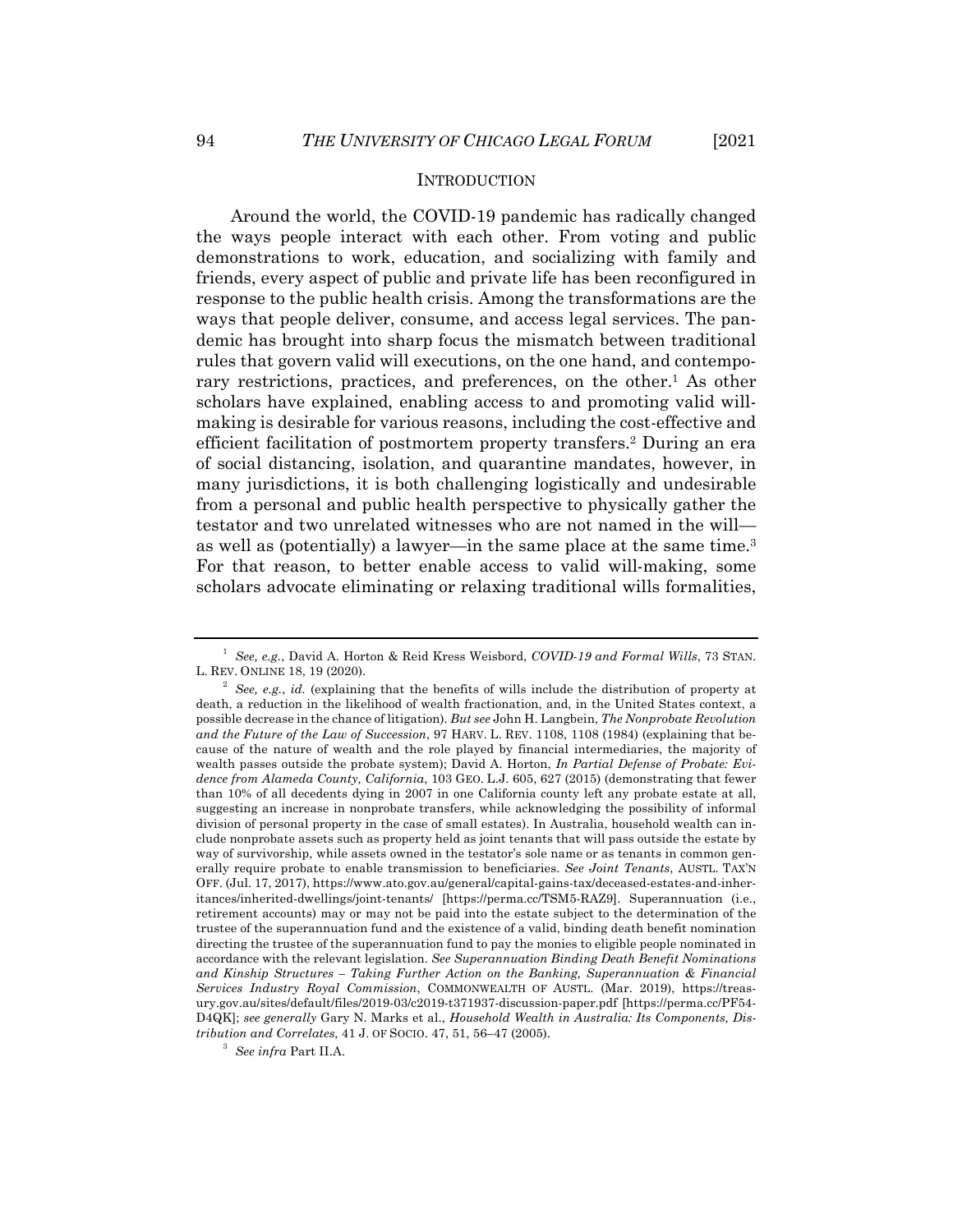including the permanent adoption of pandemic-era emergency orders that permit remote witnessing of wills.4 Other commentators have observed that the remote witnessing provisions of the Uniform Electronic Wills Act (UEWA),<sup>5</sup> promulgated in the United States in 2019, lack appropriate safeguards against fraud or undue influence.6 A key concern is whether remote witnesses—separated physically but connected by technology to the person executing the will—have the ability to satisfactorily assess whether the testator possesses the minimum legal capacity required to make a will (or, colloquially speaking, that the testator is of "sound mind and understanding") and is acting voluntarily.7

This essay enters the scholarly debate about the necessity of remote witnessing in a variety of situations, including a public health crisis. Particularly in the area of wills formalities, Australia has been a world leader in legislative reform; several jurisdictions in the United States have adopted legislation modeled after Australia's.8 Given that

[T]he testator . . . [m]ust be capable of knowing and understanding in a general way the nature and extent of his or her property, the natural objects of his or her bounty, and the disposition that he or she is making of that property, and must also be capable of relating these elements to one another and forming an orderly desire regarding the disposition of the property.

RESTATEMENT (THIRD) OF PROPERTY: WILLS AND OTHER DONATIVE TRANSFERS § 8.1(b) (AM. L. INST. 2003); *see also* Banks v Goodfellow (1870) LR 5 QB 549.

<sup>8</sup> *See, e.g.*, David Horton, *Wills Without Signatures*, 99 B.U. L. REV. 1623, 1631 (2019) (describing the impact of Australia's "dispensing power" statutes and the way they served as a model for the Uniform Probate Code's "harmless error" doctrine, subsequently adopted in eleven U.S.

<sup>4</sup> *See* Horton & Weisbord, *supra* note 1.

<sup>5</sup> UNIF. ELEC. WILLS ACT (UNIF. L. COMM'N 2019) [hereinafter UEWA]. To date, Utah, Washington, North Dakota, and Colorado have enacted the UEWA. *See* H.B. 6001, 2020 H.R., Spec. Sess. (Utah 2020); S.B. 5132, 2021 Reg. Sess. (Wa. 2021); H.B. 1077, 67th Leg. Assem. 2021 Sess. (N.D. 2021); H.B. 21-1004, 2021 Reg. Sess. (Colo. 2021). As of this writing, the UEWA is pending in state legislatures in Idaho and Virginia. *See* S.B. 1077, 2021 Reg. Sess. (Idaho 2021); H.B. 1856, 2021 Spec. Sess. (Va. 2021). Arizona, Florida, Indiana and Nevada have their own electronic wills laws, enacted before the UEWA. ARIZ. REV. STAT. ANN. § 14-2518 (2020); FLA. STAT. ANN. § 732.522 (West 2020); IND. CODE ANN. § 29-1-21-4 (West 2020); NEV. REV. STAT. ANN. § 133.085 (LexisNexis 2019).

<sup>6</sup> *See, e.g.*, Adam J. Hirsch & Julia C. Kelety, *Electronic-Will Legislation: The Uniform Acts Versus Australian and Canadian Alternatives*, 34 PROB. & PROP. 42, 43 (2020) (stating a preference for Canada's cautionary approach to electronic wills because, in the words of one Canadian law reformer, such documents are the object of no more than a "curious interest" on the part of lawyers or members of the public) (quoting Law Reform Commission of Saskatchewan *Report on Electronic Wills* 24 (2004)); Adam J. Hirsch, *Technology Adrift: In Search of a Role for Electronic Wills*, 61 B.C. L. REV. 827, 846–51 (2020) (critiquing the UEWA as a response to a demand by business lobbyists, not consumers).

<sup>7</sup> *See Tips for Assessing Capacity via Video Conferencing During COVID-19*, QUEENSL. L. SOC'Y (Apr. 2020), https://www.qls.com.au/Knowledge\_centre/Ethics/Practice\_Support\_Resources /Practice\_Support\_Tips/Tips\_for\_assessing\_capacity\_via\_video\_conferencing\_during\_COVID-19 [https://perma.cc/8SGW-YDUB]. The precise rules for mental capacity vary from jurisdiction to jurisdiction, but the Restatement's formulation is largely representative of most common law jurisdictions: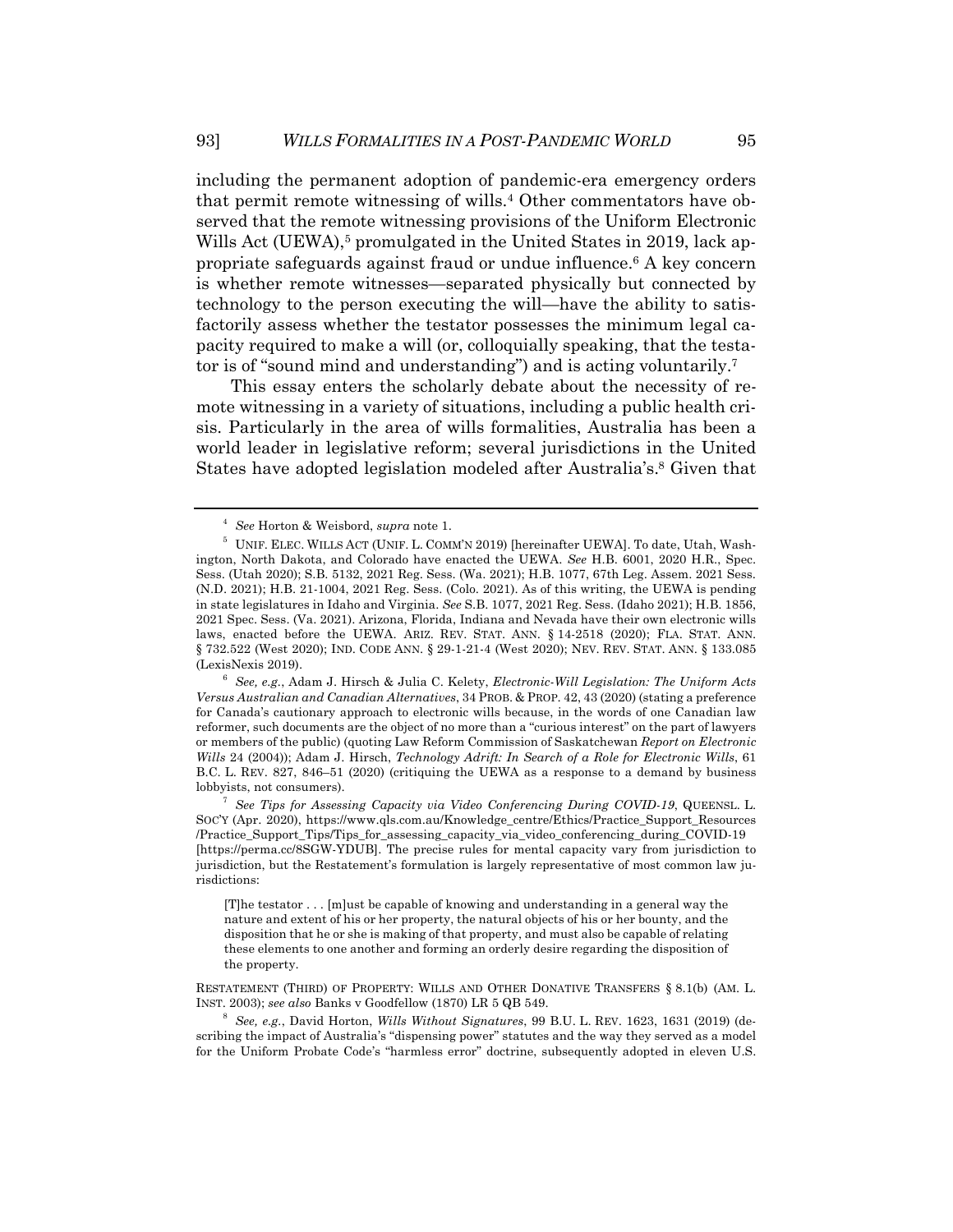history, we draw on a dual Australian-U.S. perspective to argue that any permanent change to the law should be driven by empirical data about will-making practices both before and during the pandemic. It is simply too early to know what effect electronic witnessing has had on will-making during the COVID-19 health crisis. To better understand what shape the laws governing valid will execution could or should take in the future, we outline a four-part research agenda to identify who availed themselves of emergency measures permitting remote witnessing of wills, why and how they did so, and the types of problems, if any, that may arise with wills executed and remotely witnessed during the pandemic.

Part I provides a brief overview of the traditional requirements for making valid wills and the doctrines that may be available to soften the consequences of failure to comply strictly with wills formalities. Part II explains why wills are desirable for legal and social reasons. It also considers the limitations of wills in preventing postmortem challenges to carefully crafted estate plans. Part III turns to a discussion of the ways that many jurisdictions have temporarily modified the rules governing the execution of wills during the COVID-19 pandemic by allowing for remote witnesses, for example. These modifications arguably are desirable from a practical perspective; they also are consistent with critiques that traditional wills formalities do not necessarily serve their stated purposes.9 According to one version of this argument, strict adherence to formalities is unnecessary when the formalities do not accomplish what they intend.<sup>10</sup> On the other hand, radical departure from these formalities may prevent otherwise valid testamentary intentions from being recognized as such. In the context of this debate, we ask whether relaxed rules for will executions and other technology-driven reforms of will-making offer adequate protection for vulnerable testators, including older individuals. Part IV calls for more studies about pandemic-era will-making before law reformers and policymakers consider making the temporary rules permanent. Apart from understanding who made pandemic-era wills, future research should also identify the nature, extent, and scope of any difficulties that remote witnesses had in assessing testamentary capacity and in identifying possible cases of fraud, undue influence, or financial abuse, especially those perpetrated

states).

<sup>9</sup> *See, e.g.*, Bridget J. Crawford, *Wills Formalities in the Twenty-First Century*, 2018 WIS. L. REV. 269, 276–77 (critiquing the traditional functions of wills formalities).

<sup>10</sup> *See, e.g.*, Kelly Purser & Tina Cockburn, *Wills Formalities in the Twenty-First Century— Promoting Testamentary Intention in the Face of Societal Change and Technology: An Australian Response to Professor Crawford*, 2019 WIS. L. REV. FORWARD 46 (2019) (evaluating function of wills formalities in Australian context).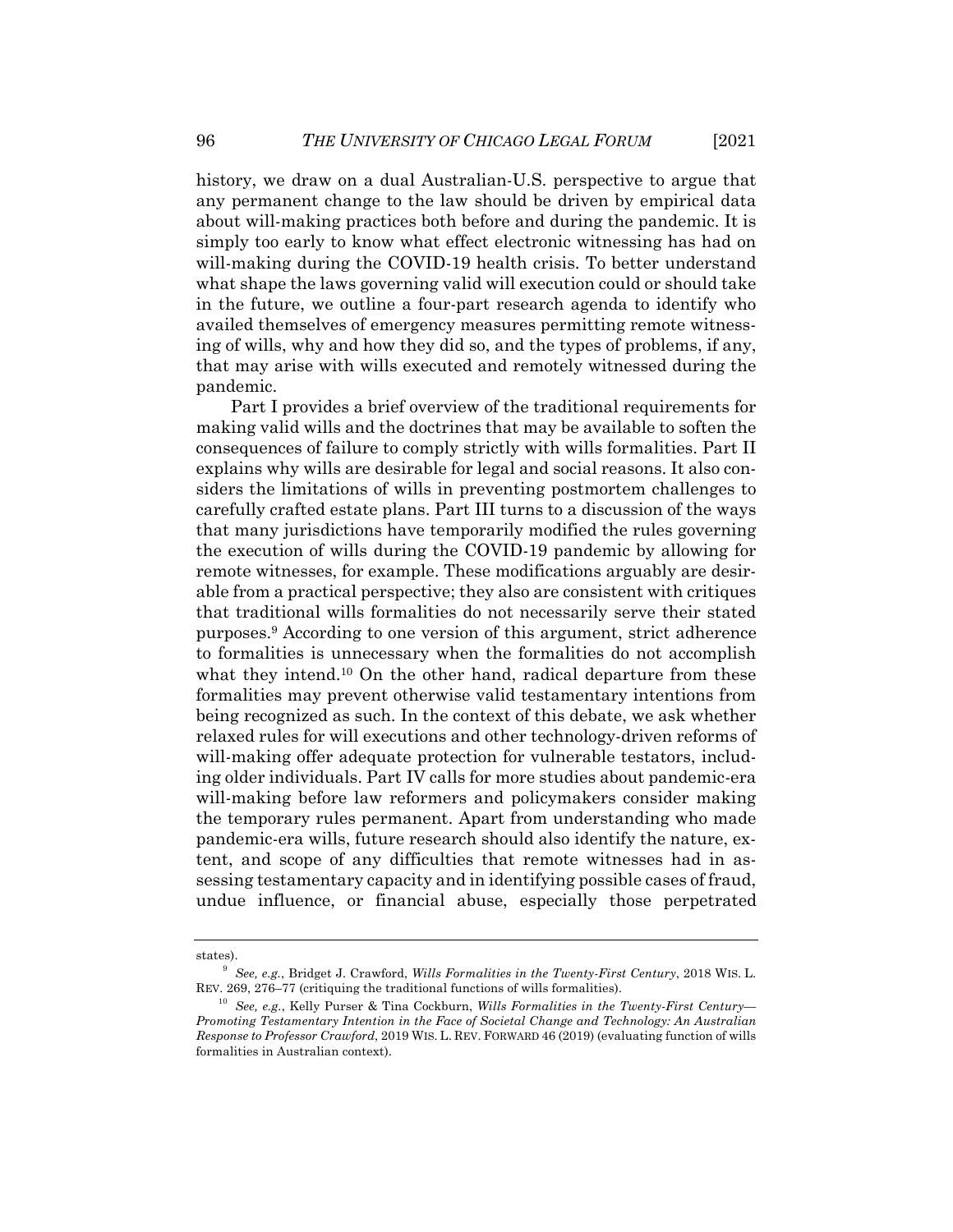against older persons. This data will enable policymakers to identify and address problems with remote witnessing and to develop rules for the execution of wills that are both appropriate for the digital age and adequately protective of vulnerable individuals.

#### I. WILLS FORMALITIES AND THE BENEFITS OF WILL-MAKING

#### A. Brief Overview of Wills Formalities

For hundreds of years, wills have been executed in accordance with the same formalities. Details vary, but the basic requirements are the same across most common-law jurisdictions. Generally speaking, a will must be in writing, signed by the testator (or by someone else in the testator's conscious presence and at the testator's direction), and signed by at least two individuals as witnesses in the testator's and each other's physical presence.11 Particular jurisdictional variations may include requirements that the witnesses are disinterested, meaning not receiving any benefit under the will;<sup>12</sup> the option of having a will notarized instead of witnessed; $13$  or a requirement that the testator subscribe the will (i.e., sign at the bottom) or "publish" it, meaning openly declare in the presence of the witnesses that the document is the testator's will.14

If a decedent dies without a will, or if a will is found to be invalid for some reason, including failure to comply with the requisite formalities, the decedent's probate property will pass pursuant to the laws of

<sup>&</sup>lt;sup>11</sup> *See, e.g.*, UNIF. PROB. CODE § 2-502(a) (UNIF. LAW COMM'N 1990, as amended 2008) (requiring two witnesses) and *Succession Act 2006* (NSW) s 6(1)(c) (Austl.) (requiring two witnesses). Under the (U.K.) Wills Act of 1837, both witnesses were required to be present together with the testator when the will was signed or acknowledged. Wills Act 1837, 7 Will. 4 & 1 Vict., c. 26 § 9. This is no longer the case under many modern statutes. *See* UNIF. PROB. CODE § 2-502(a)(3) (requiring the witnesses to sign "within a reasonable time after the individual witnessed either the signing of the will . . . or the testator's acknowledgement of that signature or acknowledgment of that will," with no requirement that the two witnesses be present together); *Succession Act 1981* (Qld) s 10(4) (Austl.) (providing that a will must be signed by two witnesses "in the presence of the testator, but not necessarily in the presence of each other").

<sup>12</sup> *See, e.g.*, 79 Am. Jur. 2d *Wills* § 258 ("A subscribing witness to a will should be some person acquainted with the testator, having no interest, direct or indirect, as a beneficiary . . . ."); *Succession Act 1981* (Qld) s 11(2)–(3) (Austl.) (voiding a disposition to an interested witness, except in limited circumstances, without invalidating the will itself). *But see* UNIF. PROB. CODE § 2-505 cmt. (UNIF. LAW COMM'N 1990, as amended 2008) ("Interest no longer disqualifies a person as a witness, nor does it invalidate or forfeit a gift under the will.").

<sup>&</sup>lt;sup>13</sup> *See, e.g.*, UNIF. PROB. CODE § 2-502(a)(3)(B) (permitting notarization in lieu of witnesses).

<sup>14</sup> *See, e.g.*, N.Y. EST. POWERS & TRUST LAW § 3-2.1(3) (McKinney 2021) ("The testator shall, at some time during the ceremony or ceremonies of execution and attestation, declare to each of the attesting witnesses that the instrument to which his signature has been affixed is his will."). By contrast, in Queensland, Australia the witnesses do *not* need to know that the document they attested and signed is a will. *See Succession Act 1981* (Qld) s 10(5).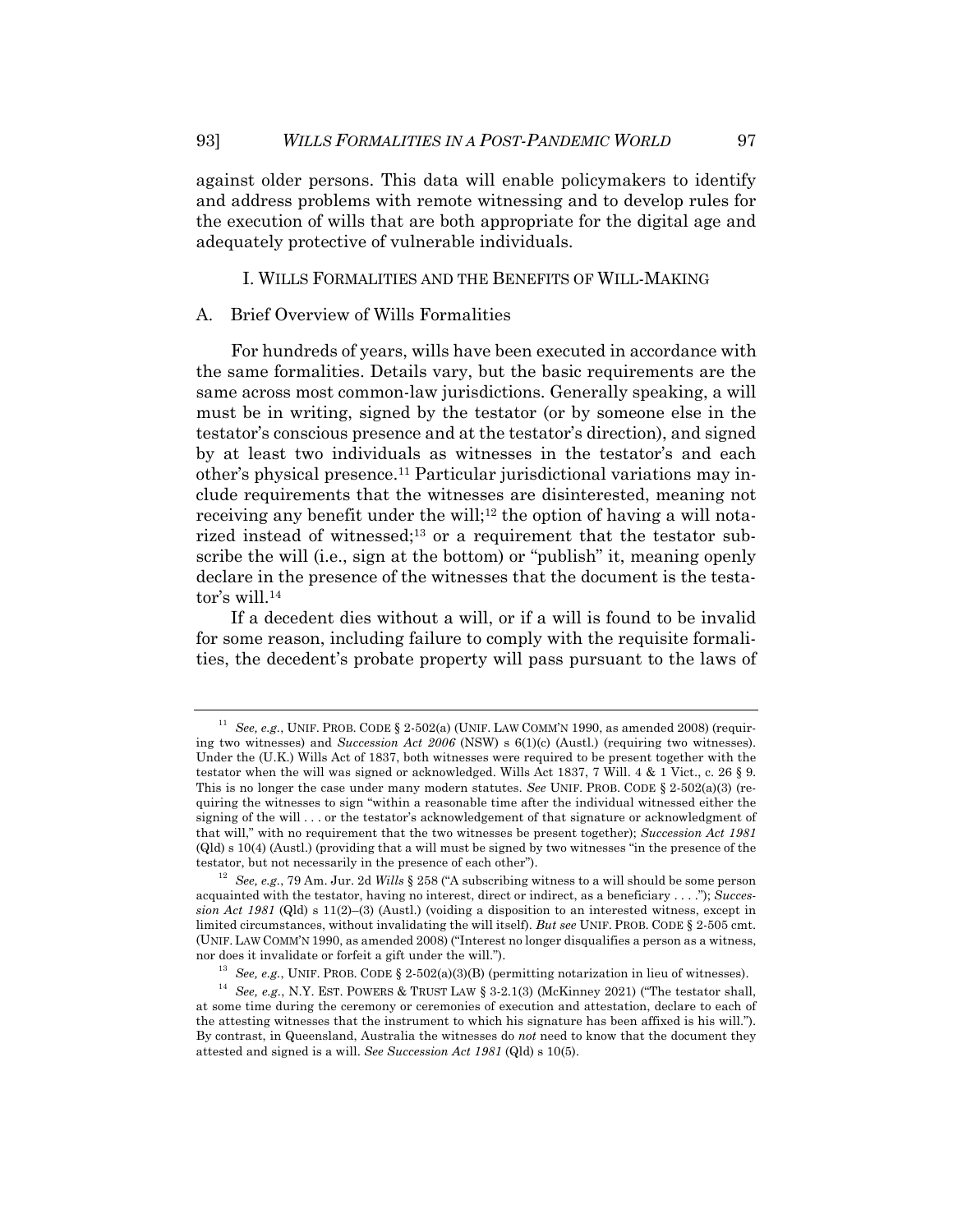intestacy to the heirs designated by statute. A typical intestacy statute in the United States or Australia provides for some or all of the decedent's estate to pass either entirely to a surviving spouse (or spousal equivalent, in some jurisdictions)<sup>15</sup> or be split in specified proportions between the surviving spouse and issue, depending on the jurisdiction.16 Typically, if the decedent is not survived by any spouse or issue, the property will pass to other collateral relatives.17 Non-probate property passes by operation of law, as in the case of joint tenancies, for example, or pursuant to a contractual designation, such as life insurance payable to a designated beneficiary or bank accounts with payableon-death designations.18

- B. Trending Away from Formal Requirements
	- 1. Holographic wills, dispensing powers, and harmless error statutes

In the United States, the strictness of traditional formalities is softened by laws in approximately half of all states that permit holographic wills—unwitnessed documents signed by the decedent and written entirely or in "material portion" in the decedent's own handwriting.<sup>19</sup> In Australia, no state or territory expressly permits holographic wills. Since 1975, however, the State of South Australia has had a dispensing power that permits a court to accept a will not otherwise

<sup>15</sup> *See, e.g.*, N.J. REV. STAT. § 3B:5-3 (1982) (providing for the intestate share of a decedent's surviving spouse or domestic partner); *Administration and Probate Act 1958* (Vic) s 70 (providing that in the case of an intestate decedent who dies without descendants, if the decedent dies survived by one "partner," that partner is entitled to the whole of the intestate's residuary estate"). A partner is defined in the Victoria intestacy statute as an intestate decedent's "spouse, domestic partner or registered caring partner at the time of the intestate's death." *Administration and Probate Act 1958* (Vic) s 70B. A "domestic partner" of a person who dies means a registered domestic partner or an unregistered domestic partner of that person. *Id.* at s 3(1). A "registered domestic partner" of a person who dies means a person who, at the time of the person's death, was in a registered domestic relationship with the person within the meaning of the Relationships Act 2008. Id. at s 3(1). It is possible under the laws of Victoria and other Australian states for a decedent to be survived by more than one "partner." *See id.* at s 70J(2). If a decedent leaves no issue but more than one partner, each partner takes in equal share, unless there is a distribution order or distribution agreement in effect that would alter such equal division. *Id.* at 70Z.

<sup>16</sup> *See, e.g.*, *Succession Act 1981* (Qld) pt 3, sch 2.

<sup>17</sup> *See, e.g.*, N.J. REV. STAT. § 3B:5-4 (1982) (providing for the intestate share of heirs other than a decedent's surviving spouse or domestic partner); *Administration and Probate Act 1958* (Vic) ss 70O–70ZL (providing for distribution of a decedent's intestate estate, if the decedent is survived by one or more partner, including a "registered caring partner" or a "registered domestic partner," as provided in *Relationships Act 2008* (Vic); children; or other relatives).

<sup>18</sup> *See generally* Roberta Rosenthal Kwall & Anthony J. Aiello, *The Superwill Debate: Opening the Pandora's Box*, 62 TEMP. L. REV. 277, 280–92 (1989) (providing an overview of the multiple types of non-probate property).

<sup>19</sup> *See* Horton & Weisbord, *supra* note 1; UNIF. PROB. CODE § 2-502(b).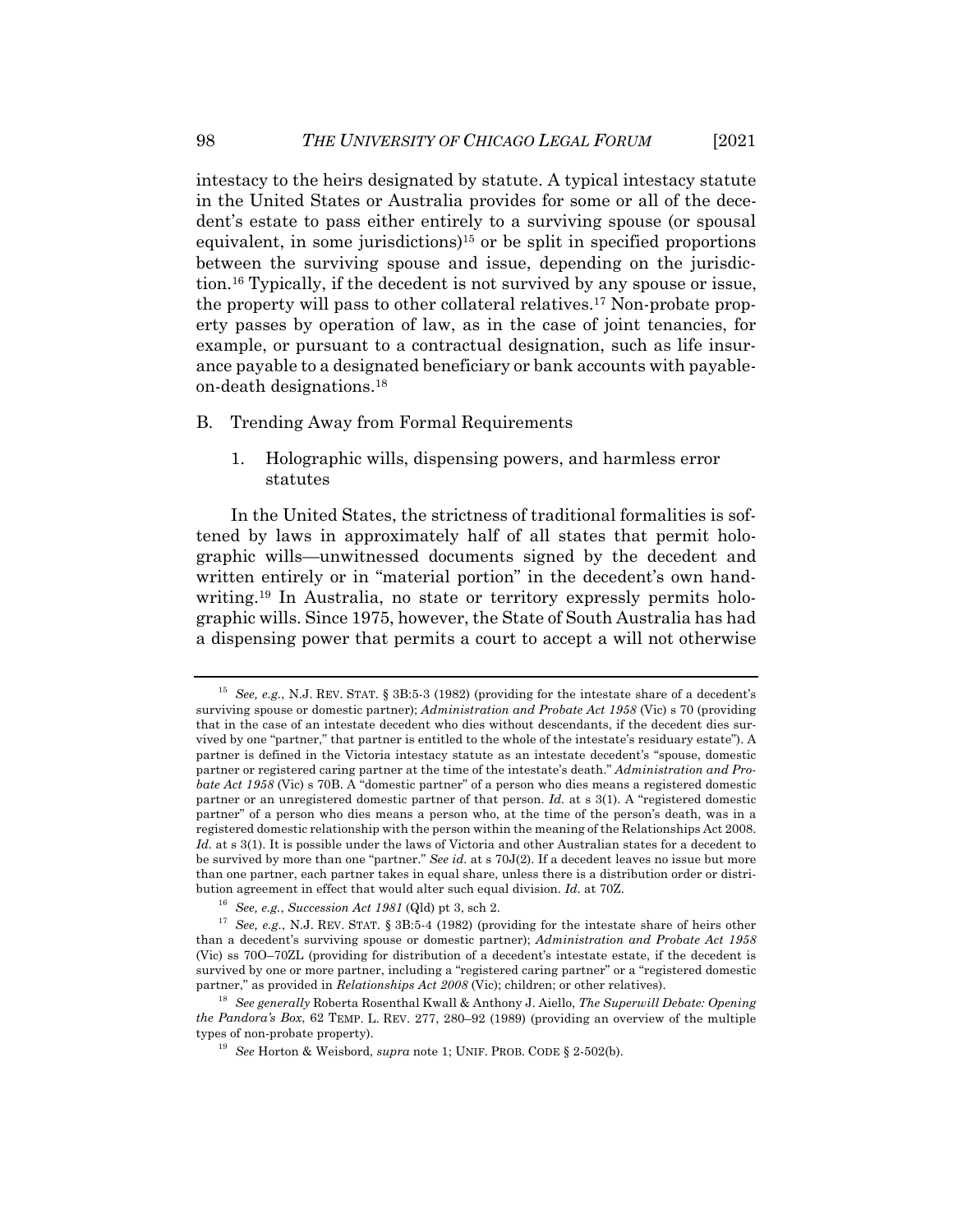executed in accordance with the necessary statutory formalities, as long as the court is satisfied that the decedent intended the document to constitute his will.20

In the State of Queensland, courts experimented for approximately twenty-five years with a South Australian-style substantial compliance rule for wills.21 In 2006, Queensland formally adopted a dispensing power that is far more capacious than the substantial compliance doctrine. Under current Queensland law, a court can dispense with the formal requirements if multiple conditions are met: (1) there must be a document or part of a document that purports to be the decedent's will; (2) the document must not be executed in accordance with the requisite traditional formalities; and (3) the court must be satisfied that the testator intended the document or part of a document to serve as a will, alteration, or full or partial revocation of a will.<sup>22</sup> Any documents not otherwise executed in accordance with the traditional formalities that are recognized by the courts as valid wills are called *informal wills* under Queensland law.

Two caveats round out the discussion of Queensland's dispensing power. First, the definition of a "document" is very broad; it includes "any material from which sounds, images, writings or messages are capable of being produced or reproduced."23 Thus, Queensland courts have determined that a note on an iPhone, an unsent text message, and a video recording on a DVD were "documents" for purposes of this statute.24 Second, the court's ability to dispense with traditional formalities applies to the making, altering, and revocation of a will, but not to republication.25 Because of this broad dispensing power, Queensland can recognize as valid what are called "holographic wills" in some U.S. jurisdictions. However, recognition of a document as an informal will under the dispensing power requires an application to the court, which may be time consuming and costly, and there is, of course, no guarantee of success.

In the United States, there is no equivalent of the Queensland "informal will." But a minority of U.S. states have adopted a variation on

<sup>20</sup> *Wills Act Amendment Act (no. 2) 1975* (SA) s 9, amending *Wills Act of 1936* (SA) s 12(2).

<sup>21</sup> *See Succession Act 1981* (Qld) s 9(a). Under the substantial compliance rule, a nonconforming will can be admitted to probate if the court is satisfied that the purposes of wills formalities evidentiary, protective, ritual, and channeling—were satisfied. *Id.*

<sup>&</sup>lt;sup>22</sup> *Id.* at ss 18(1)(a)–(b), (2).

<sup>23</sup> *Id.* at s 18(5); *Interpretation Act 1954* (Qld) s 36.

<sup>24</sup> *Re Yu* [2013] QSC 322 (6 November 2013) (note on iPhone); *Re Nichol; Nichol v Nichol & Anor* [2017] QSC 220 (9 October 2017) (unsent text message); *Mellino v Wnuk & Ors* [2013] QSC 336 (27 November 2013) (recording on DVD).

<sup>25</sup> *See Succession Act 1981* (Qld) ss 18(1)(a)–(b), (2).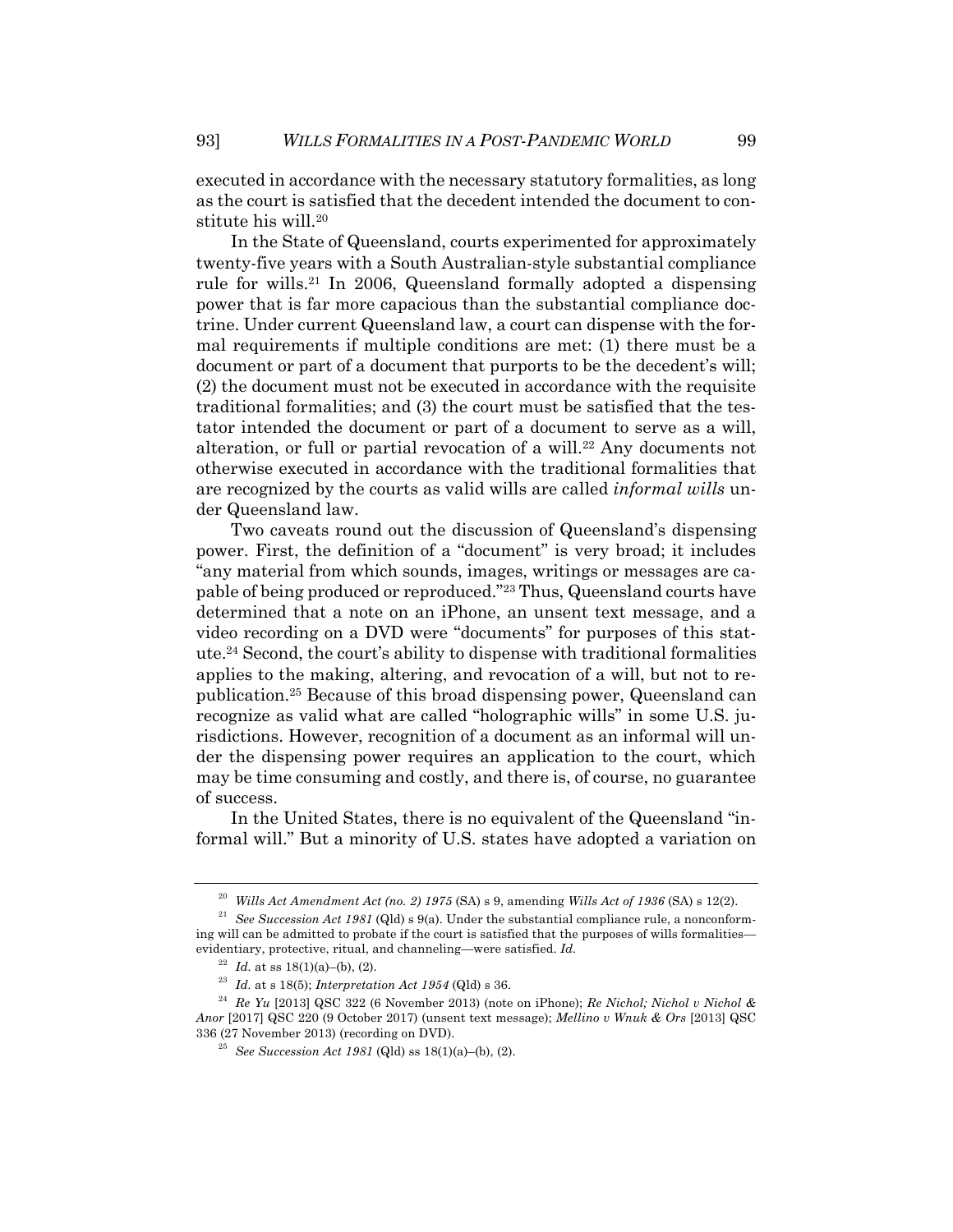the Australian dispensing power in the form of laws known as harmless error statues.<sup>26</sup> Unlike the Queensland law, though, the U.S. harmless error statutes typically apply to *any* document that the decedent intended to constitute a will, alteration, full or partial revocation, or full or partial revival.27 As long as there is clear and convincing evidence that the decedent intended the document to serve as her will, revocation, or the like, the court will treat the document as if it had been executed in accordance with all of the traditional formalities.<sup>28</sup> The harmless error rule takes a forgiving approach: A will can be recognized as valid even if the testator did not comply with traditional wills formalities. In both the United States and Australia, then, one can discern a relaxation in some jurisdictions of the hundreds-year-old rules that have traditionally governed the execution and validity of wills, provided the testamentary intentions of the deceased can be deduced from available evidence.

## 2. Wills formalities may not fully serve their stated purposes

The purpose of wills formalities is well-trodden scholarly territory.29 The formalities are typically understood as having four aims: (1) evidentiary, by providing a record of the decedent's wishes to facilitate grants of probate; (2) protective, by guarding against fraud or wrongdoing, including undue influence; (3) ritual or cautionary, in affording a certain seriousness to the occasion; and (4) channeling, because the will execution process results in an instrument that is readily discernible by a court as a will.30 But the very fact that some jurisdictions recognize the validity of holographic wills<sup>31</sup> or informal wills<sup>32</sup> means that some

<sup>26</sup> *See* UNIF. PROB. CODE § 2-503 (providing uniform rule); HAW. REV. STAT. ANN. § 560:2-503 (West, 2021); MONT. CODE ANN. § 72-2-522 (2021); N.J. STAT. ANN. § 3B:3-2 (West 2021); OHIO REV. CODE ANN. § 2107.24 (West 2021); S.D. CODIFIED LAWS § 29A-2-503 (2021); UTAH CODE ANN. § 75-2-502 (West 2021); VA. CODE ANN. § 64.2-404.1 (2021).

<sup>27</sup> *See* UNIF. PROB. CODE § 2-503.

<sup>28</sup> *See id.*

<sup>29</sup> *See, e.g.*, Ashbel G. Gulliver & Catherine J. Tilson, *Classification of Gratuitous Transfers*, 51 YALE L.J. 1, 3–5 (1951) (rationalizing formalities (1) because "the court needs to be convinced that the statements of the transferor were intended to effectuate a transfer"; (2) to supply evidence of will execution, in the event that the witnesses died before the testator; (3) for the purpose of "protecting the testator against imposition"; and (4) to make sure that the testator was not "acting in a casual or haphazard fashion").

<sup>30</sup> *See, e.g.*, Crawford, *supra* note 9; Ronald J. Scalise, Jr., *Will Formalities in Louisiana: Yesterday, Today, and Tomorrow*, 80 LA. L. REV. 1331, 1333–1337 (2020) (discussing history of function of wills formalities); Purser & Cockburn, *supra* note 10.

<sup>31</sup> *See supra* note 19 and accompanying text.

<sup>32</sup> *See supra* notes 22–25 and accompanying text.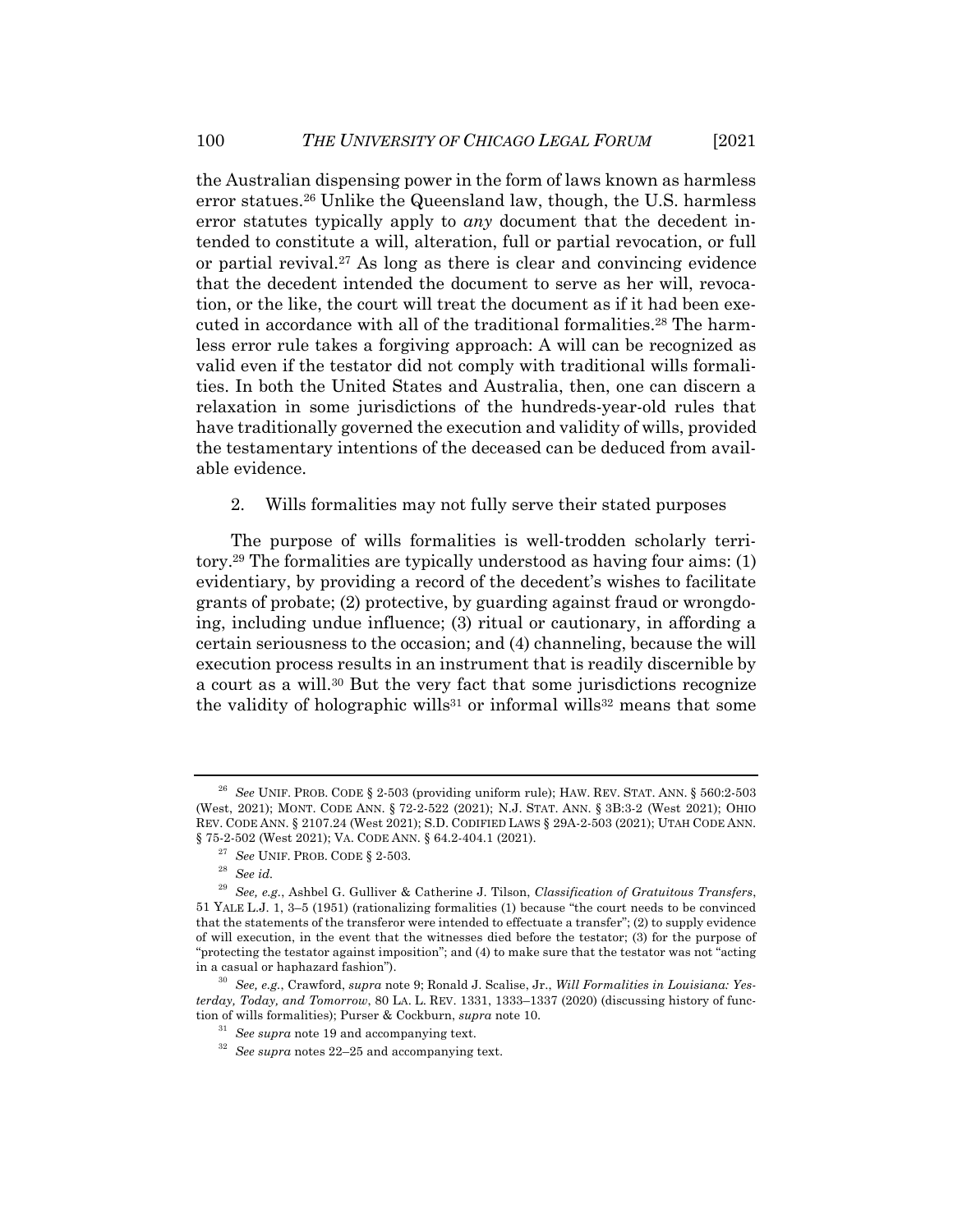lawmakers have made a policy choice to move away from strict formalities to an intention-based approach, at least in some cases.

Scholars have different views on the wisdom of loosening the traditional wills formalities. One of us has argued that "there is good reason to doubt that the primary motivation for those formalities were fully (or even adequately) described as having cautionary, ritual, evidentiary, and channeling functions" and would be comfortable dropping most traditional formalities.33 Two of us have argued that the evidentiary and protective functions still retain vitality, especially in light of concerns about elder abuse.<sup>34</sup> Regardless of one's perspective, however, the natural intuition might be that a will executed with less formality is more likely to lead to litigation than a traditionally executed will because of potential questions about the document's authenticity or meaning. Did the decedent intend this document to serve as her will? In other words, did the *decedent* (and not some other person) intend that *this* document (and not some other document) serve as the decedent's *will* (and not, for example, notes to oneself)? And what did the decedent mean by particular language, especially if a lawyer was not involved in the will preparation? The traditional wills formalities—especially when accompanied by an attestation clause—do quite a bit of work in answering many of those questions, so formal will-making has advantages.35 At the same time, having a will is not an ironclad guarantee that the decedent's wishes will be respected, as explored in the next Part.

### II. WILL-MAKING BRINGS BOTH BENEFITS AND UNCERTAINTIES

#### A. Benefits

Legal commentators typically identify four common benefits of willmaking. First, wills permit testators to tailor the distribution of their estates and to make appointments of executors and guardians for minor

<sup>33</sup> Crawford, *supra* note 9, at 290.

<sup>34</sup> *See, e.g.*, Kelly Purser et al., *Alleged Financial Abuse of Those Under an Enduring Power of Attorney: An Exploratory Study*, 48 BRIT. J. OF SOC. WORK 887 (2018) (empirically examining 121 Australian cases of alleged financial abuse under an enduring power of attorney); Purser & Cockburn, *supra* note 10, at 51.

<sup>&</sup>lt;sup>35</sup> An attestation clause typically appears after the testator's signature and recites the facts of due execution; the witnesses sign underneath. *See, e.g.*, Roger W. Anderson, *Will Executions: A Modern Guide*, 18 AM. J. TRIAL ADVOC. 57, 70 (1994) ("Attestation clauses typically appear after the testator's signature, but above the witnesses' signatures. Lawyers phrase these clauses from the witnesses' point of view, attesting that the will followed the elements of the local statute."). The attestation clause gives rise to a rebuttable presumption of due execution. *See* UNIF. PROB. CODE § 3-406(3); *see also* Kelly Purser, Tina Cockburn & Bridget J. Crawford, *Wills Formalities Beyond COVID-19: A Comparative Australia-U.S. Perspective*, 5 UNSW L.J. FORUM 1, 6 (2020) (discussing the attestation clause as giving rise to a rebuttable presumption of due execution of a will under U.S. and Australian laws).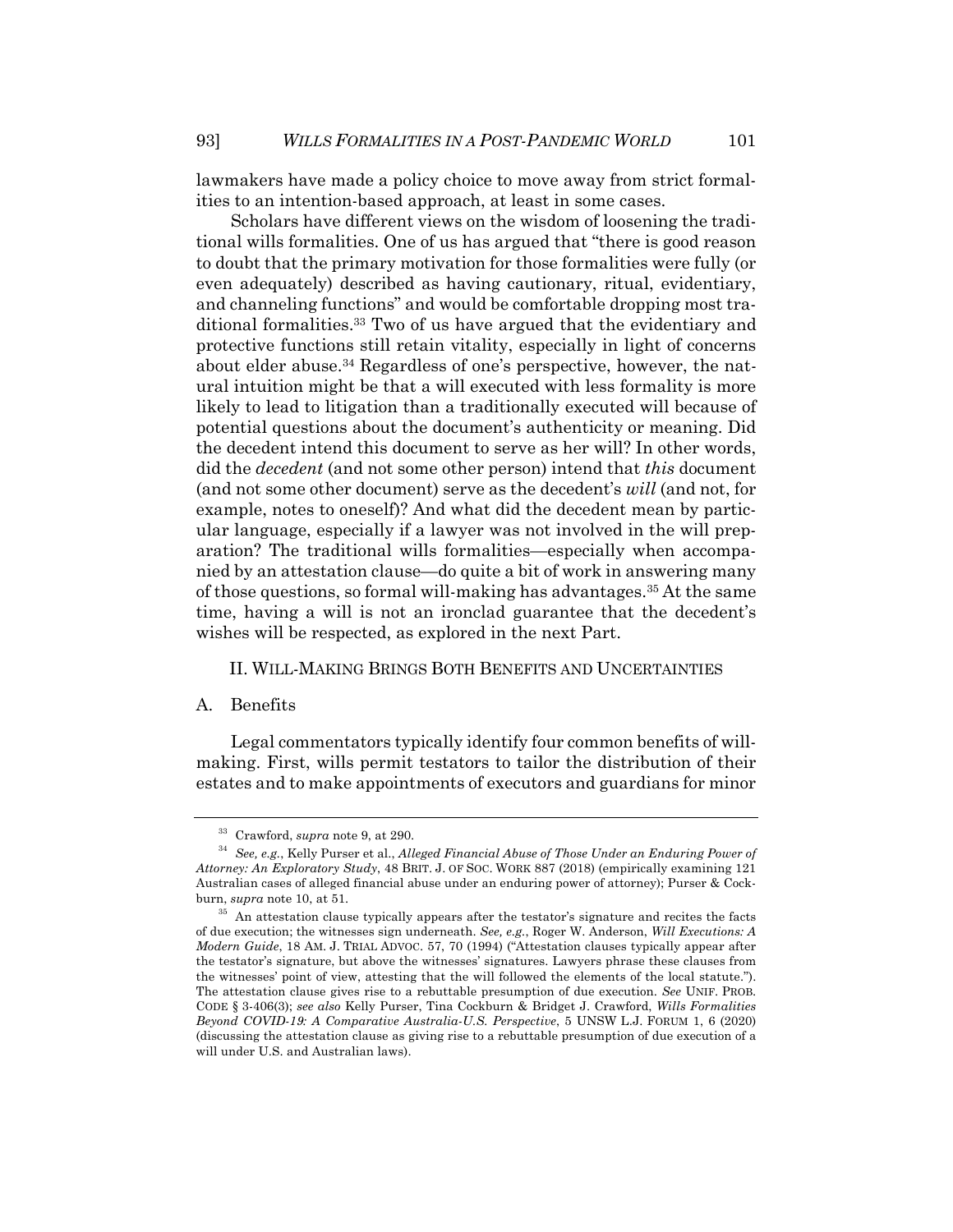children.36 A second benefit is that wills increase wealth integrity, meaning non-fractionation of assets like the family home.<sup>37</sup> Real property that is owned by ten beneficiaries as tenants-in-common may be more difficult to sell than property that is owned by one or two beneficiaries (or a trust), for example. A third benefit of having a valid will is more efficient postmortem administration. Professor David Horton, for example, has found evidence that, compared to testate estates, intestate estates are more likely to lead to litigation and typically are open longer.38 A fourth benefit of will-making is psychological comfort in the form of knowing that one's affairs are in order before death.<sup>39</sup>

To this familiar list of the advantages of having a will, we add an important ancillary benefit: To the extent that testate estates move through the probate system more quickly than intestate estates,  $40$  willmaking decreases the likelihood that heirs might need to arrange for a "probate loan," or a commercially exploitative advance on their inheritance.41 Especially in pandemic times, when many people have suffered job losses, pay cuts, and other economic hardships,<sup>42</sup> maximizing any

<sup>38</sup> David A. Horton, *In Partial Defense of Probate: Evidence from Alameda County, California*, 103 GEO. L.J. 605, 649 (2015).

<sup>39</sup> *See, e.g.*, Horton & Weisbord, *supra* note 1, at 19; Mark Glover, *The Therapeutic Function of Testamentary Formality*, 61 U. KAN. L. REV. 139, 150–57 (2012).

<sup>40</sup> *See* Horton, *supra* note 38, and accompanying text.

<sup>36</sup> *See* Horton & Weisbord, *supra* note 1, at 19; 6 N.J. PRAC., WILLS & ADMIN. (rev. 3d ed.) §§ 681 (Appointments of Executors—In General) (detailing process by which appropriate New Jersey court will appoint an executor under a will), 722 (Appointment of Guardians for Minors—In General) (detailing process by which appropriate New Jersey court will appoint guardian of a mi-

nor).37 *See* Horton & Weisbord, *supra* note 1, at 19; Danaya C. Wright, *What Happened to Grandma's House: The Real Property Implications of Dying Intestate*, 53 U.C. DAVIS L. REV. 2603, 2610 (2020) ("Intestacy is not a good estate plan for a variety of reasons, not least of which is the likelihood of fractionation, partition, or sale that results from intestate properties passing to multiple heirs.").

<sup>41</sup> *See, e.g.*, David A. Horton & Andrea Cann Chandrasekher, *Probate Lending*, 126 YALE L.J. 102, 108 (2016) (raising concerns about "consumer exploitation and the disruptive effect of outsiders on the judicial process" by probate lenders, based on a data set of 594 probate cases in Alameda County, California).

<sup>42</sup> *See, e.g.*, *Unemployment Rate Rises to Record High 14.7 Percent in April 2020*, U.S. BUREAU LAB. STATS. (May 13, 2020), https://www.bls.gov/opub/ted/2020/unemployment-rate-rises-to-record-high-14-point-7-percent-in-april-2020.htm [https://perma.cc/N5LX-F9B5] (reporting unemployment rate in United States of 14.7% in April, 2020 as the highest rate since the agency's formal collection of data in 1948); *Labour Force, Australia*, AUSTL. BUREAU OF STATS., https://www.abs.gov.au/statistics/labour/employment-and-unemployment/labour-force-aus-

tralia/latest-release [https://perma.cc/7KYK-HFVU] (reporting unemployment rate in Australia of 7.48% in July 2020). Pandemic-era unemployment rates in Australia are lower than the national unemployment rate of 11% in the early 1990s. *See* Peter Dawkins, *The Australian Labour Market in the 1990s*, RES. BANK OF AUSTL., https://www.rba.gov.au/publications/confs/2000/dawkins.html [https://perma.cc/Z7KH-9NPB]. *See, e.g.*, *COVID-19: Australia and the United States by the Numbers*, U.S. STUD. CENTRE (Aug. 28, 2020), https://www.ussc.edu.au/analysis/australia-and-theunited-states-by-the-numbers [https://perma.cc/5W67-W6S3] (reporting that in August 2020, the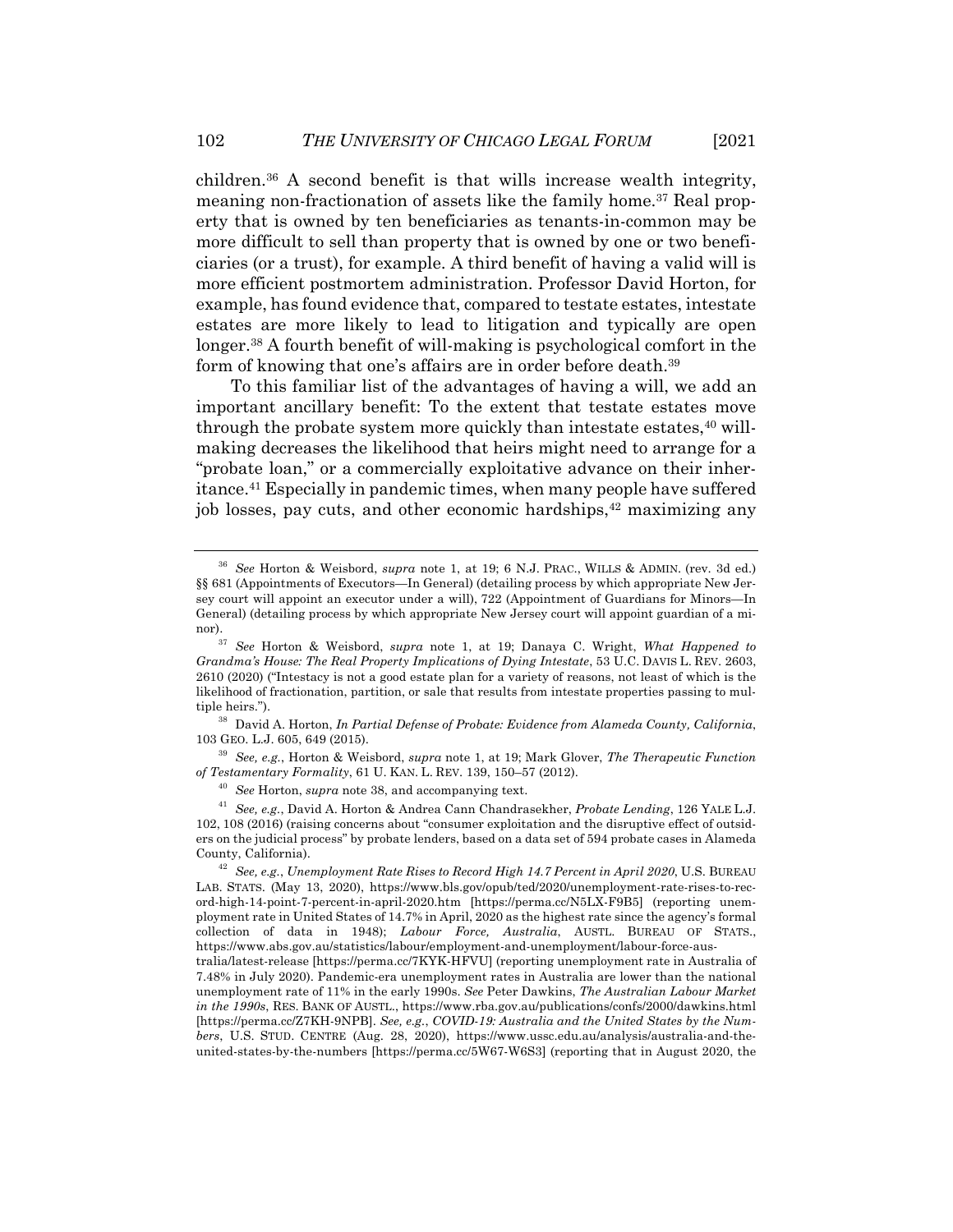inheritance by minimizing fees paid to commercial lenders is a worthy goal.

To be sure, many people are persuaded of the wisdom of making valid wills. Estimates are that between 31 and 57 percent of all adults in the United States have a will<sup>43</sup> and that 59 percent of adults in Australia do.44 However, even though many individuals do, in fact, take steps to assure the orderly distribution of their property after death, having a will is no guarantee that a decedent's wishes will be respected.

#### B. Uncertainties

Despite the many persuasive reasons to make a will, postmortem will challenges are common enough that they are fodder for regular news stories in both the United States and Australia.45 Grounds for challenging a will depend on applicable state law and the facts of each particular case.

#### 1. United States

In the United States, challenges to wills tend to fall into two broad categories. The first category is what we will call "procedural" challenges: allegations of one or more defects in the will execution that are not "cured" by some other doctrine, such as the qualification of the instrument as a holographic will or through a harmless error statute.<sup>46</sup>

number of COVID-19 cases per million people in the United States (15,065) as much higher than in Australia (861)).

<sup>43</sup> *See* Alyssa A. DiRusso, *Testacy and Intestacy: The Dynamics of Wills and Demographic Status*, 23 QUINNIPIAC PROB. L.J. 36, 41–42 (2009) (reporting results of telephone survey of 324 adults conducted in July, 2006); Wendy S. Goffe & Rochelle L. Haller, *From Zoom to Doom? Risks of Do-It-Yourself Estate Planning*, 38 EST. PLAN. 27, 27 (2011) (estimating that 35% of U.S. adults have a will); David A. Horton, *Wills Law on the Ground*, 62 UCLA L. REV. 1094, 1121 (2015) (reporting that 57% of decedents dying in 2007 in Alameda County, California, were testate).

<sup>44</sup> *See* Cheryl Tilse et al., *Making and Changing Wills: Prevalence, Predictors, and Triggers*, SAGE OPEN, Jan.–Mar. 2016, https://doi.org/10.1177%2F2158244016631021 [https://perma.cc/H8B6-LBKQ] (reporting the results of a telephone survey of 2,405 adults in Australia in order to determine the prevalence of will-making and reporting that 59 percent of the respondents had a will).

<sup>45</sup> *See, e.g.*, Thomas Upchurch, *Estate and Will Contests of the Rich and Famous*, UPCHURCH L. (Jan. 31, 2020), https://www.upchurchlaw.com/famous-will-contests [https://perma.cc/KYD3- AFCU] (providing summaries of noteworthy litigation involving the estates of U.S. residents Michael Jackson, Jimi Hendrix, Whitney Houston, Philip Seymour Hoffman, James Gandolfini, Leona Helmsley and Howard Hughes); Amy Dale, *Where There's a Will (There's a Legal Dispute)*, LSJ ONLINE, (Oct. 30, 2019), https://lsj.com.au/articles/where-theres-a-will-theres-a-legal-dispute [https://perma.cc/7FHV-DDET] (describing litigation involving the estates of several famous Australians, including former Prime Minister of Australia Bob Hawke; Katharine Howard Olson, the wife artist John Olson; cricketer Richie Benaud; and former New South Wales Premier Neville Wran).

<sup>46</sup> *See supra* notes 19–20, 26–28 and accompanying text. *See also* EUNICE L. ROSS & THOMAS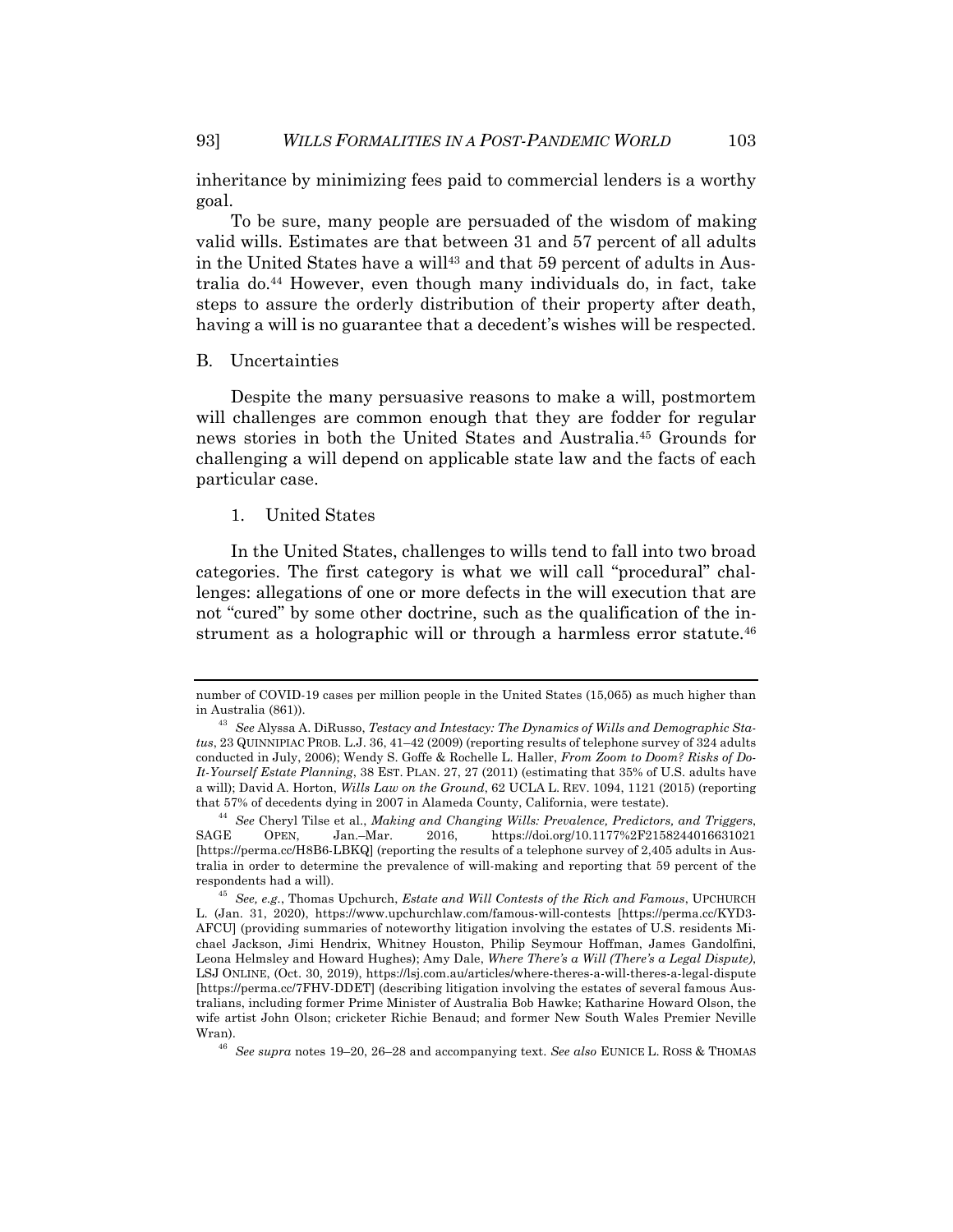The second category of challenges, which we will call "substantive," includes concerns about an underlying condition or set of facts that might render an otherwise validly executed will invalid on some other grounds. In this latter category, "substantive" will contests typically involve allegations of: a lack of testamentary capacity (e.g., being "of sound mind and understanding"),<sup>47</sup> undue influence,<sup>48</sup> duress,<sup>49</sup> fraud,<sup>50</sup> or some combination of these.51

Because there is no comprehensive data about the incidence of will contests in the United States, it is difficult to quantify the likelihood that a postmortem will contest may occur. One study of wills filed in Davidson County, Tennessee, conducted over thirty years ago reveals that fewer than 1 percent of all wills probated over a seven-year period involved any kind of contest.52 In contrast, in Professor Horton's study of probate records for decedents dying in 2007 in Alameda County, California, the rate of estate litigation was 12 percent for all decedents.53

 $^{49}$  *Id.* at § 8.3(c) ("A donative transfer is procured by duress if the wrongdoer threatened to perform or did perform a wrongful act that coerced the donor into making a donative transfer that the donor would not otherwise have made.").

<sup>50</sup> *Id.* at § 8.3(d) ("A donative transfer is procured by fraud if the wrongdoer knowingly or recklessly made a false representation to the donor about a material fact that was intended to and did lead the donor to make a donative transfer that the donor would not otherwise have made.").

<sup>51</sup> *See* Horton, *supra* note 43, at 1131 (showing that in the 16 identified will contests in his sample, contestants asserted 20 different legal theories, 4 of which related to execution). Of course, a will contest might involve alternative pleadings that raise procedural and substantive objections to the will, i.e., an allegation of improper execution, coupled with a claim that even if the will were validly executed, it was the product of undue influence. *See id.*

<sup>52</sup> *See* Jeffrey A. Schoenblum, *Will Contests—An Empirical Study*, 22 REAL PROP. PROB. & TR. J. 607, 611–12 (1987) (reporting that of the 7,638 wills filed for probate in Davidson County, Tennessee, only 66 were contested). Commenting on that data, Professor Langbein has cautioned that "one-in-a-hundred litigation patterns are very serious." John L. Langbein, *Will Contests*, 103 YALE L.J. 2039, 2042 n.5 (1994).

J. REED, WILL CONTESTS § 5:1 (2d ed. 2020) ("A will may be set aside by a court as a matter of law if the drafter failed to comply with testamentary formalities and in so doing created a will that cannot be enforced. . . . The most common ground for voiding a will for improper execution is the testator's failure sign the will in the presence of the attesting witnesses—a ground commonly required by most wills formalities statutes.").

<sup>47</sup> *See, e.g.*, 79 Am. Jur. 2d *Wills* § 62 ("Testamentary capacity exists if, at the time a will is executed, the testator is capable of recollecting his or her property, the natural objects of his or her bounty, and their claims upon him or her; knew the business about which he or she was engaged; and how he or she wished to dispose of the property."); *see also supra* note 7 and accompanying text.<br><sup>48</sup> *See* RESTATEMENT (THIRD) OF PROPERTY: WILLS AND OTHER DONATIVE TRANSFERS § 8.3(b)

<sup>(</sup>AM. LAW INST. 2003) ("A donative transfer is procured by undue influence if the wrongdoer exerted such an influence over the donor that it overcame the donors free will and caused the donor to make a donative transfer that the donor would not otherwise have made.").

<sup>53</sup> *See* Horton, *supra* note 43, at 1121, 1126–27 (finding that for decedents during in Alameda County, California in 2017, litigation occurred in 70 out of 571 total estates, but involving both testate and intestate decedents).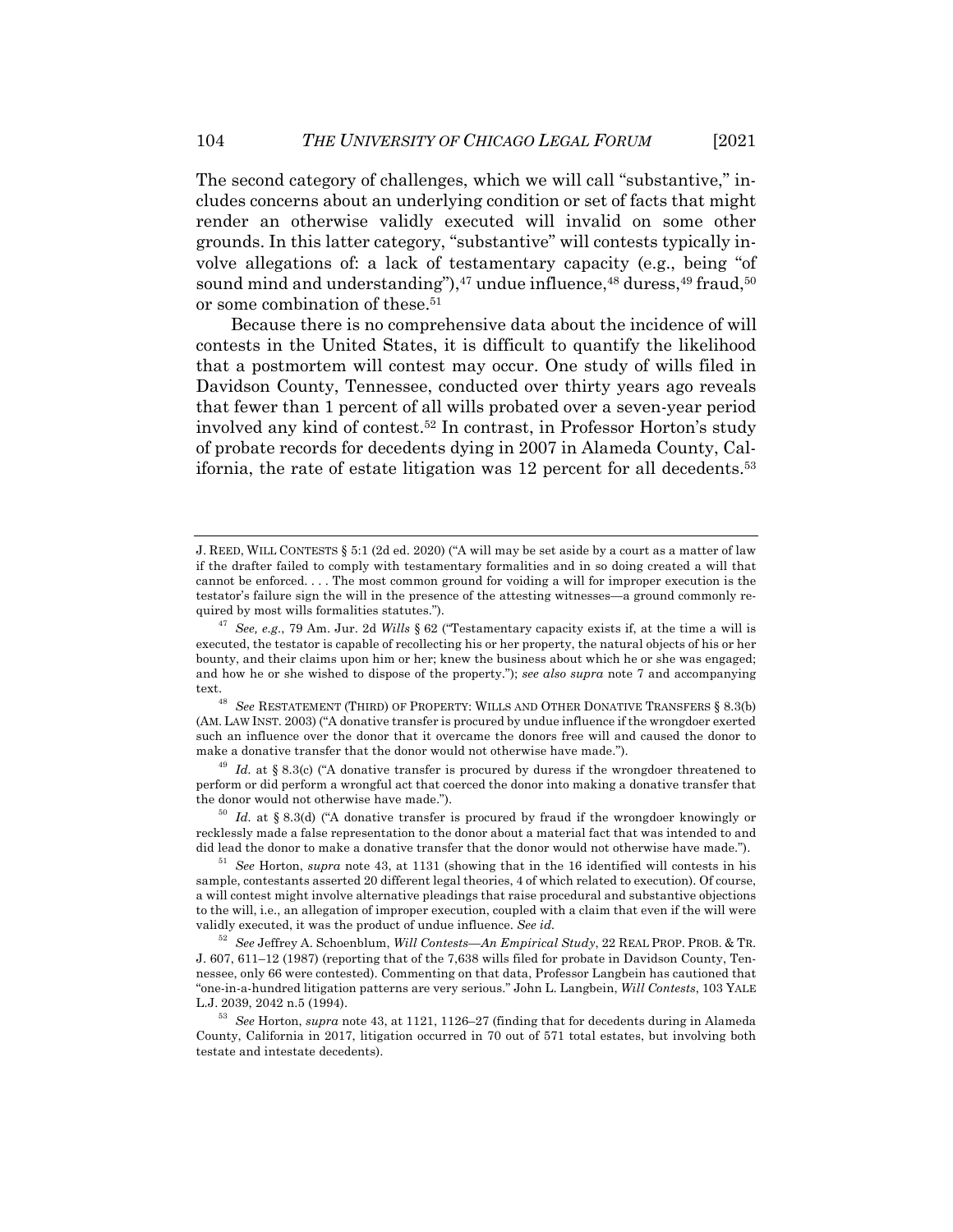The Tennessee and California studies may or may not be representative; we are not aware of any national-scale study of will contests in the United States.54

#### 2. Australia

Using the Tennessee and California studies as benchmarks, the likelihood of a decedent's testamentary plan being disrupted in Australia would appear at first glance to be even greater than in the United States, due to two aspects of Australian law that have no U.S. counterparts. First, courts in Australia have the ability to create, alter, or revoke a will on behalf of a person who lacks testamentary capacity to make their own (because of advanced dementia, for example).55 This is what is known as a "statutory" or a "court-ordered will" in Australia.<sup>56</sup> Generally speaking, any "appropriate person" may apply to the court for permission to make an application to the court for this type of will for another person.<sup>57</sup> The applicant must provide a variety of information, including evidence of the alleged lack of testamentary capacity;

<sup>54</sup> Other empirical studies of will contestations include an examination of Cuyahoga County (Ohio) probate files from the 1960s. *See* MARVIN SUSSMAN ET AL., THE FAMILY AND INHERITANCE 44–45 (1970) (estimating that 1.3% of all wills are contested). *See also* Edward H. Ward & J. H. Beuscher, *The Inheritance Process in Wisconsin*, 1950 WIS. L. REV. 393, 393–94 (reporting on study of 415 estates from Dane County, Wisconsin from the years 1929 to 1944 and estimating that 3.6% of all wills are contested); Allison Dunham, *The Method, Process and Frequency of Wealth Transmission at Death*, 30 U. CHI. L. REV. 241, 241 (1963) (reporting results of the study of a small number of estates from Cook County, Illinois from the years 1953 and 1957).

<sup>55</sup> *See Succession Act 1981* (Qld) ss 21–28; *Succession Act* 2006 (NSW) ss 18–26; *Wills Act 1997* (Vic) ss 21–30; *Wills Act 1936* (SA) s 7; *Wills Act 2008* (Tas) ss 21–8; *Wills Act 1970* (WA) ss 40–41; *Wills Act 1968* (ACT) ss 16A–16I; *Wills Act 2000* (NT) ss 19–26. Note that in Victoria, the court does not have the authority to alter a will; the court's authority is limited to creating a will or revoking an existing will. *See Wills Act 1997* (Vic) s 21(1). Practically speaking, then, a party seeking to alter an existing will in Victoria would instead seek permission to apply for the creation of an entirely new will. *See id.*

<sup>56</sup> These are also known as "court-authorised wills." *See* Richard Williams & Sam McCullough, *Statutory Wills: The Australian Experience*, STEP (Dec. 1, 2014), https://www.step.org/step-journal/tqr-december-2014/statutory-wills-australian-experience [https://perma.cc/48LL-LERC] (describing statutory wills legislation in Australia, which is "comparable but not uniform" across the states and territories).

<sup>57</sup> *See, e.g.*, *Succession Act 1981* (*Qld*) s 21. Although "appropriate person" is not defined in the statute, courts typically include in this class a spouse, a parent who the primary caretaker of a child, another relative with a relationship with the person for whom a statutory will is sought, or the person's court-appointed administrator. *See, e.g.*, *What Is a Statutory Will?*, CRHLAW, https://www.crhlaw.com.au/our-expertise/estate-planning/statutory-wills/

<sup>[</sup>https://perma.cc/CGR4-D47R] (answering, without citation, the question, "Who may apply for a statutory will?"). *See also Re DH; Application by JE and SM* [2011] ACTSC 69 (4 May 2011) (granting an application for a statutory will to a guardian of the proposed testator); *Re JT* [2014] QSC 163 (23 June 2014) (granting the application for a statutory will to the agent designated under the testator's durable power of attorney); *Application by Peter Leslie Kelso* [2010] NSWSC 357 (22 April 2010) (granting an application for a statutory will to a solicitor who previously represented the testator in a successful claim for compensation as a crime victim); *Re Fenwick; Application of*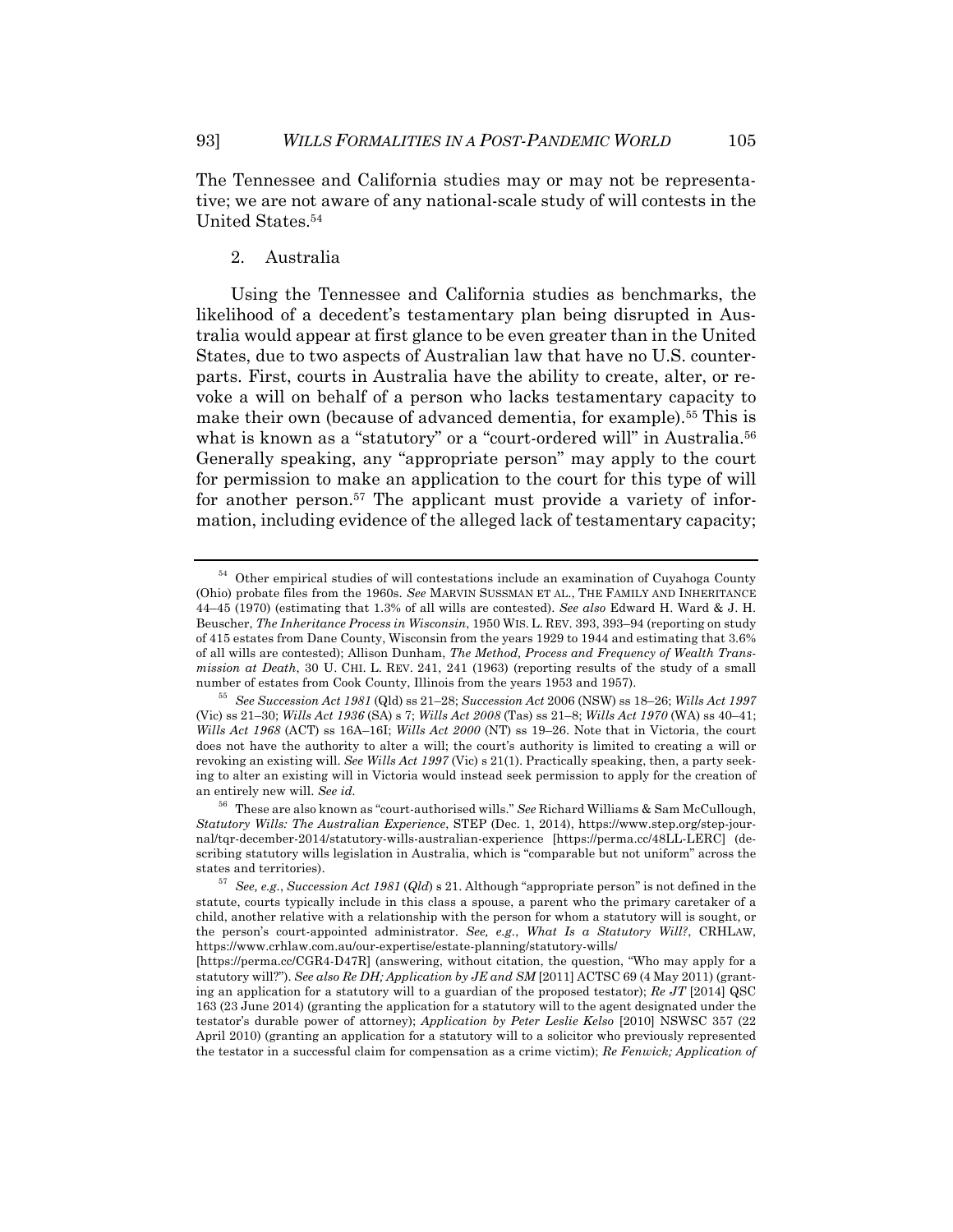a draft of the proposed will, alteration, or revocation; and evidence of the allegedly incapacitated person's wishes.<sup>58</sup> Before ordering the creation of the requested statutory will, the court must be satisfied that the allegedly incapacitated person "is, or is reasonably likely to be incapable of making a will."59 In addition, the applicant must establish that "the proposed will, alteration or revocation is, or is reasonably likely to be, one that would have been made by the person if he or she had testamentary capacity,"<sup>60</sup> among other factors.<sup>61</sup> The court seeks evidence of the wishes of the allegedly incapacitated person<sup>62</sup> and grants ample opportunity for representation of those who have a reasonable right to be heard.63 These protections limit the risk that a court will go against the intent of the person for whose benefit the statutory will is sought. Even so, self-serving or unscrupulous behavior by applicants could potentially lead to the upsetting of the testator's original testamentary intention. This is especially significant when considering that the testator may not be able to meaningfully participate in any opposition to the application for a statutory will, if they lack capacity. Furthermore, statutory wills are still subject to "family provision" applications, to which we now turn.

The second reason that an Australian decedent cannot be sure that their testamentary wishes will be carried out, and why even statutory wills are not completely fixed, is that each of Australia's eight states and territories has what is known as a "family provision" jurisdiction.<sup>64</sup>

*JR Fenwick and Re Charles* (2009) 76 NSWLR 22 (granting an application for a statutory will to the Minister of Community Services, as the person formally responsible for the intended testator's welfare).

<sup>58</sup> *See, e.g.*, *Succession Act 2006* (*NSW*) s 19 (listing twelve categories of information that the applicant must supply to the court).

<sup>59</sup> *Succession Act 2006* (*NSW*) s 22(a).

 $60$  The precise test, called the "core test," does vary among Australian jurisdictions, however. *Compare, e.g.*, *Succession Act 1981* (Qld) s 21(2)(b)(iii) *with Wills Act 2008* (Tas) s 23.

<sup>61</sup> *See Succession Act 1981* (Qld) s 22 (listing five matters about which the court must be satisfied in order to grant an application for an order to make a statutory will).

 $62$  It is possible that in some circumstances, a person will never have had capacity to execute a will ("nil capacity" cases). This might be the case, for example, where a young child at an early age has sustained a brain injury so severe that, when they reach the age of majority, they could not legally execute a will because their lack of mental capacity persisted since the time of the brain injury. In this circumstance, the individual, despite having attained the age of majority, has not had the opportunity to form or express any testamentary intention. *See, e.g.*, *Re W, DJ* [2015] SASC 45 (25 March 2015).

<sup>63</sup> *See Succession Act 1981* (Qld) s 22.

<sup>64</sup> *See Succession Act 1981* (Qld) ss 40–44; *Succession Act 2006* (NSW) ss 55–73; *Administration and Probate Act 1958* (Vic) ss 90–99A; *Family Provision Act 1972* (SA); *Testator's Family Maintenance Act 1912* (Tas); *Family Provision Act 1972* (WA); *Family Provision Act 1970* (NT); *Family Provision Act 1969* (ACT).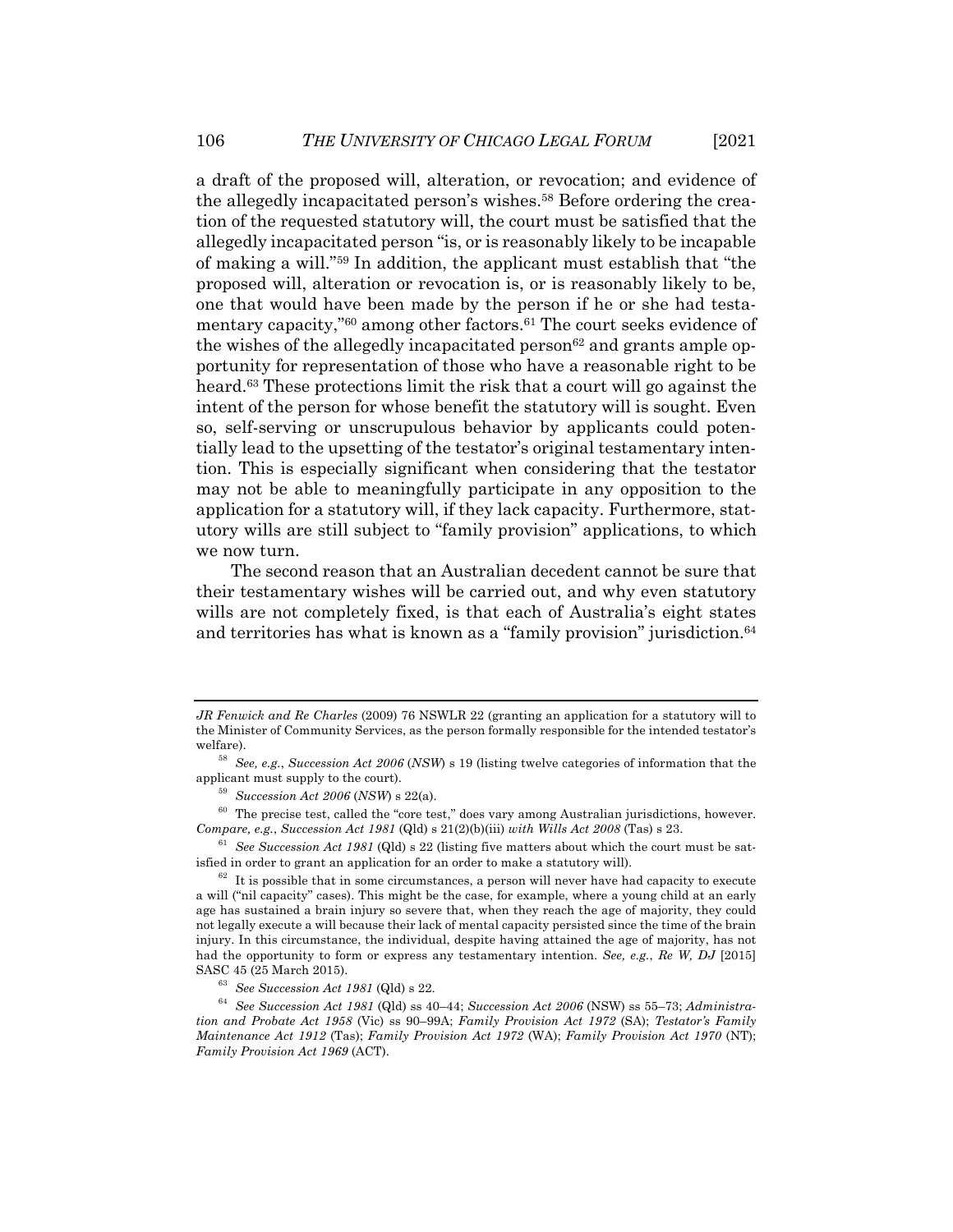Generally speaking, regardless of the contents of a decedent's will (including statutory wills) or the applicable intestacy rules, anyone in the statutorily-designated class of "eligible persons," which includes the decedent's "spouse,"65 "children,"66 and "dependents,"67 has the right to apply to the court for a share of the decedent's estate. Depending on the jurisdiction, the applicant must show either that the decedent has not made adequate provision for the applicant's "proper maintenance and support"<sup>68</sup> or that the decedent failed to provide for the applicant's "maintenance, education or advancement in life."<sup>69</sup> Upon the court's determination that the applicant has "need," it will then consider the question of "quantum" in determining what provision, if any, should be made for the applicant.70 Note, however, that the court's role is not to remake a will for a testate decedent.71 Rather, the court applies the statute in determining whether adequate provision has been made, regardless of whether the decedent was testate or intestate. Then the court determines what quantum, or amount, is necessary to rectify failure to make appropriate provision, given the specific circumstances.<sup> $72$ </sup> In any event, because there is no ability to "contract out" of these family provision statutes through a premarital agreement or otherwise,73 a

<sup>65</sup> *See, e.g.*, *supra* note 15 and accompanying text (explaining the definition of "spouse" for purposes of Victoria law and the fact that a decedent may have more than one "spouse").

<sup>66</sup> The term "child" can include biological and adopted children and stepchildren. *See, e.g.*, *Testator's Family Maintenance Act 1912* (Tas) ss 3A, 2(1); *Succession Act 1981* (Qld) s 40.

 $67$  The term "dependent" generally refers to any person who was being wholly or substantially maintained or supported by the deceased, for example, the decedent's minor grandchildren. *See, e.g.*, *Succession Act 1981* (Qld) s 40. For a summary of the provisions, see Ben White et al., *Estate Contestation in Australia*, 28 U. NEW S. WALES L.J. 880, 908 (2015).

<sup>68</sup> *See, e.g.*, *Family Provision Act 1972* (SA) s 7(1)(b). Note, however, that the precise property subject to a claim by an eligible person can differ depending on the Australian state or territory within which the family provision application is made. In the State of New South Wales, for example, the property subject to family provision claims include the decedent's "notional estate" (similar to the U.S. federal estate tax concept of transfers made within three years of death under 26 U.S.C § 2035). *See generally Succession Act 2006* (NSW) pt 3.3. These "notional estate" provisions are a unique feature of New South Wales law. Assets disposed of inter vivos by trust or outright transfer are generally immune from a family provision claim, subject to notional estate claw back provisions in New South Wales, and the inter vivos transaction being set aside under equitable doctrines such as undue influence or unconscionability. *See, e.g.*, *Bridgewater v Leahy* (1998) 194 CLR 457 (referring case back to the Supreme Court for a determination of a family provision allowance after voiding a lifetime transfer by the decedent to his nephew). *See generally* Tina Cockburn, *Equity in Estate Litigation*, *23* (10) *TRS. & TRS.* 1066 (2017) (detailing the increase in assertions of the applicability of the equitable doctrines of undue influence and unconscionable contracts in order to set aside lifetime transfers, and the impact of equitable action on estate litigation).

<sup>69</sup> *See, e.g.*, *Succession Act 2006* (NSW) s 59.

<sup>70</sup> *See, e.g.*, *Singer v Berghouse* (1994) 181 CLR 201; *Vigolo v Bostin* (2005) 221 CLR 191.

<sup>71</sup> *See id.*

<sup>72</sup> *See id.*

<sup>73</sup> *See, e.g.*, *Barns v Barns* (2003) 214 CLR 169 (holding that a decedent's promises to make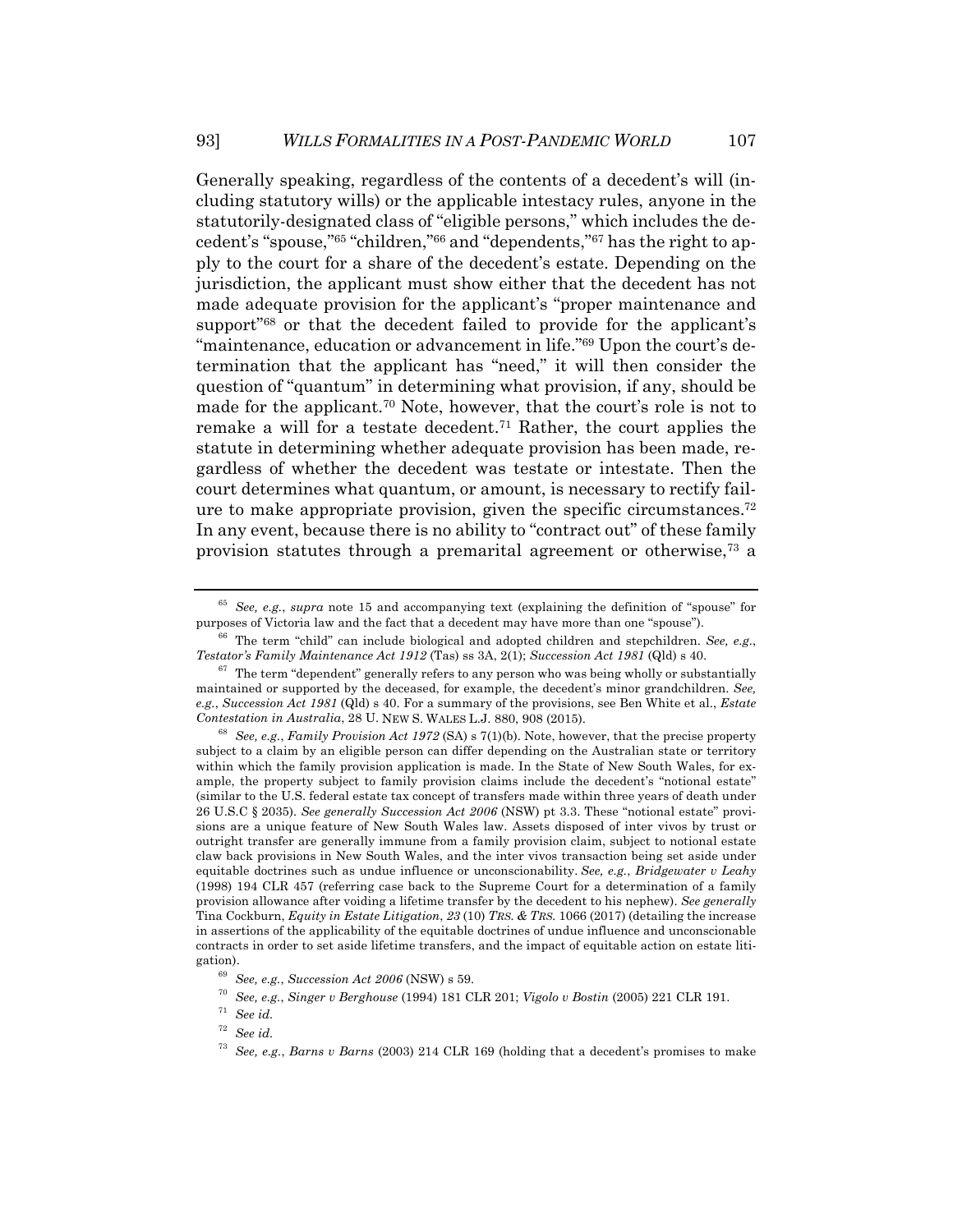carefully drafted dispositive scheme can potentially be upset by courts in Australia.74

Scholars have explained the Australian family provision statutes as striking a balance between absolute testamentary freedom, on the one hand, and the legal and moral obligations of the testator to provide for certain classes of people, on the other. In attempting to achieve this balance, the court considers a number of factors, including the needs of the applicant and other beneficiaries, as well as the size of the decedent's estate.75 However laudable these goals may be, the fact that Australian law provides for statutory wills and family maintenance provision applications means that there are legislatively authorized methods for altering established estate plans in specific circumstances.76 Also, as in most common-law jurisdictions, Australian law provides for will contests on other grounds, such as lack of testamentary capacity; lack of knowledge and approval of the document's contents; as well as suspicious circumstances, fraud, or undue influence.77 The question, thus, is whether the rate of estate contestation is higher in Australia than in the United States. The tentative answer appears to be no.

According to a comprehensive study of Australian succession law judgments for the year 2011, Australian courts handled 195 contested estates in that year.78 In order to make a very rough estimate of the rate of will contests, one needs to know how many grants of probate (in testate estates) or letters of administration (in intestate estates) were

certain testamentary dispositions do not preclude a party from asserting claims under the family provisions statute.)

<sup>74</sup> Perhaps most well-known to law students in the United States is the case of *Lambeff v Farmers Co-operative Executors & Trustees Ltd* (1991) 56 SASR 323 (granting a modest family maintenance provision to the decedent's daughter from his first marriage, from whom he was estranged, despite the fact that the decedent's will left all of his property in trust for his two sons from his second marriage who had worked with the decedent in the family business), because the case is reprinted in a popular casebook. *See* ROBERT H. SITKOFF & JESSE DUKEMINIER, WILLS, TRUSTS & ESTATES 566–69 (10th ed. 2017). Note that the property subject to a family provision claim includes the "notional estate" in New South Wales. *See supra* note 68. The closest analogous provision in the United States is the surviving spouse's electives share right. *See, e.g.*, UNIF. PROB. CODE art. II, pt. 2 (elective share of surviving spouse). However, only the surviving spouse has an elective share, and that share is defined by statute, with no discretion in the court. *See, e.g.*, UNIF. PROB. CODE § 2-202(a) (referring to surviving spouse's elective share right).

<sup>75</sup> *See generally* White et al., *supra* note 67, at 883.

<sup>76</sup> *See, e.g.*, Michael S. Willmot & Craig P. Birtles, *Testamentary Dispositions*, 2016 AUSTL. BAR REV. LEXIS 51, 61–78 (describing will contests on the basis of lack of testamentary capacity, the testator's lack of knowledge and approval of the will's contents, undue influence and fraud).

 $77$  Note that the aim of statutory wills is for a court to order a will that is reflective of the deceased's testamentary intentions, whereas the family provision jurisdiction gives the court the power to infringe upon the testamentary freedom of the deceased (where expressed through a valid will). *Compare, e.g.*, *Succession Act 1981* (Qld) ss 21–28 (providing for the creation of a statutory will), *with Succession Act 2006* (NSW) s 59 (providing for the family provision jurisdiction).

<sup>78</sup> *See* White et al., *supra* note 67, at 894.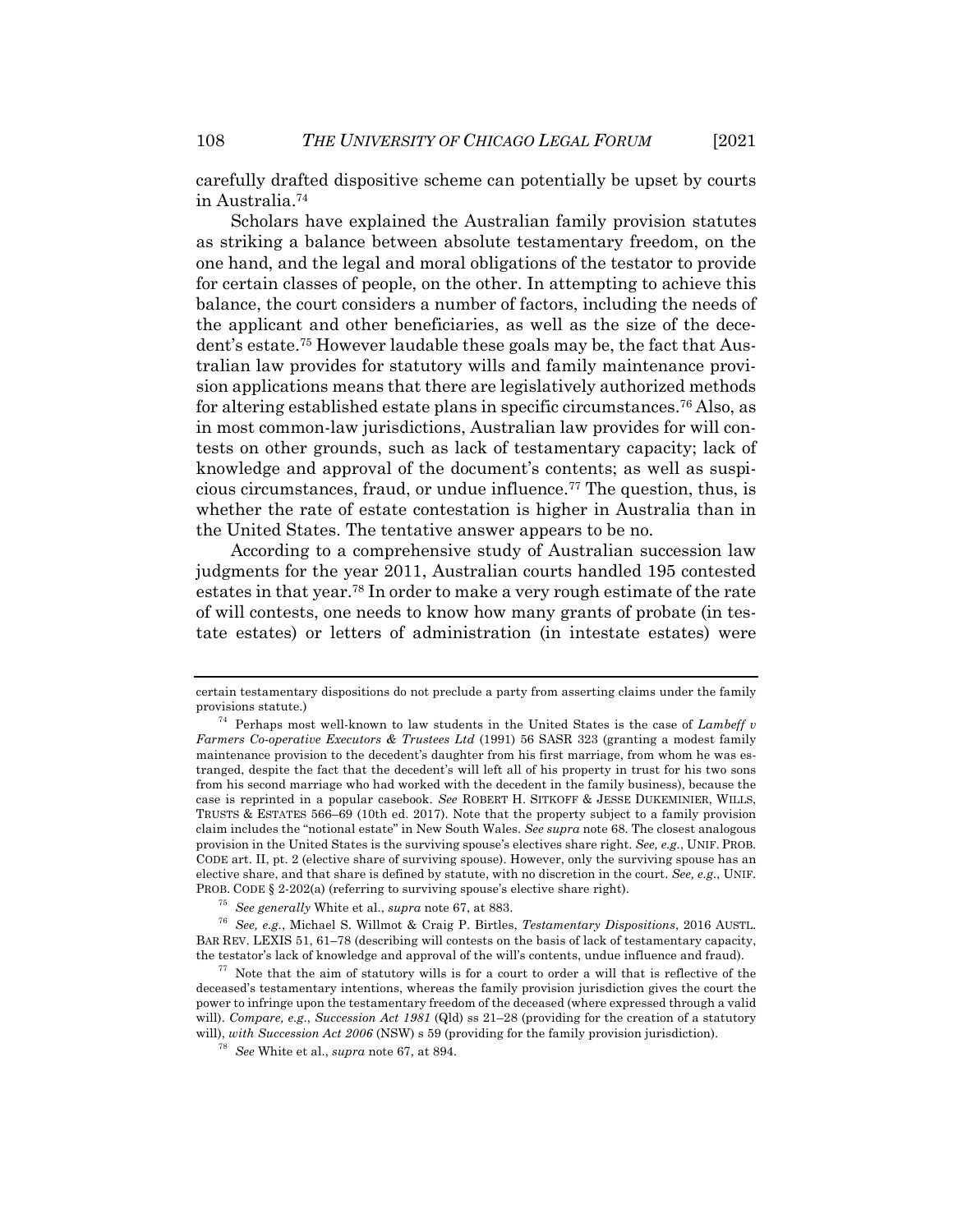made by the probate registry; this information was not included in the study. Furthermore, the Australian study considered *judgments* issued in 2011, but it was not limited to judgments issued in estates of decedents who *died* in 2011.

One can make only the roughest (and inherently inaccurate) estimates of the number of unique estates handled by Australian courts each year by reference to the average number of annual deaths in Australia and the national rate of testation. For the three-year period from 2008 to 2010 inclusive, the average number of annual deaths in Australia was 142,726.79 Of those who died, how many had wills? If one assumes that 59 percent of the adult population in Australia has a valid will, as a 2012 study suggests,  $80$  then one might expect that there would be 84,208 (or 59 percent of 142,726) testate decedents in Australia in 2011. But this number undercounts the number of cases that would be handled by Australian courts, as it does not include intestate decedents. Thus, 84,208 would represent the low end of the range of potential cases in which an estate contestation may arise. Regardless, given that researchers identified only 195 contested estates in 2011, an estimated rate of contestation in Australia is barely greater than one in one thousand cases—a rate much lower than that found in the United States.<sup>81</sup> The actual rate of contestation in Australia is likely even lower because of the non-inclusion of intestate decedents in our rough calculation.

The types of disputes considered by the courts in Australian estate cases in 2011 varied. Just over 50 percent of all estate litigation involved family provision applications, and 21.9 percent raised claims about the validity of the will (whether through "procedural" or "substantive" claims, as we have defined those terms above).<sup>82</sup> Because of

<sup>79</sup> *See Deaths, Year of Registration, Summary Data, Sex, States, Territories, and Australia*, AUSTL. BUREAU OF STATS., http://stat.data.abs.gov.au/Index.aspx?Dataset-Code=DEATHS\_SUMMARY [https://perma.cc/7X9S-TKQF] (providing number of deaths in Australia as 143,946 in 2008, 140,760 in 2009, and 143,473 in 2010).

<sup>80</sup> *See* Cheryl Tilse et al., *supra* note 44 and accompanying text. The authors of the Australian study acknowledge that the incidence of will-making increases with age and the size of the estate. *Id.* Furthermore, at least 50 percent of the 2012 study's respondents were aged eighteen to fortyfive years. *Id.* The average age of decedents dying in for the three-year period 2008 to 2010 inclusive was eighty-one. *See Deaths, Year of Registration, Summary Data, Sex, States, Territories, and Australia*, *supra* note 79 (providing median age for all deaths as 80.9 in 2008, 80.8 in 2009 and 81.2 in 2010). Therefore, the rate of testation for all decedents—who tend to be older—may, in fact, by higher than the rate of testation for the entire adult population. *See id.*

<sup>81</sup> *See supra* notes 52–53 (discussing empirical studies of will contexts in Tennessee and California).

<sup>82</sup> *See supra* notes 46–50 and accompanying text (defining "procedural" and "substantive" claims in U.S. courts) and *supra* notes 64–74 and accompanying text (describing family provision jurisdiction in Australian courts). *See also* White, et al., *supra* note 67, at 894 (reporting that out of 196 estates, ninety-nine involved family provision claims, forty-three involved questions of will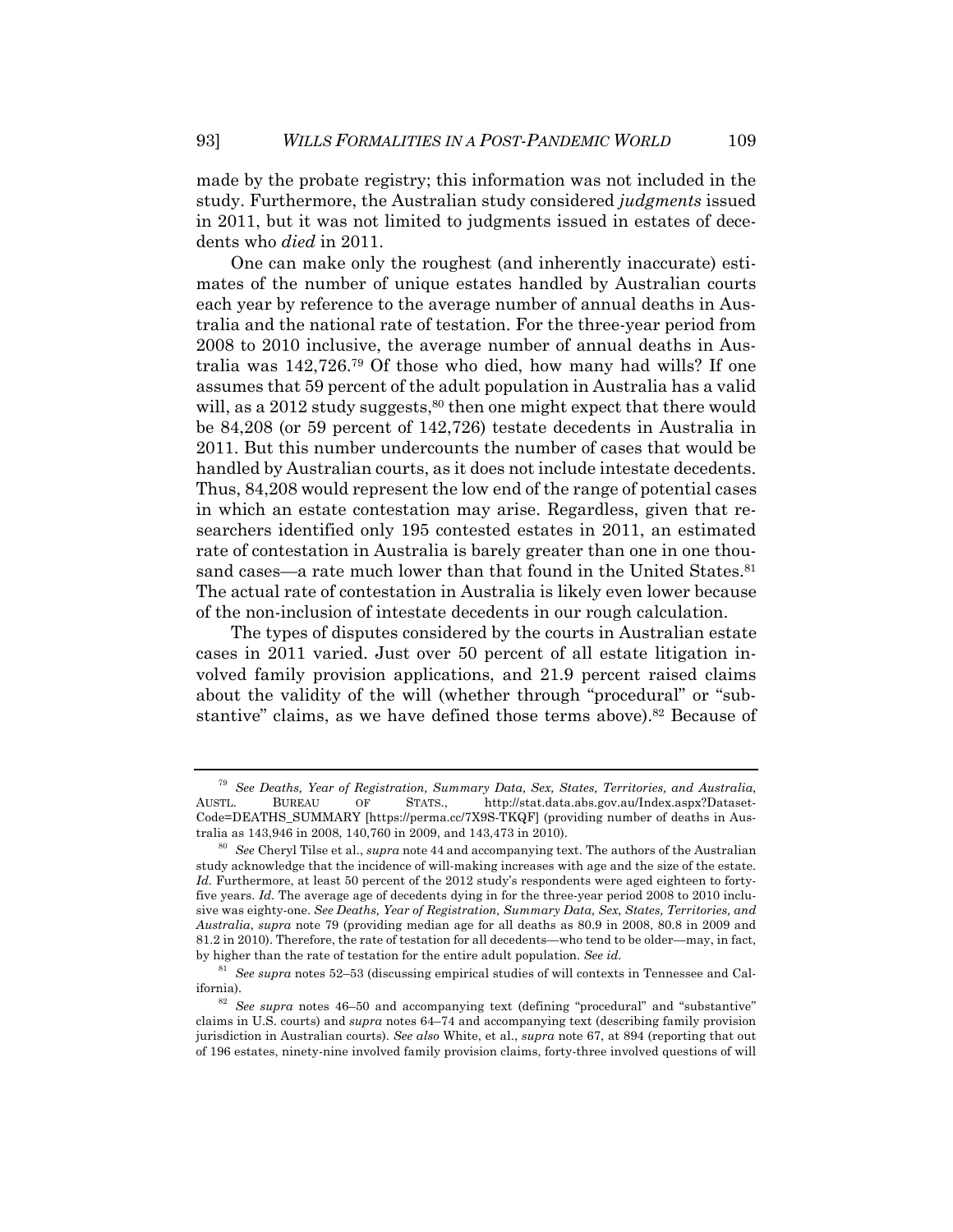different methodologies, it is not possible to make a direct comparison to Professor Horton's study of will contests in Alameda County, California for decedents dying in 2017.83 Case categories used by Horton are only roughly analogous to those in the Australian study. Of the seventy cases that Horton identified as involving an adversarial or quasi-adversarial proceeding, as opposed to a purely routine administrative matter, 4.9 percent of all cases involving testate decedents included a challenge to the validity of the will itself.<sup>84</sup> A smaller percentage of all cases involved the appointment of a fiduciary, such as an executor, administrator, or trustee, the construction of a testamentary instrument, or other matters.85 Because claims under family provision legislation represent over 50 percent of succession law judgments by Australian courts in 2011 (claims that have no counterpart in U.S. law), one might expect that Australia has a higher rate of estate litigation than the United States. Yet the opposite appears to be true.<sup>86</sup>

Even though evidence from both the United States and Australia demonstrates that valid wills do not prevent postmortem will challenges, wills nevertheless remain important. Unless a decedent holds all assets in non-probate form, $87$  or surviving family members decide privately how to divide a small estate among themselves,<sup>88</sup> failure to make a will means the state—via the laws of intestacy—decides how a

validity, twenty-one involved the construction, or interpretation, of the will, and thirty-three involved "other" claims). The "other" claims likely include applications to make a statutory will, *see supra* Part II.B. (five out of 195 estates) and intestate decedents (fifteen out of 196 estates).

<sup>83</sup> *See* Horton, *supra* note 43.

<sup>84</sup> *See id.* at 1121, 1127 (reporting sixteen cases involving "validity of instrument" in sample of 571 matters that included 324 testate decedents).

 $85$  Claims other than those challenging the validity of the instrument were present at varying levels in 571 decedents' estates: contesting the appointment of a fiduciary (n=22, 3.9%), disputing the meaning of a testamentary instrument  $(3, 0.5\%)$ , the exercise of fiduciary duties  $(n=18, 3.2\%)$ , heirship petitions (n=9, 1.6%), petitions to recover property (6 or 1%) and an "other" catch-all category (n=10, 1.8%). See *id.*

<sup>86</sup> *See supra* notes 79–81 and accompanying text. It is not clear what role local rules about litigation costs may play into the rates of probate claims. The traditional Australian rule is that those who unsuccessfully challenge the will or default intestacy provisions, or who commence frivolous or vexatious estate litigation, must indemnify the estate for its expenses. *See, e.g.*, *Re Besanko* (No 2) [2020] VSC 281 (9 April 2020). Increasingly courts have allowed strike-out applications, meaning summary dismissal, in order to bring an early end to unmeritorious claims. *Charlesworth v Anor* [2018] QDC 115 (21 June 2018). In contrast, California, the locus of Professor Horton's study, *see supra* note 27, follows the standard American rule of each side bearing their own litigation costs. *See* CAL. CIV. PROC. CODE § 1021 (West 2021); *In re* Bevelle's Estate, 81 Cal. App. 2d 720 (1947). There are exceptions to this rule, however. *See, e.g.*, CAL. PROB. CODE § 8872(c) (permitting attorney's fees to be awarded against a petitioner who wrongfully alleged that another has taken assets from a decedent's estate).

<sup>87</sup> *See supra* note 18 and accompanying text (providing examples of non-probate property).

<sup>88</sup> *See, e.g.*, Naomi Cahn & Amy Ziettlow, "*Making Things Fair": An Empirical Study of How People Approach the Wealth Transfer System*, 22 ELDER L.J. 325 (2015) (describing the frequency of use of private ordering processes to distribute decedents' estates).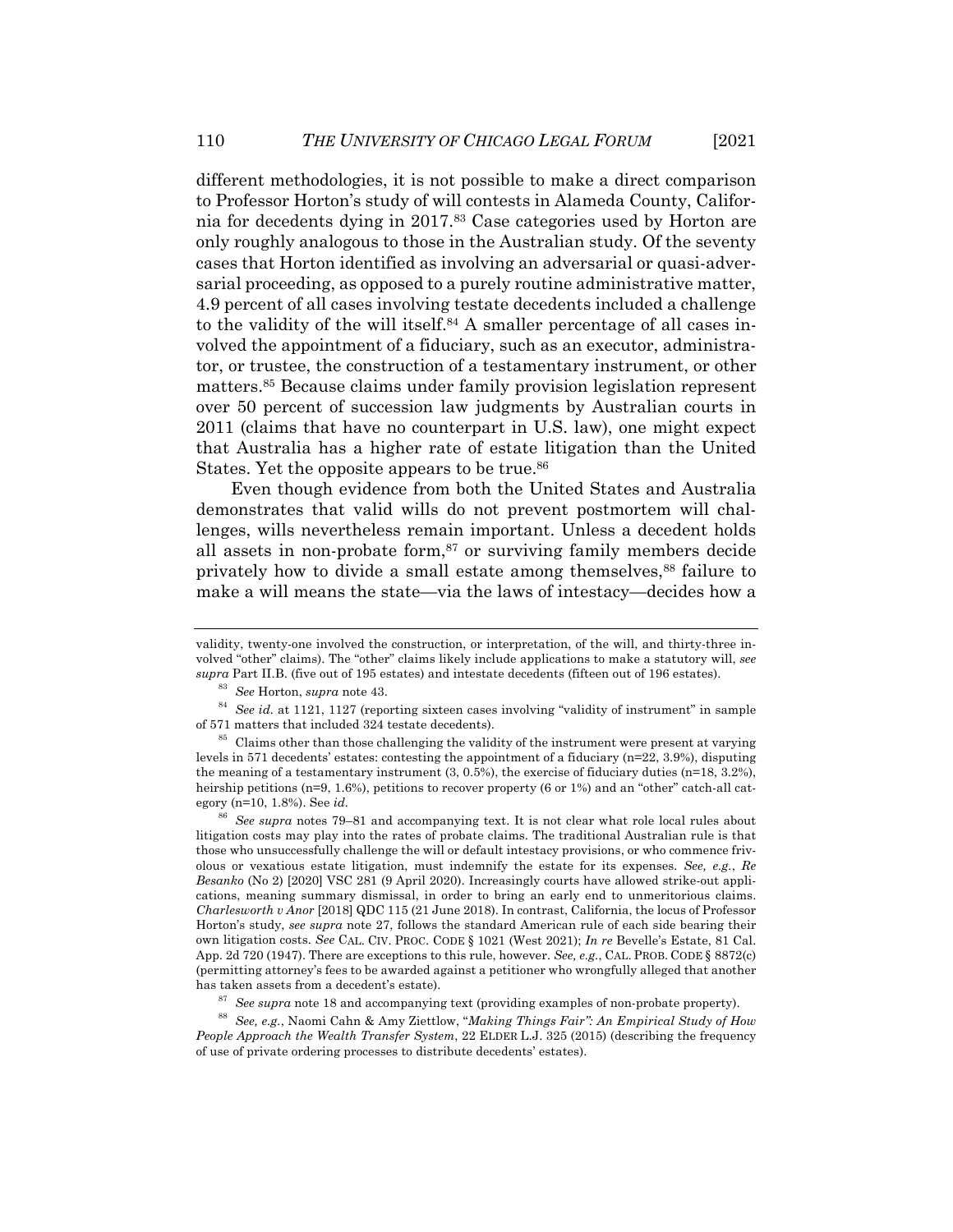decedent's property is distributed.89 For some individuals, these default rules will be intent-effectuating, meaning they comport with personal preference about postmortem property distribution.<sup>90</sup> For other individuals, however, the intestacy rules will not match with personal preferences at all, and a will is therefore necessary.<sup>91</sup> Indeed, a valid will also offers the best evidence of the decedent's testamentary intentions in the event that the estate is contested.92 The next Part considers the challenges of making a valid will during the COVID-19 pandemic, especially during times of stay-at-home orders or social-distancing recommendations, in jurisdictions that adhere to traditional requirements for wills formalities, including the physical presence of two witnesses.93

## III. PANDEMIC-ERA WILLS

Beginning in March 2020 and continuing for several months thereafter, local, state, and national governments around the globe implemented a variety of preventative measures in order to reduce the spread

<sup>89</sup> *See, e.g.*, JEFFREY A. SCHOENBLUM, MULTISTATE AND MULTINATIONAL ESTATE PLANNING (3d ed. 2017) (providing a comparison of intestacy laws for all fifty U.S. states and many other countries).

<sup>&</sup>lt;sup>90</sup> Intestacy rules are designed to effectuate the intentions of the "average" decedent, most commonly imagined as a married person with a surviving spouse (and only one spouse) with shared children only, although later revisions to intestacy laws do take into account the possibility of successive marriages and descendants who are not shared between the spouses. *See, e.g.*, UNIF. PROB. CODE, art. II, pt. 1, gen. cmt. (UNIF. LAW COMM'N 2010) ("The pre-1990 Code's basic pattern of intestate succession, contained in Part 1, was designed to provide suitable rules for the person of modest means who relies on the estate plan provided by law. The 1990 and 2008 revisions were intended to further that purpose, by fine tuning the various sections and bringing them into line with developing public policy and family relationships."); *see also* Lawrence H. Averill, Jr., *An Eclectic History and Analysis of the 1990 Uniform Probate Code*, 55 ALB. L. REV. 891, 912 (1992) ("[S]uccession law should reflect the desires of the 'typical person,' both with regard to protecting expressions of desire and anticipating situations where those expressions are inadequately presented.").

<sup>91</sup> *See, e.g.*, Wright, *supra* note 37, at 361–71 (concluding, based on study of approximately wills recorded in two Florida during the year 2013 that patterns of actual testation—used as a proxy for personal preference—differed from intestate distribution patterns particularly in cases involving decedents who had been married multiple times, who have unmarried partners, or whose non-genetic children who have not been adopted formally).

<sup>&</sup>lt;sup>92</sup> More accurately, the will typically functions as the *second*-best evidence of the decedent's intentions, as the decedent himself is dead. *See* discussion *infra* note 137 and accompanying text.

<sup>93</sup> *See supra* notes 11–14 and accompanying text.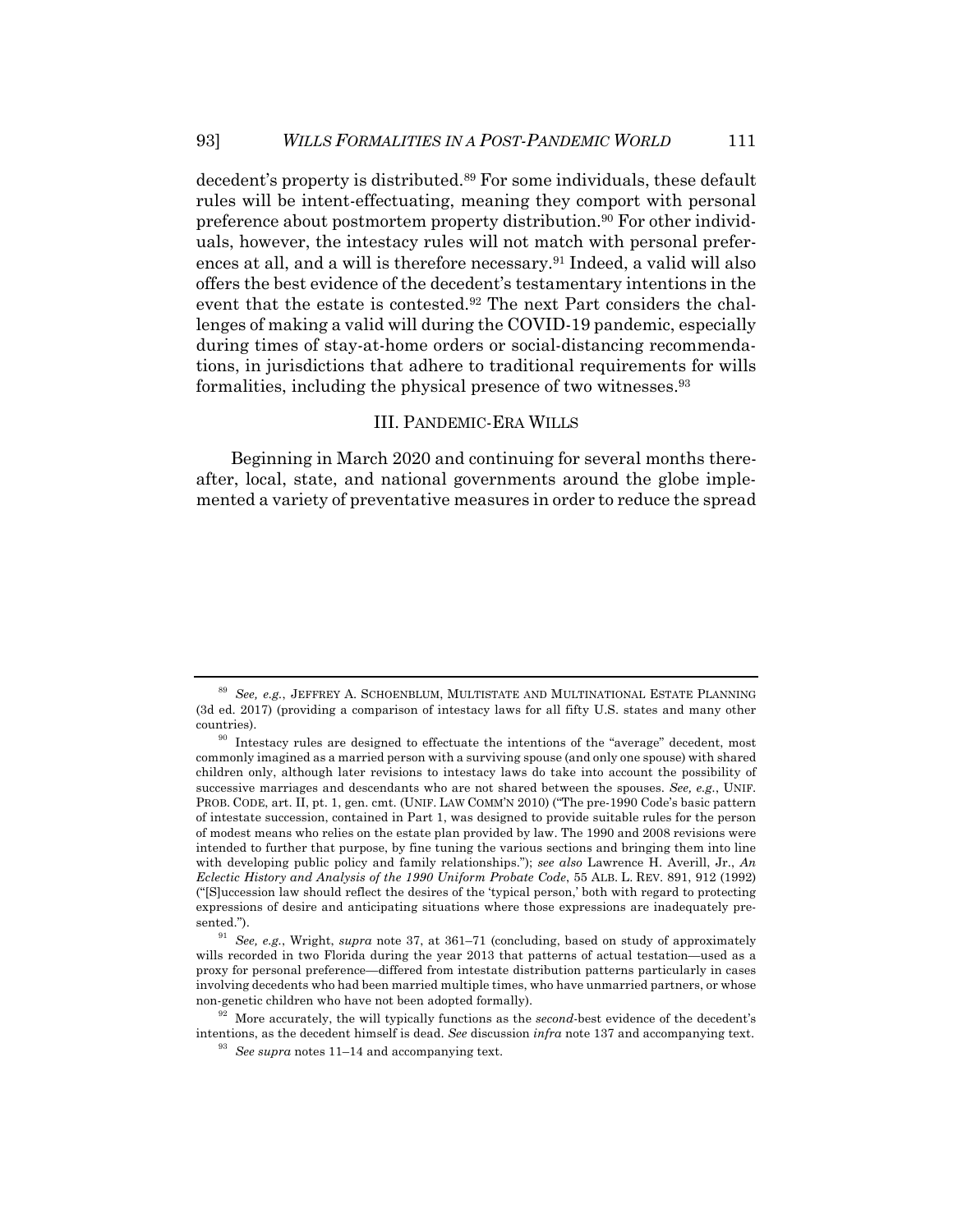of COVID-19. These included travel restrictions,94 stay-at-home orders,  $95$  social distancing mandates,  $96$  and requirements to wear face masks in public.97 In some places, initial stay-at-home orders were lifted only to be reimposed after a new surge in COVID-19 cases.<sup>98</sup> Of these preventative measures, stay-at-home orders posed a particular obstacle for executing a valid will in jurisdictions that require wills to have two disinterested witnesses physically present for the signing of a will.99 For those who lived alone or were quarantining with family members named in the will, it was difficult—if not impossible—to execute a will

<sup>94</sup> *See, e.g.*, Kelly Burk, *Australia Closes Borders to Stop Coronavirus*, 7NEWS.COM.AU (Mar. 10, 2020), https://7news.com.au/lifestyle/health-wellbeing/australia-closes-borders-to-stop-coronavirus-c-752927 [https://perma.cc/29US-XHL3] (reporting the closing Australia's national borders to all non-residents and non-citizens); *Coronavirus (COVID-19): Red List Travel Ban Countries*, U.K. DEP'T OF TRANSP. (Feb. 11, 2021), https://www.gov.uk/guidance/transport-measures-to-protect-the-uk-from-variant-strains-of-covid-19 [https://perma.cc/RS9W-PFA7] (providing a "red list" of countries from which all travel into the United Kingdom is banned, except for U.K. and Irish citizens and those with the legal right to reside in the United Kingdom).

<sup>95</sup> *See, e.g.*, *Timing of State and Territorial COVID-19 Stay-at-Home Orders and Changes in Population Movement — United States, March 1–May 31, 2020*, CTRS. FOR DISEASE CONTROL & PREVENTION (Sept. 4, 2020), https://www.cdc.gov/mmwr/volumes/69/wr/mm6935a2.htm [https://perma.cc/3SGF-VZ2B] (detailing the issuance of stay-at-home orders by forty-two states and territories in the United States between March 1 and March 31, 2020); Jeffrey Gettleman & Kai Schultz, *Modi Orders 3-Week Total Lockdown for All 1.3 Billion Indians*, N.Y. TIMES (Mar. 24, 2020), https://www.nytimes.com/2020/03/24/world/asia/india-coronavirus-lockdown.html [https://perma.cc/S2B3-FXGB] (reporting on India Prime Minister Narendra Modi's announcement of twenty-one-day "lockdown" in an effort to combat the spread of the coronavirus).

<sup>96</sup> *See, e.g.*, *Australia's Social Distancing Rules Have Been Enhanced to Slow Coronavirus— Here's How They Work*, ABC.NET.AU (Mar. 20, 2020), https://www.abc.net.au/news/2020-03- 20/coronavirus-covid-19-scott-morrison-enhanced-social-distancing/12075532 [https://perma.cc/WZS5-DZWP] (reporting on Australia Prime Minister Scott Morrison's limitations on the number of people permitted at indoor gatherings and his recommendation that people "should continue to practise wherever possible the 1 metre or 1.5 metres of healthy distance between each of us, to ensure that we are limiting the contact and limiting the potential for the spread of the virus"); Dena Bunis & Jenny Rough, *List of Coronavirus-Related Restrictions in Every State*, AARP (Mar. 3, 2021), https://www.aarp.org/politics-society/government-elections/info-2020/coronavirus-state-restrictions.html [https://perma.cc/9363-TQ7G] (providing state-by-state overview of restrictions in the United States, including social distancing requirements).

<sup>97</sup> *See, e.g.*, *Public Health (COVID-19 Mandatory Face Coverings) Amendment (No 4) Order 2021* (May 3, 2021) (requiring mask wearing on public transportation in the greater Sydney area, in airports and on aircraft landing in or taking off from an airport in New South Wales); Bunis & Rough, *supra* note 96 (reporting on mask-wearing requirements in gyms in Connecticut and Massachusetts, on land managed by the National Park Service in Washington, D.C., and at indoor entertainment facilities in Minnesota, for example).

<sup>98</sup> *See, e.g.*, *Daniel Andrews Announces 10 Postcodes Returning to Stage 3 Stay-at-Home Laws—As It Happened*, GUARDIAN (U.K.) (July 1, 2020), https://www.theguardian.com [https://perma.cc/QQ8N-X89T] (reporting reimposition of stay-at-home orders in Victoria, Australia); Melanie Grayce West, *New York Sets New Lockdown Restrictions Where Coronavirus Has Resurged*, WALL ST. J. (Oct. 6, 2020), https://www.wsj.com/articles/new-yorks-mayor-prods-stateto-approve-business-closures-in-covid-19-hot-spots-11602005344 [https://perma.cc/WW3S-Q7D8] (publicizing New York Governor Andrew Cuomo's announcement of new "lockdown restrictions" in parts of New York City, Rockland and Orange Counties).

<sup>99</sup> *See supra* notes 11–14 and accompanying text.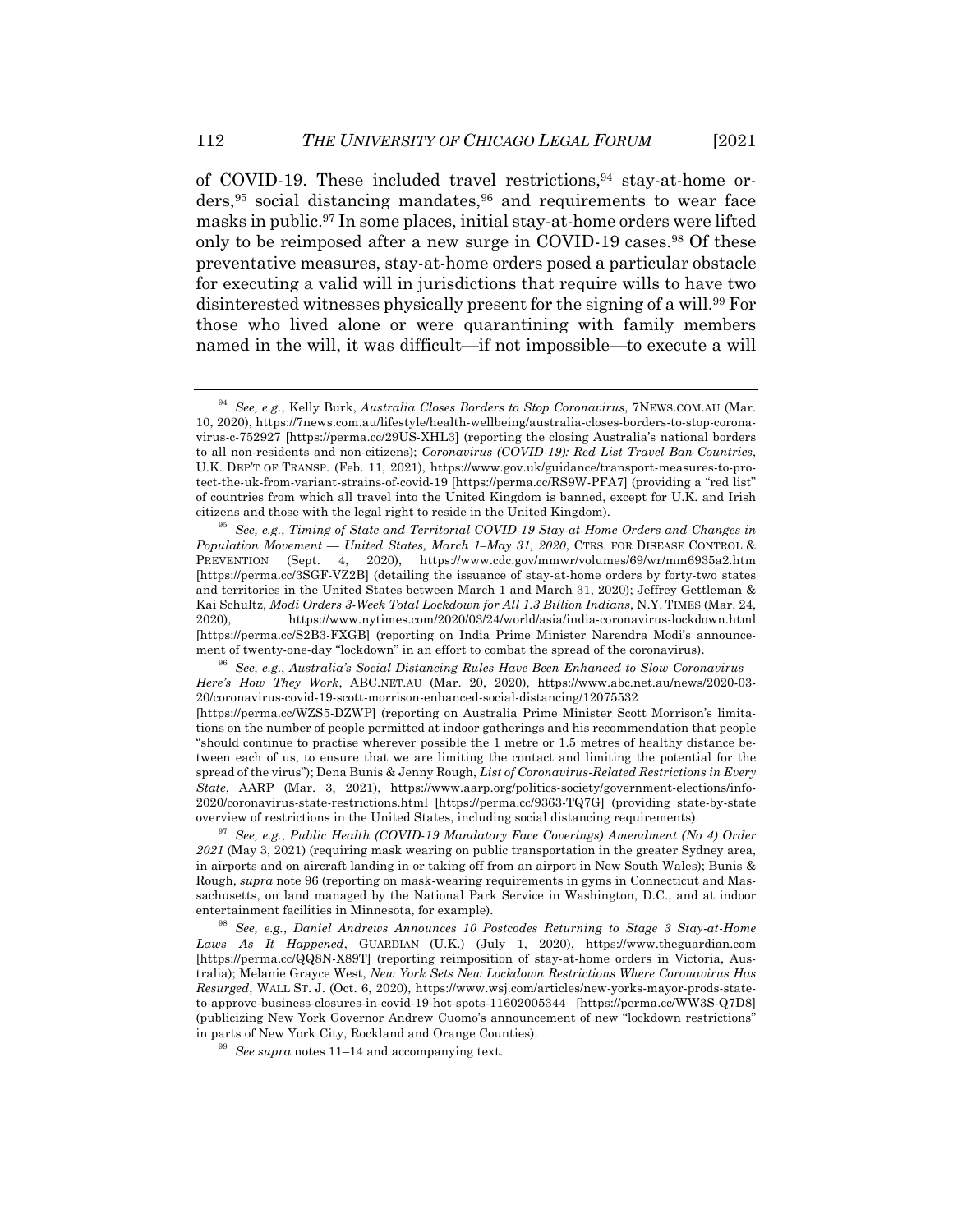in the presence of disinterested witnesses.100 After stay-at-home orders eased, fears of catching the virus even in socially distanced settings continued to present a challenge to validly executing a will in the traditional manner.101 At the same time, fears of catching the virus and dying from it caused people to focus on the need to have a will—some were motivated to do so for the first time.102

A. Remote Witnessing Wills in the Pandemic Era and Beyond

Recognizing the need to create valid wills without the physical presence of two other individuals during a pandemic, several jurisdictions in the United States, Australia, and elsewhere enacted temporary measures that authorize the remote witnessing of wills through simultaneous and continuous audio-visual platforms like Zoom, FaceTime, or Skype.103 Precise details vary by jurisdiction, but the basic approach is

<sup>102</sup> *See id.* (quoting one sixty-six-year-old man explaining about his and his wife's approach to estate planning: "The virus accelerated the need not to wait another week or another day. We wanted to focus on what if both of us were gone tomorrow. There was a real sense of urgency to ensure the documents say what we want them to say.").

<sup>103</sup> *See, e.g.*, Conn. Exec. Order. No. 7Q § 3.g (Mar. 20, 2020), https://portal.ct.gov/-/media/Office-of-the-Governor/Executive-Orders/Lamont-Executive-Orders/Executive-Order-No-

7Q.pdf?la=en [https://perma.cc/K8Z3-PFKH]; CONN. GEN. STAT. ANN. § 51-85 (West 2021) (permitting remote witnessing of a will if done under attorney supervision); N.Y. Exec. Order No. 202.14 (Apr. 7, 2020), https://www.governor.ny.gov/news/no-20214-continuing-temporary-suspensionand-modification-laws-relating-disaster-emergency [https://perma.cc/N8V7-B9EM] (permitting remote witnessing of wills under certain circumstances during the COVID-19 pandemic), as extended through July 5, 2021 by N.Y. Exec. Order No. 202.110 (June 5, 2021), https://www.governor.ny.gov/news/no-202110-continuing-temporary-suspension-and-modification-laws-relating-

disaster-emergency [https://perma.cc/WKR9-7VDP]. For Australia, see, e.g., *Electronic Transactions Amendment (COVID-19 Witnessing of Documents) Regulation 2020* (NSW); *COVID-19 Emergency Response Bill 2020* (Qld); *Justice Legislation (COVID-19 Emergency Response – Documents and Oaths) Regulation 2020* (Qld) ss 6–8; *COVID-19 Emergency Response and Other Legislation Amendment Act 2021* (Qld); Supreme Court of Queensland, *Practice Direction No 10 of 2020: Informal Wills/COVID-19* (Apr. 22, 2020); *COVID-19 Omnibus (Emergency Measures) Act 2020* (Vic); *COVID-19 Omnibus (Emergency Measures) (Electronic Signing and Witnessing) Regulations 2020* (Vic) pt 5. Note that these measures have been made permanent in Victoria. *See Justice Legislation Amendment (System Enhancements and Other Matters) Act 2021* (Vic). There is a pilot underway in New South Wales to assess permanency; on September 28, 2020, the government moved the provisions to the *Electronic Transactions Act 2000* (NSW) as part of this plan. For Canada, see, e.g., Ont. Reg. 129/20 (Can.), https://www.ontario.ca/laws/regulation/200129?\_ga=

<sup>100</sup> *But see* Bridget J. Crawford, *Executing a Last Will and Testament During a Pandemic*, THE FACULTY LOUNGE (Aug. 6, 2020), https://www.thefacultylounge.org/2020/04/executing-a-last-willand-testament-during-a-pandemic.html [https://perma.cc/H9QZ-ETKW] (suggesting the possibility of witnessing a will execution through a window, and passing the originally-signed will through a mail slot or under the door to witnesses who would then return the document to the testator the same way).

<sup>101</sup> *See* Susan Garland, *What to Know About Making a Will in the Age of Coronavirus*, N.Y. TIMES (Mar. 30, 2020), https://www.nytimes.com/article/what-is-a-will-and-how-to-make-one.html [https://perma.cc/MRW5-T5WB] (describing an outdoor will-execution ceremony held on a table put in someone's front yard, with papers held down by rocks, and all participants bringing their own pens and maintaining physical distance).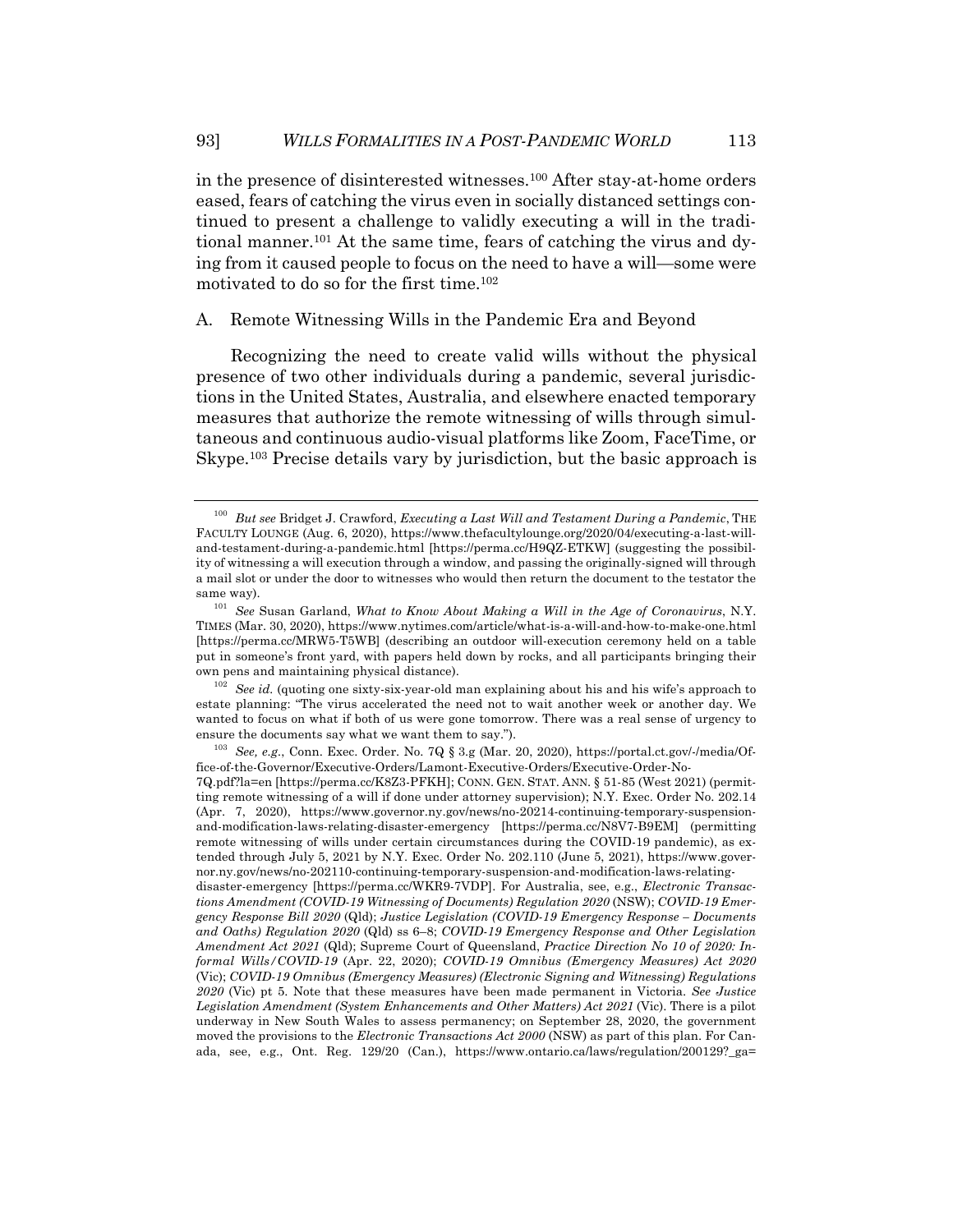the same: under emergency measures, a will can be validly witnessed by means of remote real-time audio-visual technology.104

Given the long-standing nature of traditional wills formalities, <sup>105</sup> it is notable how swiftly lawmakers adapted will-making rules to pandemic-era exigencies. In the United States, the fact that some states already permitted electronic wills may have paved the way. Arizona, Nevada, Illinois, and Florida allowed electronic wills even before the pandemic.106 Also, in 2019, the Uniform Law Commission had promulgated the Uniform Electronic Wills Act (UEWA).107

The UEWA makes two major innovations to the traditional law of wills. First, the UEWA makes valid an "electronic will," such as a document fully executed on a tablet computer, even if it is not reduced to paper form.108 Generally speaking, most commentators do not appear to have concerns about treating as a "will" an electronic record (as opposed to paper copy) of the decedent's wishes.109 Indeed, experience with Queensland's capacious approach to what constitutes a "document" in the context of the dispensing power suggests that the UEWA is both

<sup>2.238534857.830463278.1598471742-937989279.1592602866</sup> [https://perma.cc/H8DH-HSF9] (permitting witnessing of wills by "any electronic method of communication in which participants are able to see, hear and communicate with one another in real time"). For England and Wales, see, e.g., *Guidance on Making Wills Using Video-Conferencing*, U.K. MINISTRY OF JUST. (Jul. 25, 2020), https://www.gov.uk/government/news/video-witnessed-wills-to-be-made-legal-during-coronavirus-pandemic [https://perma.cc/ZT62-AQNY] (announcing plans for new law to permit witnessing of wills retroactive to January 31, 2020 and continuing until January 2022).

<sup>104</sup> *See, e.g.*, *Guidance on Making Wills Using Video-Conferencing*, U.K. MINISTRY OF JUST. (July 25, 2020), https://www.gov.uk/government/news/video-witnessed-wills-to-be-made-legalduring-coronavirus-pandemic [https://perma.cc/ZT62-AQNY] (providing for remote witnessing of testator's signature, transmittal of the original document to each witnesses, who—using remote technology again—either sign it or acknowledge their signature in the virtual presence of the testator, and for the latter step to be repeated if the two witnesses are not in the same physical location).

 $^{105}\,$   $See$  supra notes 11–14 and accompanying text.

<sup>106</sup> ARIZ. REV. STAT. ANN. § 14-2518 (2020); FLA. STAT. ANN. § 732.522 (West 2020); IND. CODE ANN. § 29-1-21-4 (West 2020); NEV. REV. STAT. ANN. § 133.085 (LexisNexis 2019).

<sup>&</sup>lt;sup>107</sup> UNIF. ELEC. WILLS ACT (UNIF. L. COMM'N 2019). Utah enacted the UEWA in 2020. UTAH CODE ANN. §§ 75-2-1401–1411 (West 2020). As of this writing, the UEWA also has been adopted in Washington, North Dakota, and Colorado. *See supra* note 5. Other states likely will follow.

<sup>108</sup> UEWA §§ 3 ("An electronic will is a will for all purposes of the law of this state."), 2(7) (defining a will as including "a codicil and any testamentary instrument that merely appoints an executor, revokes or revises another will, nominates a guardian, or expressly excludes or limits the right of an individual or class to succeed to property of the decedent passing by intestate succession."), 2(1) (defining "electronic" as "relating to technology having electrical, digital, magnetic, wireless, optical, electromagnetic or similar capabilities").

<sup>109</sup> *Cf.* Hirsch & Kelety, *supra* note 6, at 44 (framing one objection to electronic wills not by reference to the lack of paper per se, but rather the ability of witnesses to "sign" an electronic will by typing their names).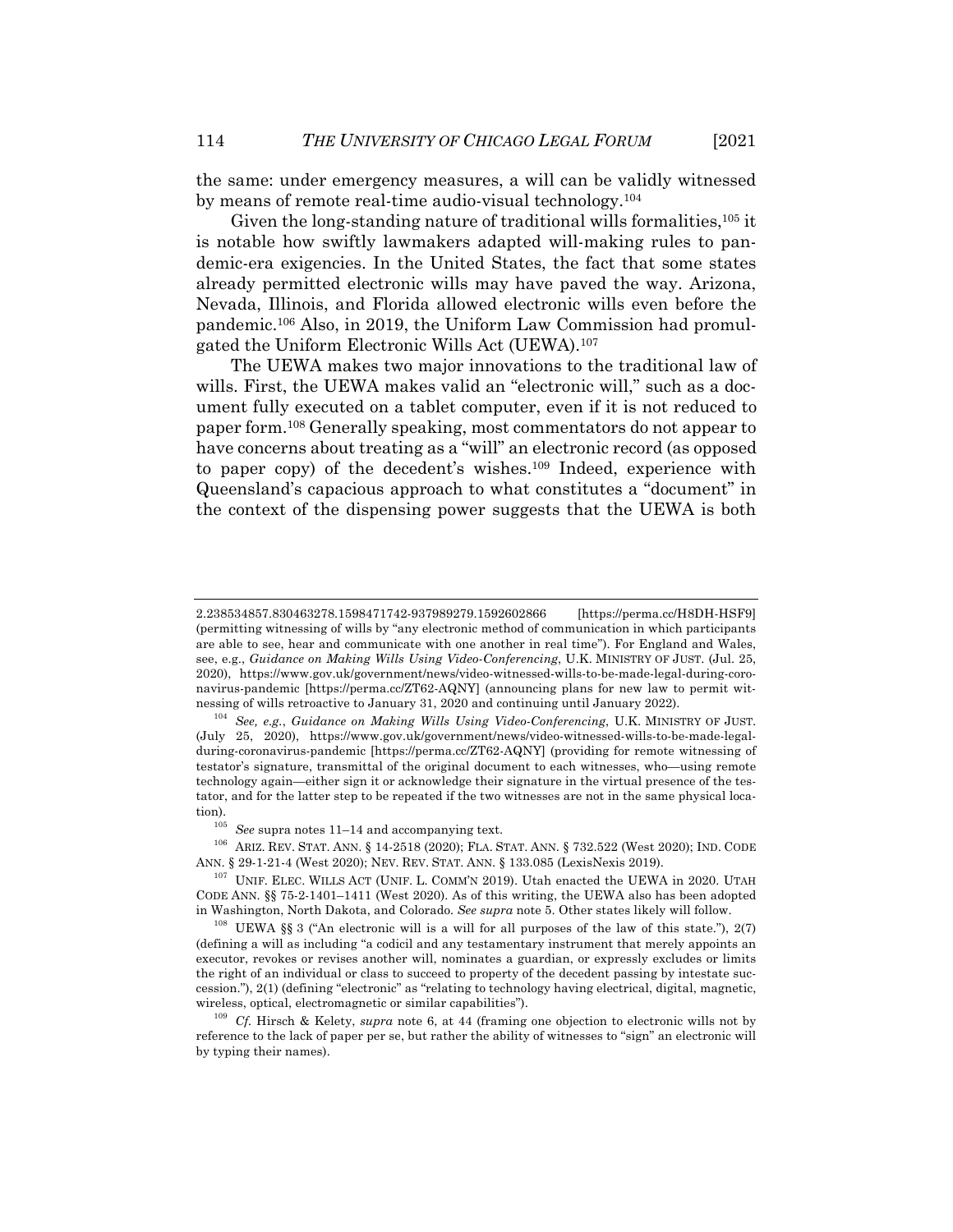sensible and consistent with contemporary practices for all sorts of electronic communications.110 It should be noted, however, that while the dispensing power has in some cases allowed "electronic wills" to be admitted to probate in Queensland, these cases required an application to the court. There is currently no legislation in Queensland or in any other Australian jurisdiction like the UEWA that explicitly endorses the validity of electronic wills.

More controversial is the UEWA's second major innovation: A state may choose to permit the testator and witnesses to sign in each other's "electronic presence" instead of the traditional physical presence.111 The principal question is whether electronic witnesses are *at least as able as in-person witnesses* to (1) gather enough information to make a determination about the testator's testamentary capacity and (2) detect the possible presence of fraud, duress, or undue influence.<sup>112</sup>

Consider a scenario where a testator goes online and creates a will using the platform provided by a company that specializes in creating, validating, and storing remotely witnessed wills.113 Assume that the testator is located in Florida, as are all of the people who work for the commercial entity, which we will call Acme, for illustration purposes. Ready to sign the will, the testator logs onto Acme's website at a designated time, where she is greeted by a notary and two witnesses who work for Acme.114 None of the parties are physically present in the same place, because of pandemic-related concerns, but they all can see and hear each other. The proceedings are video recorded, in order to preserve an electronic record of all that transpires.<sup>115</sup> After confirming the identity of the testator and the witnesses through specifically designated methods,<sup>116</sup> the notary must ask the testator three questions to

<sup>110</sup> *See supra* notes 21–25 and accompanying text (discussing Queensland's dispensing power).

<sup>&</sup>lt;sup>111</sup> UEWA § 2(2) (defining "electronic presence" as "the relationship of two or more individuals in different locations communicating in real time to the same extent as if the individuals were physically present in the same location"). Unlike the pandemic-era rules for remote witnessing of wills in England and Wales, *see supra* note 104, the UEWA does not spell out procedures for the transmission of the original will to one or both witnesses and back to the testator. *See* UEWA at § 2(2). Presumably, the drafters of the UEWA contemplate the development of more specific guidelines or best practices by the adopting jurisdiction, but this is speculation on our part.

<sup>112</sup> *See supra* note 7 and accompanying text and *supra* Part I.B.2.

<sup>113</sup> *See, e.g.*, Paul Sullivan, *A Will Without Ink and Paper*, N.Y. TIMES (Oct. 18, 2019), https://www.nytimes.com/2019/10/18/your-money/electronic-wills-online.html

<sup>[</sup>https://perma.cc/M3AX-984N] (naming several companies that provide these types of services). <sup>114</sup> FLA. STAT. §§ 732.521–732.525.

<sup>115</sup> *See, e.g.*, *id.* at § 117.285(5)(i) (requiring a "perceptible indication" of the presence of the witnesses during the remote will execution).

<sup>&</sup>lt;sup>116</sup> FLA. STAT. §§ 732.522(2)(a) (providing for the supervision by a notary of a document signed and witnessed electronically), 117.265(4) (providing for the authentication of the testator's identity through personal knowledge or presentation of verified government-issued identification and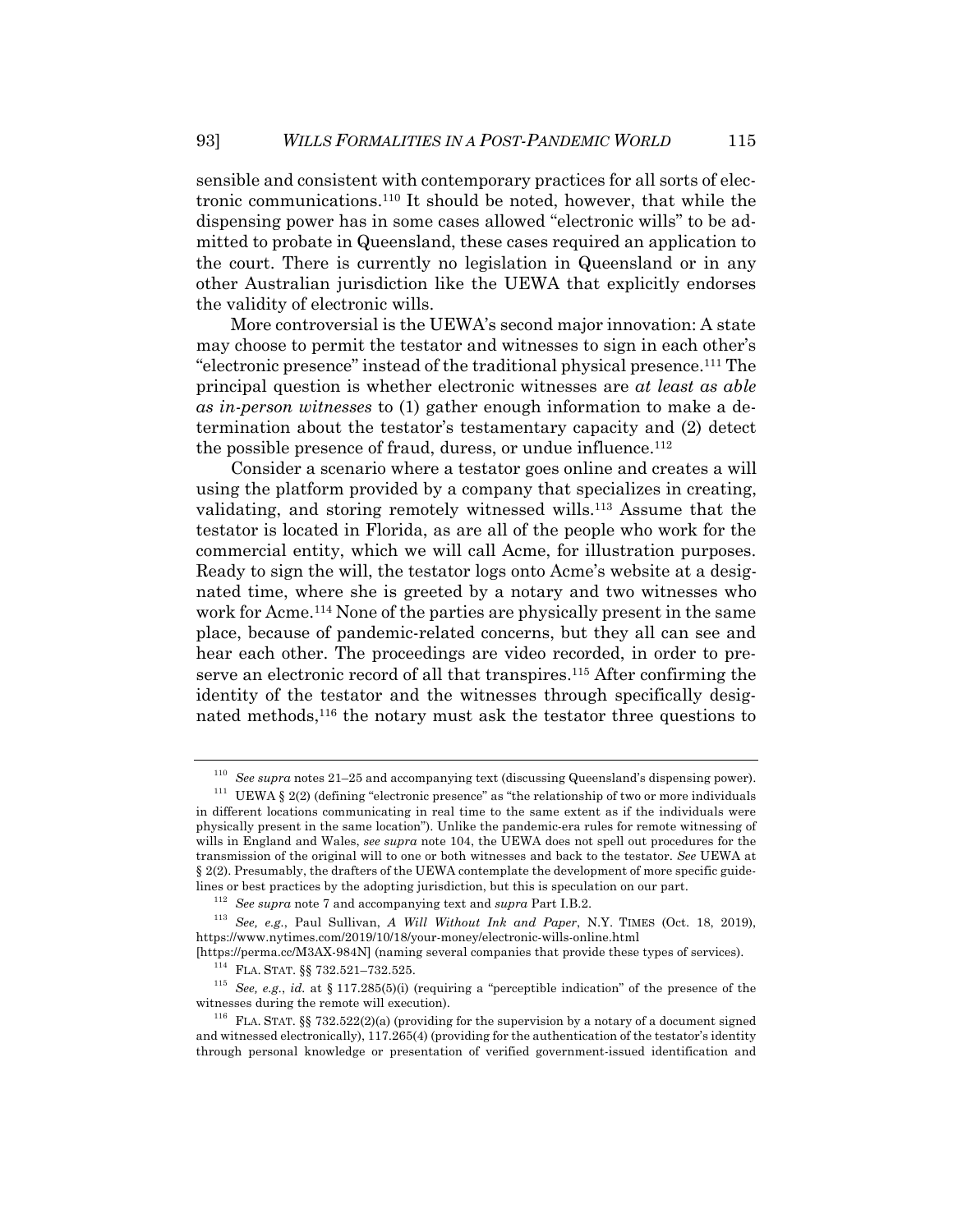make sure that the testator is eligible to avail herself of remote witnessing under Florida law, namely:

1. Are you under the influence of any drug or alcohol today that impairs your ability to make decisions?

2. Do you have any physical or mental condition or long-term disability that impairs your ability to perform the normal activities of daily living?

3. Do you require assistance with daily care?117

If the answer to any of these questions is "yes," then the remote will execution may not proceed.<sup>118</sup> If the answer to all of the screening questions is "no," the notary must then ask the testator five more questions:

1. Are you currently married? If so, name your spouse.

2. Please state the names of anyone who assisted you in accessing this video conference today.

3. Please state the names of anyone who assisted you in preparing the documents you are signing today.

- 4. Where are you currently located?
- 5. Who is in the room with you? $119$

After the notary records the testator's answers to these questions, the testator can then sign the instrument and make a verbal acknowledgement that she has done so.120 The witnesses then sign electronically and, because the will designates Acme as the "qualified custodian" of the will (for an annual fee, of course), the notary takes possession of the electronic will and stores it using Acme's secure system.121 The testator now has a valid will under legislation that explicitly authorizes this method of execution.

<sup>&</sup>quot;identity proofing" by answering questions in accordance with rules promulgated by State Department, similar to the questions that one may be asked when confirming online the validity of a financial request, such as, "At which of these addresses have you not lived in the last 10 years?" or "What is the amount of your outstanding mortgage with X institution?"), 117.285(2) (providing for the authentication of the witnesses' identities in the same manner as the testator).

 $117$  *Id.* at § 117.285(5)(a).

<sup>&</sup>lt;sup>118</sup> *Id.* at § 117.285(5)(b).

 $^{119}$   $Id.$  at § 117.285(5)(d).

 $120$  *Id.* at § 732.522(2)(c)–(d).

 $121$  *Id.* at § 732.524 (defining a "qualified custodian" and its duties).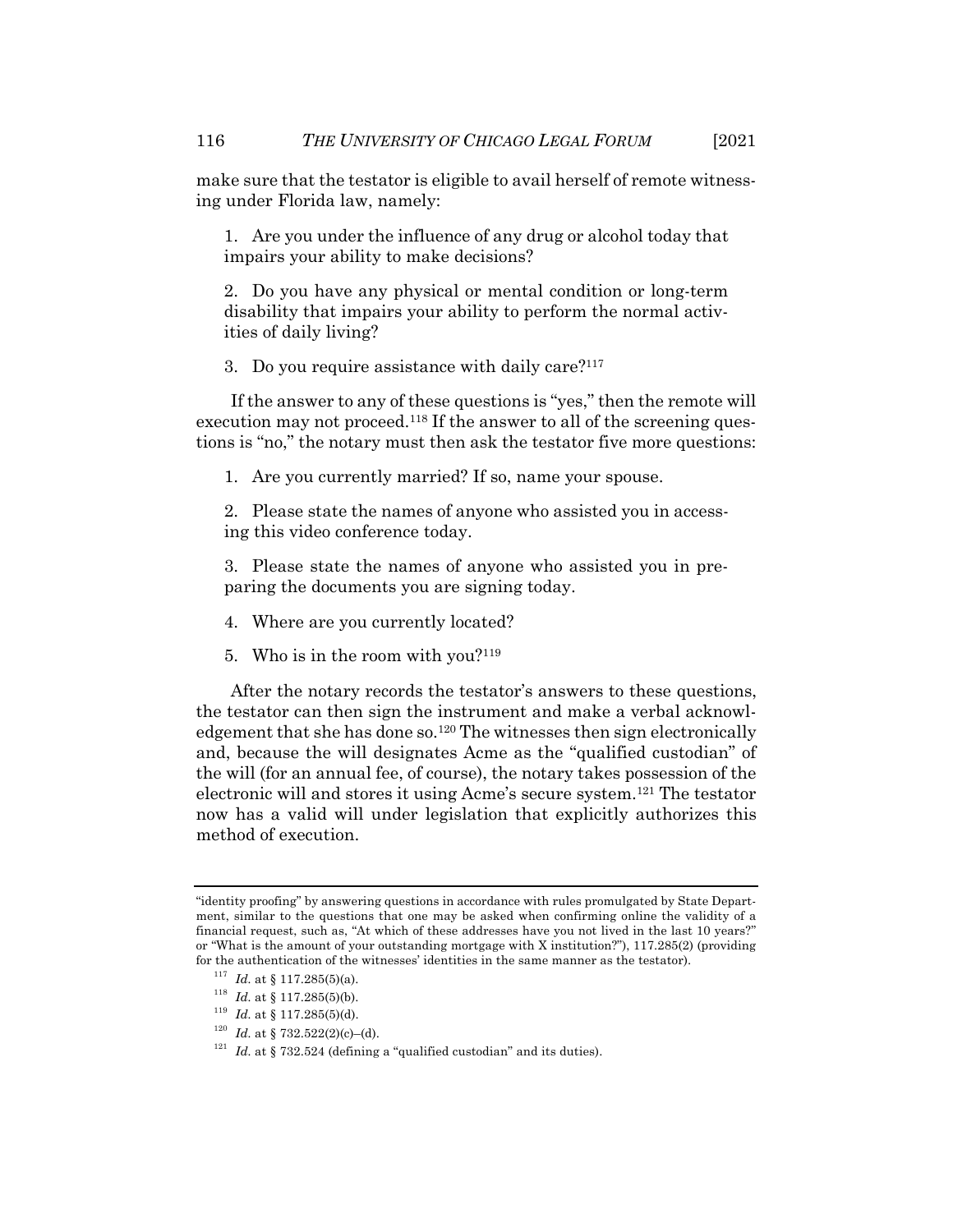In Australia, peak legal bodies—meaning the leading professional organizations—published broad guidelines to support lawyers' compliance with the emergency legislation permitting remote witnessing of wills during the pandemic. These guidelines also assist lawyers in meeting their ethical responsibilities, including exercising the requisite standard(s) of care when supervising the remote execution of wills.<sup>122</sup> The guidelines generally provide that lawyers should meet clients in person where possible, adopt remote electronic witnessing cautiously, and take detailed contemporaneous file notes.123 In particular, the guidelines produced by the New South Wales Law Society advise lawyers engaging in remote witnessing of wills to ask open-ended questions to test their client's testamentary capacity and understanding and to inquire whether anyone else is present in an attempt to identify undue influence.<sup>124</sup> Given the challenges associated with remotely assessing capacity and concerns about increased risks of undue influence and elder abuse, Australian peak legal bodies have not generally supported the emergency provisions becoming permanent.125 In Australia, the introduction of electronic wills has not been a law reform priority.126

<sup>&</sup>lt;sup>122</sup> Kelly Purser et al., *End of Life Decision-Making, Advance Care Planning and Estate Planning During a Pandemic*, *in* PANDEMIC, PUBLIC HEALTH EMERGENCIES AND GOVERNMENT POWERS: PERSPECTIVES ON AUSTRALIAN LAW (Belinda Bennett & Ian Freckelton eds., Federation Press 2021).

<sup>123</sup> *See Tips for Assessing Capacity via Video Conferencing During COVID-19*, *supra* note 7. *See also* Purser, *supra* note 122. The recent Queensland case of *Re Sheehan* highlights the importance of taking detailed contemporaneous file notes. *See Re Sheehan* [2021] QSC 89 (5 May 2021). In that case, the Supreme Court of Queensland considered an application for probate of a will which was executed online under the *COVID-19 Emergency Response Act 2020* (Qld) and the *Justice Legislation (COVID-19 Emergency Response – Documents and Oaths) Regulation 2020* (Qld). *See id.* Despite the best efforts of the lawyer who drafted the will and who served as one of the online witnesses, the court found that the execution of the will did not meet the statutory requirements (i.e., the testator had not signed every page, a more onerous requirement that the ordinary rules that require the testator to sign at the end of the document). *See id.* Because the testator did not sign one page, the will was not validly executed according to the emergency provisions. *See id.* It was therefore necessary to nevertheless make an application for probate of an informal will under s 18 of the *Succession Act 1981*, which was granted. *See id.*

<sup>124</sup> *See Implications of the Electronic Witnessing Provisions*, THE L. SOC'Y OF NEW SOUTH WALES (May 22, 2020), https://www.lawsociety.com.au/sites/default/files/2020-06/Implications%20of%20Electronic%20Witnessing%20Provisions.doc.pdf [https://perma.cc/NV3P-T536] (including updates about the recent changes to the NSW remote witnessing legislation); *FAQs – Electronic Witnessing Under 2B of the Electronic Transactions Act 2000 (NSW)*, THE L. SOC'Y OF NEW SOUTH WALES (Oct. 7 2020), https://www.lawsociety.com.au/sites/default/files/2020-10/COVID-19%20Witnessing%20of%20Documents\_%20FAQs%207%20October%202020%20CLEAN.pdf [https://perma.cc/Q4KA-MNE3]; *see also* Purser et al., *supra* note 122.

<sup>125</sup> *See* Purser et al., *supra* note 122.

<sup>126</sup> *See id.*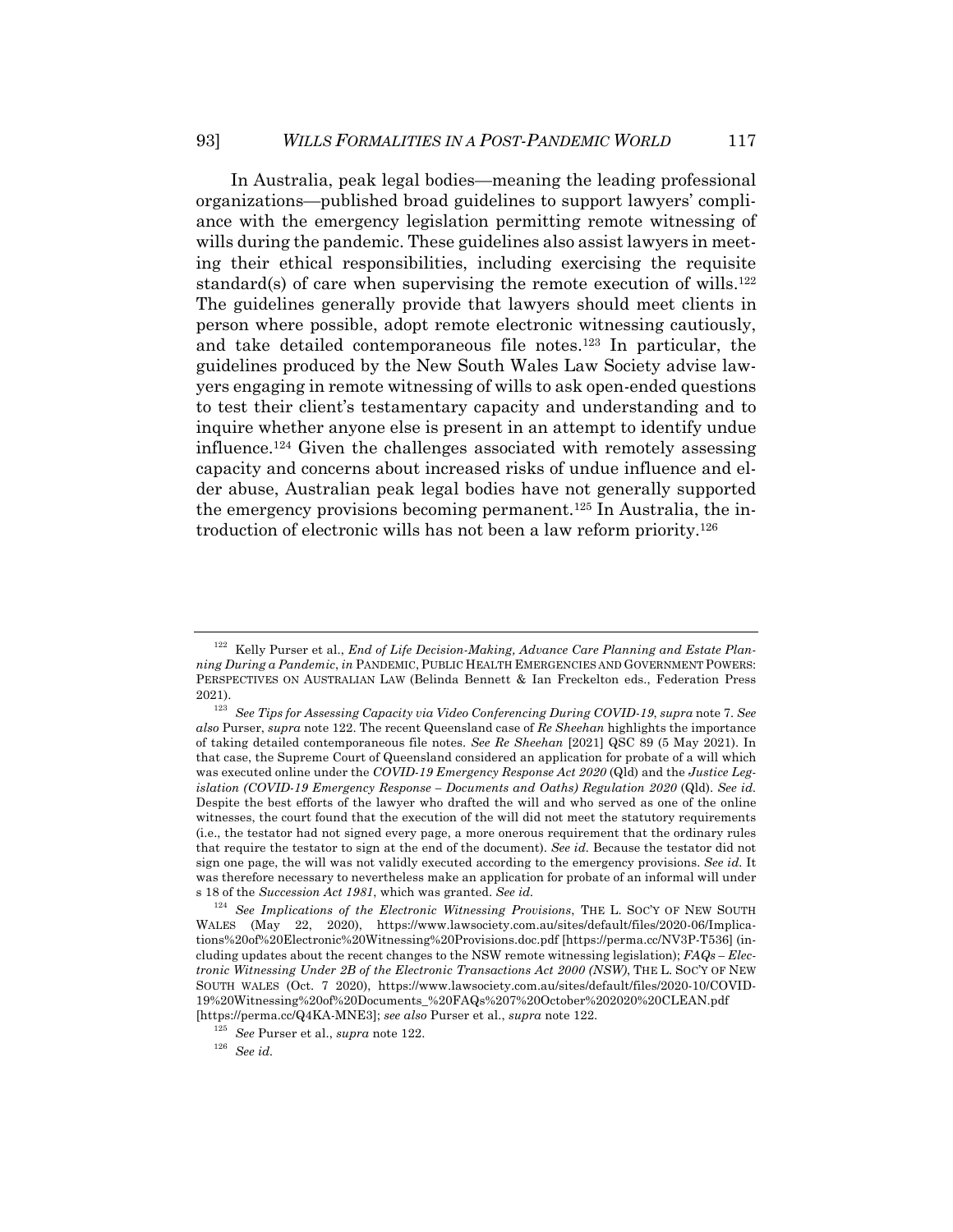#### B. Potential Problems with Remote Witnesses

The Florida hypothetical provides just one example of electronic wills and remote witnessing legislation; that state's law was in place prior to the pandemic. The UEWA does not contain the same level of specificity that Florida has for verifying identity or inquiring about the circumstances and physical surroundings.127 Australian professional organizations have promulgated guidelines on pandemic-era remote witnessing of wills, but these guidelines do not derive from the emergency legislation itself.128

All electronic wills legislation and pandemic-era remote witnessing rules raise the same concern: how well can remote witnesses perform their intended functions? The drafters of the UEWA seem to dismiss any concerns, reasoning that in-person witnesses and remote witnesses are on the same footing.129 Practically speaking, this may be true in many cases. But without being physically present with the testator, the witnesses have no way of determining that, even if the testator says that she is alone, there is not someone just off-screen or in another room who appears unusually insistent that the testator execute the will. In the Florida hypothetical, what if an overly eager family member nearby coached the testator on what to say, just before the testator joined the Acme employees on screen? Furthermore, issues of testamentary capacity may not be able to be fully explored and may, in fact, be more difficult to identify through virtual witnessing than in person. Electronic witnesses would not be able to observe the types of details that may, in fact, be highly relevant to the testator's testamentary capacity or the presence of fraud, duress, or undue influence.

In both the United States and Australia, there are certain interactions between individuals and the legal system that are so unique that in-person presence is required or at least strongly preferred. For example, in New York, a criminal defendant must be personally present at the time of sentencing, but a court is permitted to dispense with that requirement, upon motion of the defendant, in the case of a misdemeanor or a petty offense.130 In South Australia, a defendant to be sentenced for an "indictable offence," meaning a criminal matter where the

<sup>&</sup>lt;sup>127</sup> See UEWA cmt. to § 5 ("Some online providers of wills offer remote witnessing as a service. The E-Wills Act does not include additional requirements for electronic wills executed with remote witnesses . . . .").

<sup>128</sup> *See supra* note 124 and accompanying text.

<sup>129</sup> *See* UEWA cmt. to § 5 (providing that regardless of whether a witness is in the physical or electronic presence of the testator, "a witness who observes the testator sign the will may not have sufficient contact with the testator to have knowledge of capacity or undue influence").

<sup>130</sup> *See* N.Y. CRIM. PROC. LAW § 380.40 (McKinney 2021).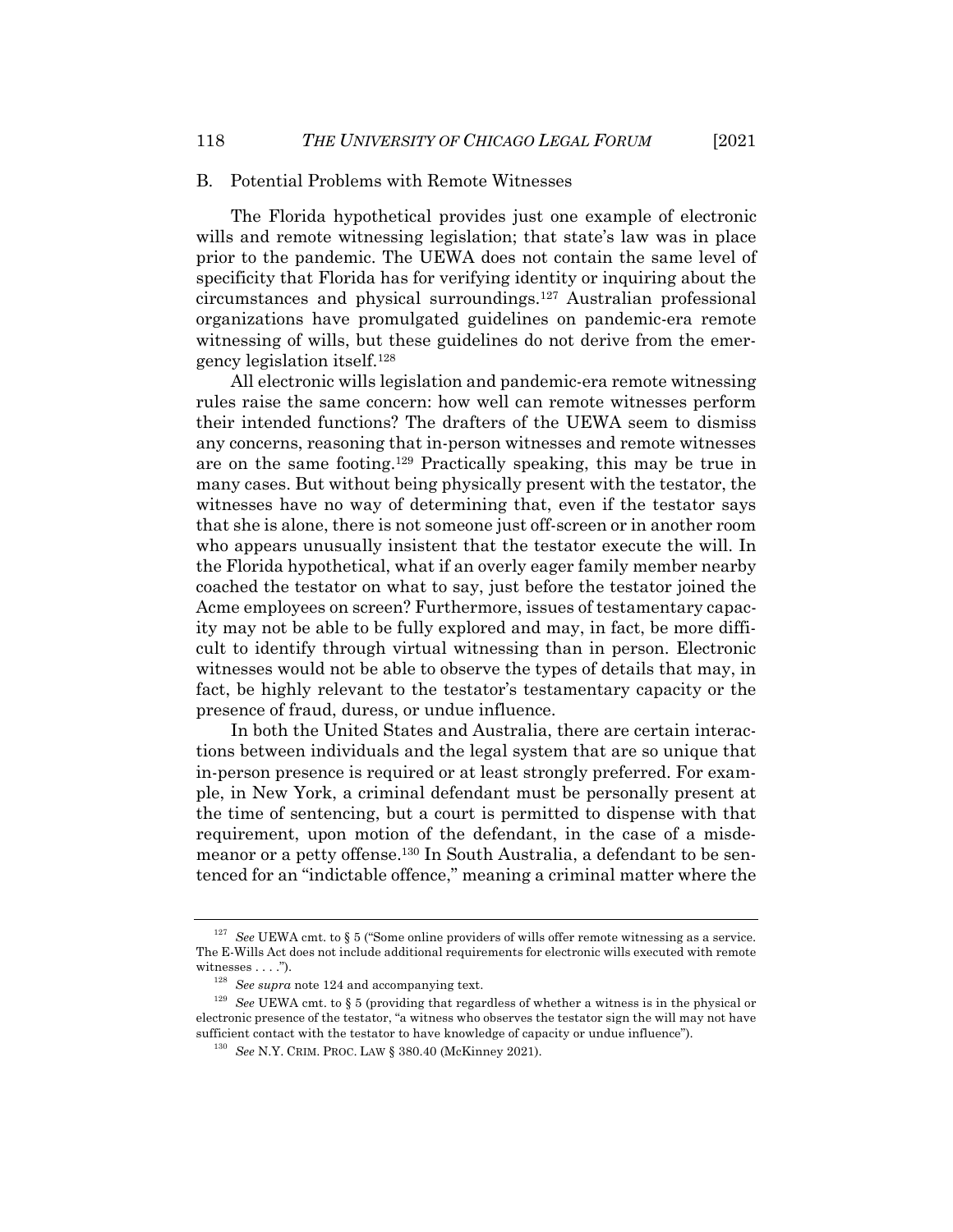defendant has a right to a jury trial, $131$  must be present when the sentence is imposed.132 Nevertheless, the court can consent to the defendant's absence, or the defendant may appear by an audio visual link, if the defendant is in custody.133 To be sure, wills are radically different than criminal matters; no deprivation of physical liberty is at stake, so in-person presence may not be an overwhelming consideration for witnesses to wills. Unlike the lifetime consequences of criminal convictions or even formal accusations of crime, even if the accused is acquitted,134 wills are documents largely designed to effectuate postmortem distribution of assets.135 Wills have no effect at all until the decedent dies.136

Nevertheless, in the universe of legal documents, wills are unique. First, they are unilateral—compared to a contract, for example, which by definition has at least two parties. Second, wills suffer from a "best evidence" problem, meaning that the testator will be dead by the time the document becomes legally effective.137 Therefore, the law treats a will with particular reverence, as the next-best evidence of a decedent's wishes.138 The fundamental importance of property ownership and the fact that the will evidences the deceased's testamentary intentions for the distribution of their property undergird this reverence. Third, because of the primacy of testamentary freedom,<sup>139</sup> it is important that

<sup>133</sup> *Id.*

<sup>135</sup> *See, e.g.*, 79 Am. Jur. 2d. *Wills* § 1 ("A will is generally defined as an instrument by which a person makes a disposition of his or her property, to take effect on or after his or her death.").

<sup>136</sup> *See id.*

<sup>137</sup> *See, e.g.*, WILLIAM M. MCGOVERN, JR. ET AL., WILLS, TRUSTS AND ESTATES § 6.1 (1988) (explaining that wills traditionally require two witnesses because "the best evidence of the testator's intent, the testator, is always dead").

<sup>138</sup> *See, e.g.*, 79 Am. Jur. 2d. *Wills* § 1 (defining a will as "the legal expression of a person's wishes as to the disposition of his or her property after death").

<sup>131</sup> *See, e.g.*, *Criminal Procedure Act 1921* (SA) s 5 (providing examples of both "minor indictable offences," such as those for which the maximum prison term is not greater than 5 years, and "major indictable offenses," which are all offences that are not defined as "minor indictable offences"); *see also Indictable Offence*, LEG. SVCS. COMM'N OF S. AUSTL., https://lawhandbook.sa.gov.au/go01.php#idm140631746848976 [https://perma.cc/8277-QEDB].

<sup>132</sup> *See Sentencing Act 2017* (SA) ss 21(1), (2)(a)–(b).

<sup>&</sup>lt;sup>134</sup> To give just two U.S.-based examples, consider the requirement to disclose any felony charges on an application to become a registered financial advisor with the Financial Industry Regulatory Authority or on an application for admission to the bar. *See* David A. Weintraub, *When Does "No" Mean "Yes"? With Expungements, of Course*, 88 N.Y. ST. BAR J. 47 (2016) (discussing both examples).

<sup>139</sup> *See, e.g.*, RESTATEMENT (THIRD) OF PROPERTY: WILLS AND OTHER DONATIVE TRANSFERS § 10.1 cmt. a ("The organizing principle of the American law of donative transfers is freedom of disposition. Property owners have the nearly unrestricted right to dispose of their property as they please."); *Goodsell v Wellington* [2011] NSWSC 1232 (4 November 2011) (Austl.) (Honorable Justice Phillip Hallen describing in dicta that testamentary freedom is "prominent feature of the Australian legal system. Its significance is both practical and symbolic and should not be underestimated."). In both the United States and Australia, testamentary freedom nevertheless is curtailed by a variety of doctrines including the surviving spouse's right of election in the United States. *See*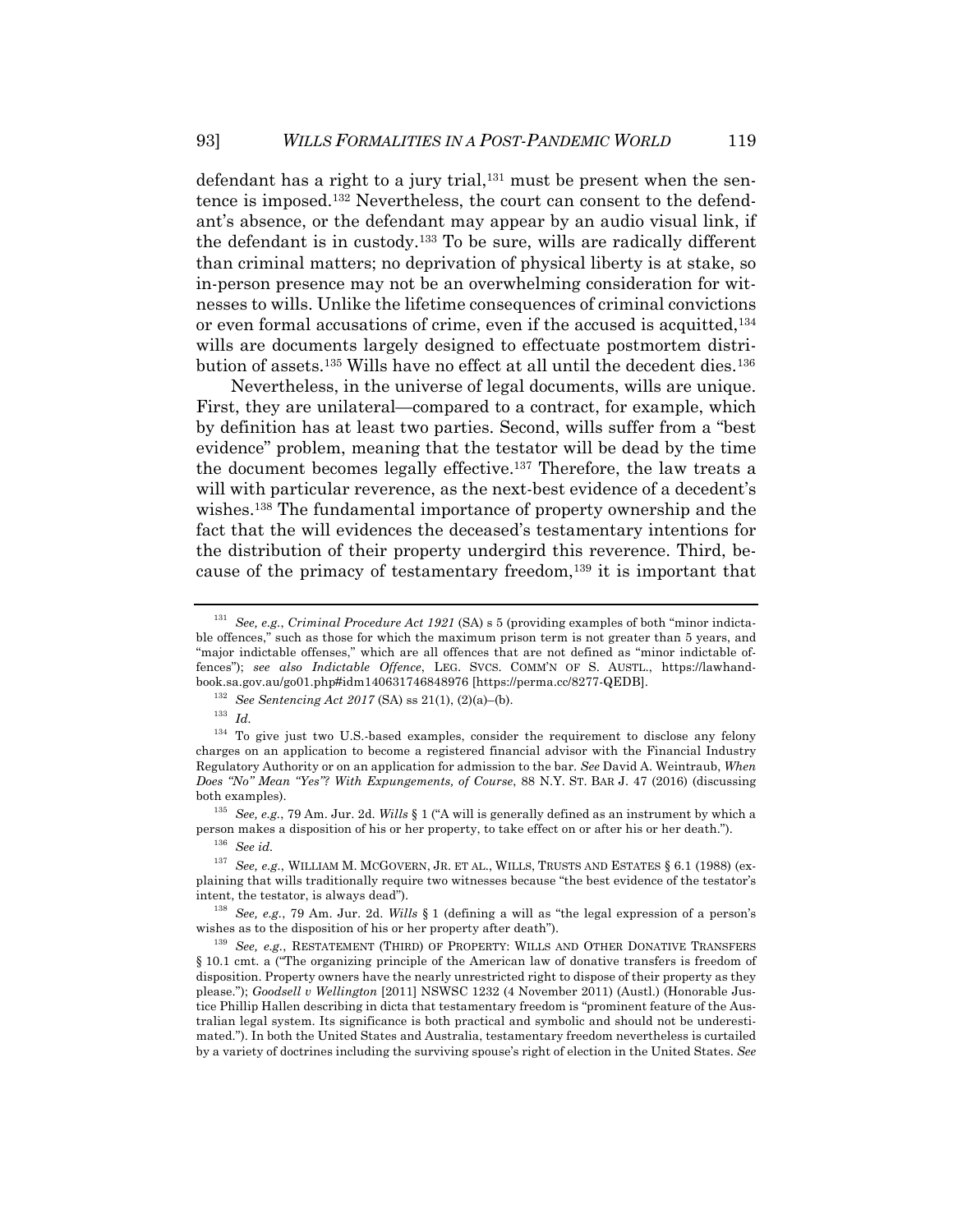the will is an authentic expression of the *decedent*'s wishes and not anyone else's. Through the imposition of statutory formalities, including the traditional requirement of in-person presence of two witnesses, the law has attempted to create conditions that minimize, but certainly do not eliminate, the possibility of fraud, undue influence, and the like.140

Pandemic-era wills legislation was not subject to the usual oversight mechanisms, such as public consultation.<sup>141</sup> Typical legislative processes were either fast-tracked or dispensed with entirely. The fact that the UEWA may have served at least partially as a model for executing pandemic-era wills in the United States provides little comfort to some critics. The drafters prepared the UEWA on an accelerated timetable that was not consistent with the standard practices of the Uniform Law Commission.142 In the case of the UEWA, contrary to the usual process, there was no study committee investigation or report on the feasibility of developing a uniform law before the drafting committee began its work.143 Furthermore, the Uniform Law Commission's own guidelines state that drafters should avoid subject areas that are "controversial because of disparities of policies among the states" as well as areas that are "entirely novel and with regard to which neither legislative nor administrative experience is available."144 The members of the Drafting Committee for the UEWA have publicly acknowledged that the subject of electronic wills is controversial.145 Accordingly, the UEWA may not be the most well-tested model.

Now, however, many jurisdictions do have experience with remote, real-time witnessing because of pandemic-era rules issued in the form of executive or emergency orders. Attorneys and clients who otherwise might never have conducted remote will executions may wish to have the option of continuing the practice, once the public health crisis is

UNIF. PROB. CODE art. II, pt. 2; *supra* Part II.B.2 (providing an overview of Australia's family provision law).

<sup>140</sup> *See supra* Part I.B.2.

<sup>141</sup> Purser et al., *supra* note 35.

<sup>142</sup> *See* Hirsch, *supra* note 6, at 868–70 (describing irregular procedures that led to the formation of the UEWA's drafting committee).

<sup>143</sup> *Id.*

<sup>144</sup> *Statement of Policy Establishing Criteria and Procedures for Designation and Consideration of Acts*, UNIF. L. COMM., https://www.uniformlaws.org/projects/overview/newprojectcriteria [https://perma.cc/A8M4-LEVD]; *see also* Hirsch & Kelety, *supra* note 6, at 45 (noting inconsistency between the Uniform Law Commission's stated policies and the creation of a drafting committee for a Uniform Electronic Wills Act).

<sup>145</sup> *See* Turney Berry & Suzanne Walsh, *Ready or Not, Here They Come: Electronic Wills are Coming to a Probate Code Near You*, 33 PROB. & PROP. 62, 63 (2019) ("This controversy [over electronic wills] is widespread, evidenced among drafting committee members, members of our advisors, and lawyers in audiences whom we have addressed about this topic during the last several years.").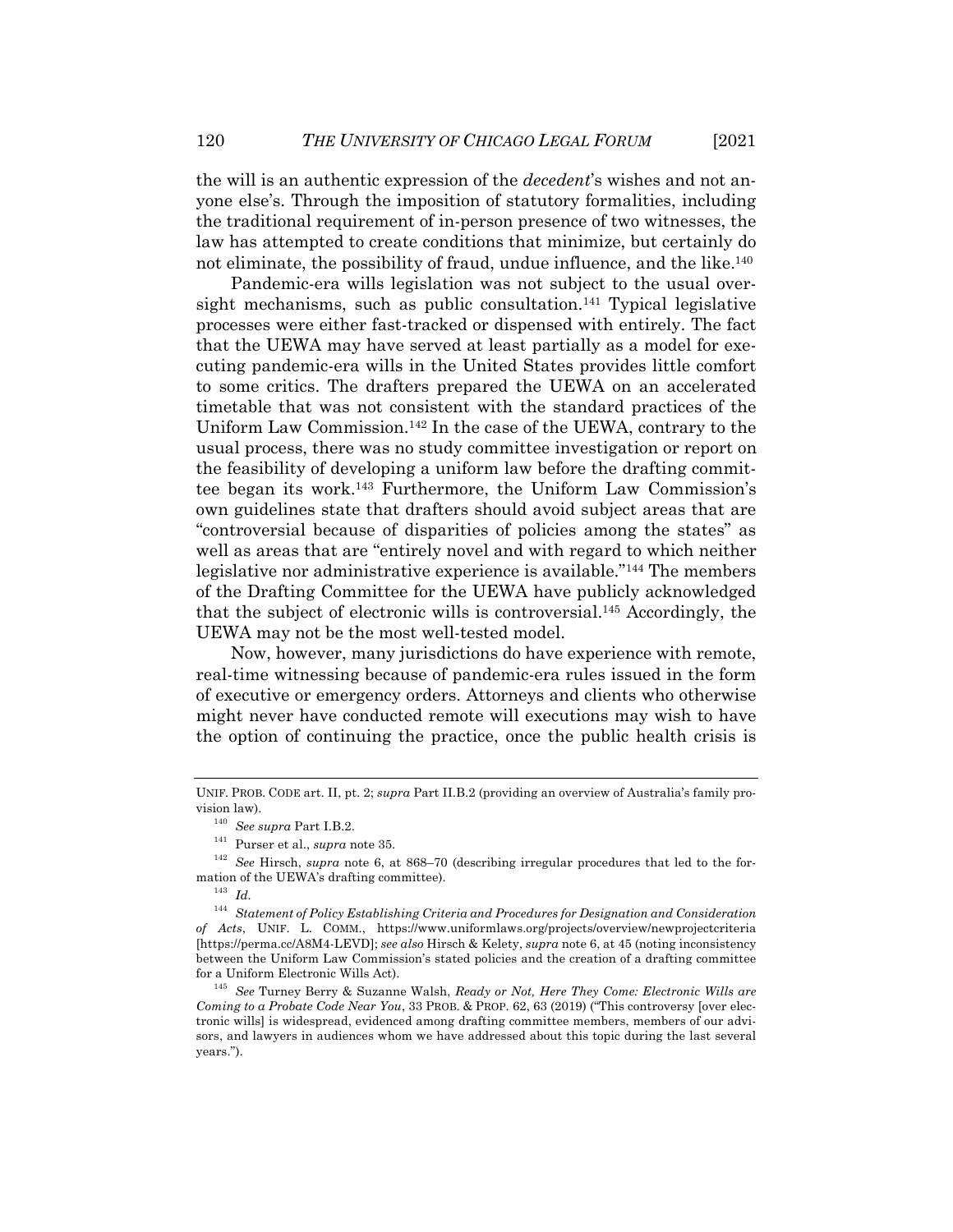over.146 One commentator has suggested that the "technological bell on remote witnessing and remote notarization has rung, and it is going to be very difficult to unring."<sup>147</sup> For that reason, we suggest careful evaluation before making permanent pandemic-era relaxed witnessing requirements.148 Anecdotal evidence suggests that online will-making companies experienced an uptick in business during the pandemic,  $149$ and these companies almost certainly will support making permanent the pandemic-era remote witnessing laws. Indeed, Professor Adam Hirsch has identified commercial forces, not consumer preferences or governmental policy to expand access to will-making, as the primary driver of pre-pandemic electronic wills legislation in the United States.150 Given this context, the next Part outlines a research agenda that can inform a forward-thinking approach to the witnessing of wills, while resisting corporate influence and maintaining due regard for vulnerable testators.

## IV. A RESEARCH AGENDA FOR WILLS FORMALITIES IN THE POST-PANDEMIC WORLD

Overall, we are enthusiastic about any laws that make it easier for people to execute wills because wills allow people to plan for their future, reduce administrative costs, and preserve wealth in even modest estates.151 Electronic wills and remote witnessing services, whether offered by estate planning lawyers or large commercial enterprises *may*, in fact, lead to an increase in national testacy rates, which would be a salutary consequence.<sup>152</sup> Evidence of will-making practices would be

 $146$  In the analogous profession of medicine, the increase in the number of doctors offering telehealth services may inspire some physicians to consider offering continuing care to patients in this manner, and patients may demand it. *See, e.g.*, Len Strazewski, *Telehealth's Post-Pandemic Future: Where Do We Go from Here?*, AM. MED. ASS'N (Sept. 7, 2020), https://www.ama-assn.org/practice-management/digital/telehealth-s-post-pandemic-future-where-do-we-go-here

<sup>[</sup>https://perma.cc/2B5Y-EDA8] (suggesting that physicians' experiences of delivering effective telehealth services during the pandemic may lead to the lifting or easing of pre-pandemic federal and state restrictions on the place of delivery of services).

<sup>147</sup> Ross E. Bruch, *Estate Planning After the Pandemic: How the Coronavirus and Technology Will Change the Estates Practice*, 34 PROB. & PROP. 60, 60–61 (2021).

<sup>148</sup> *See* Horton & Weisbord, *supra* note 1.

<sup>149</sup> *See, e.g.*, Sullivan, *supra* note 113 (describing multiple companies that facilitate will drafting and socially-distanced will executions).

<sup>150</sup> *See* Hirsch & Kelety, *supra* note 6, at 43 ("The driving force behind e-will legislation is not private citizens but commercial firms hoping to *create* demand by advertising and marketing ewills. With mixed success, these firms have been lobbying for the enactment of e-will legislation. Voting within state legislatures on this non-ideological measure has been breaking down along party lines—a symptom of strategic lobbying.").

<sup>151</sup> *See supra* Part II.A (describing the multiple benefits of will-making).

<sup>152</sup> *See supra* notes 43–44 and accompanying text.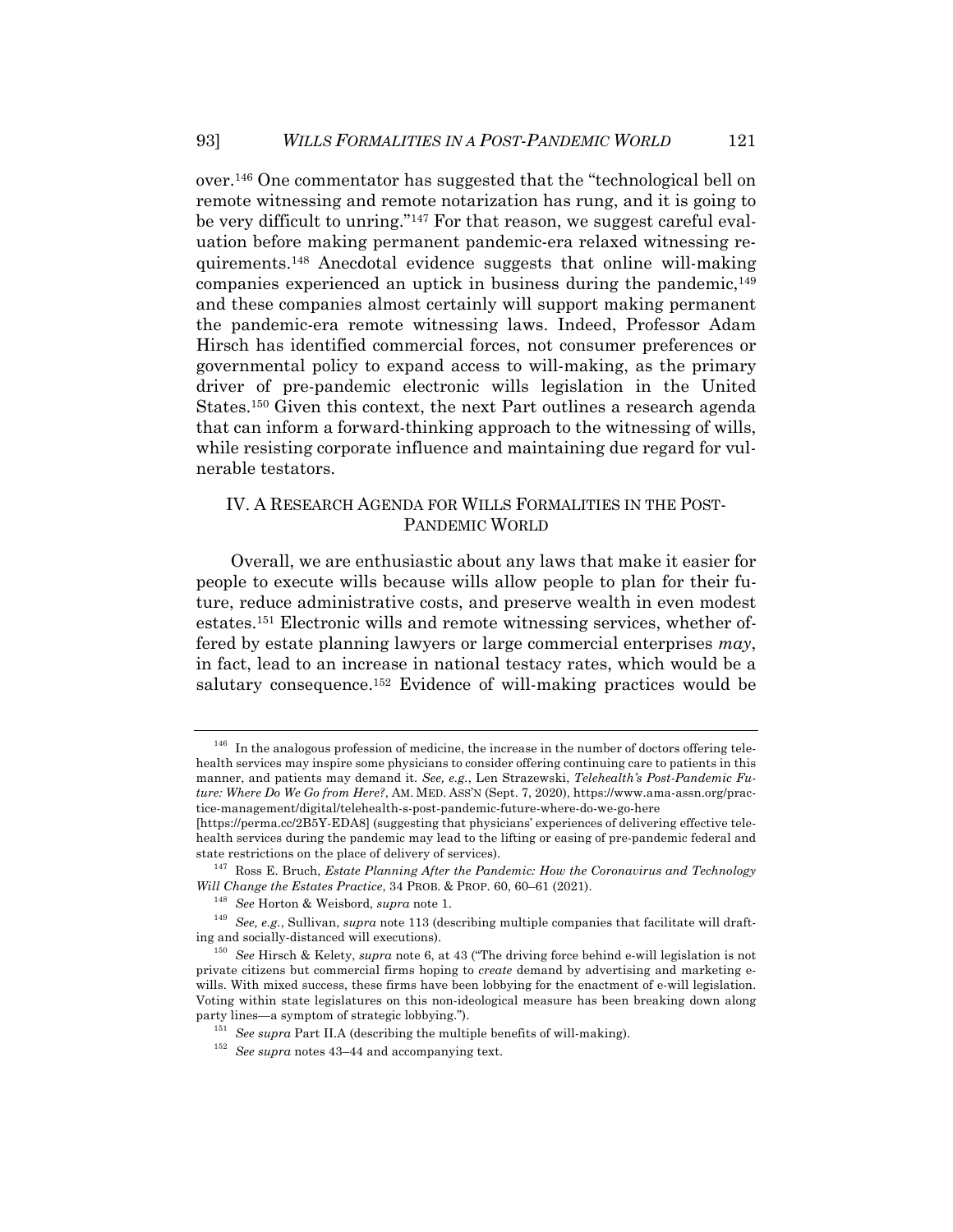useful in exploring whether this is true. Nevertheless, because common law jurisdictions have similar laws governing wills, other experiences with relaxed wills formalities—such as holographic wills and the harmless error doctrine in some U.S. states and the dispensing power in Queensland, Australia153—suggest that witnesses may not always be necessary, and thus extending pandemic-era remote-witnessing rules *may* be reasonable. Apart from the exceptional sensational case (such as the recognition of an unsent text message as a man's will),154 there does not appear to be any great public outcry in Australia, for example, about false positives (mistaken determinations that a writing is the decedent's will) or false negatives (mistaken failures to recognize a particular writing as the decedent's will). Relaxing wills formalities does not necessarily lead to disastrous consequences. However, in the case of the Queensland dispensing power, there is court oversight in the absence of compliance with the traditional formalities; that is a factor that should be considered in any potential relaxation of wills formalities.

At the same time, the COVID-19 crisis makes equally clear that there are many people who are vulnerable, by virtue of their personal circumstances, to possible abuse by unscrupulous others. Admittedly, in-person witnesses are no guarantee against undue influence or fraud or even the lack of testamentary capacity. There is indeed a long line of will contests in both the United States and Australia alleging precisely those types of problems.155 Nevertheless, the presence of live witnesses likely deters some wrongdoing. Whether remote witnesses can serve that same function as in person witnesses is not yet known; the pandemic is the only experience most jurisdictions have had with remote witnessing.

Before permanently embracing the pandemic-era provisions for remote witnessing of wills, and thus relaxed wills formalities generally, multiple studies are necessary. We outline them here.

<sup>153</sup> *See supra* Part I.B.1.

<sup>154</sup> *See, e.g.*, Michaela Whitbourn, *Unsent Text Message with a Smiley Face Counted as a Will, Court Rules*, SYDNEY MORNING HERALD (Oct. 11, 2017), https://www.smh.com.au/national/unsenttext-message-with-a-smiley-face-counted-as-a-will-court-rules-20171010-gyxzsf.html [https://perma.cc/R6ST-BEAP]; Dani Deahl, *Australian Court Says Man's Unsent Text Message Counts as Valid Will*, THE VERGE (Oct. 11, 2017), https://www.theverge.com/2017/10/11/16458484 /australian-supreme-court-rules-unsent-text-message-valid-will [https://perma.cc/6UUK-XKEM].

<sup>155</sup> *See, e.g.*, *Nicholson v Knaggs* [2009] VSC 64 (27 February 2009) (Austl.) (finding lack of testamentary capacity and some undue influence in the case of an elderly testator who made substantial gifts to her caregivers); Barbara Hamilton, *The Doctrine of Unconscionable Bargains in Equity: Potent Sword for Estate Lawyers*, 27 QUEENSL. L. 180 (2007) (describing, among other things, the difference between the equitable doctrine of undue influence and undue influence as applied in estate contestation, recommending the application of the equitable doctrine in estate cases); Cockburn, *supra* note 68.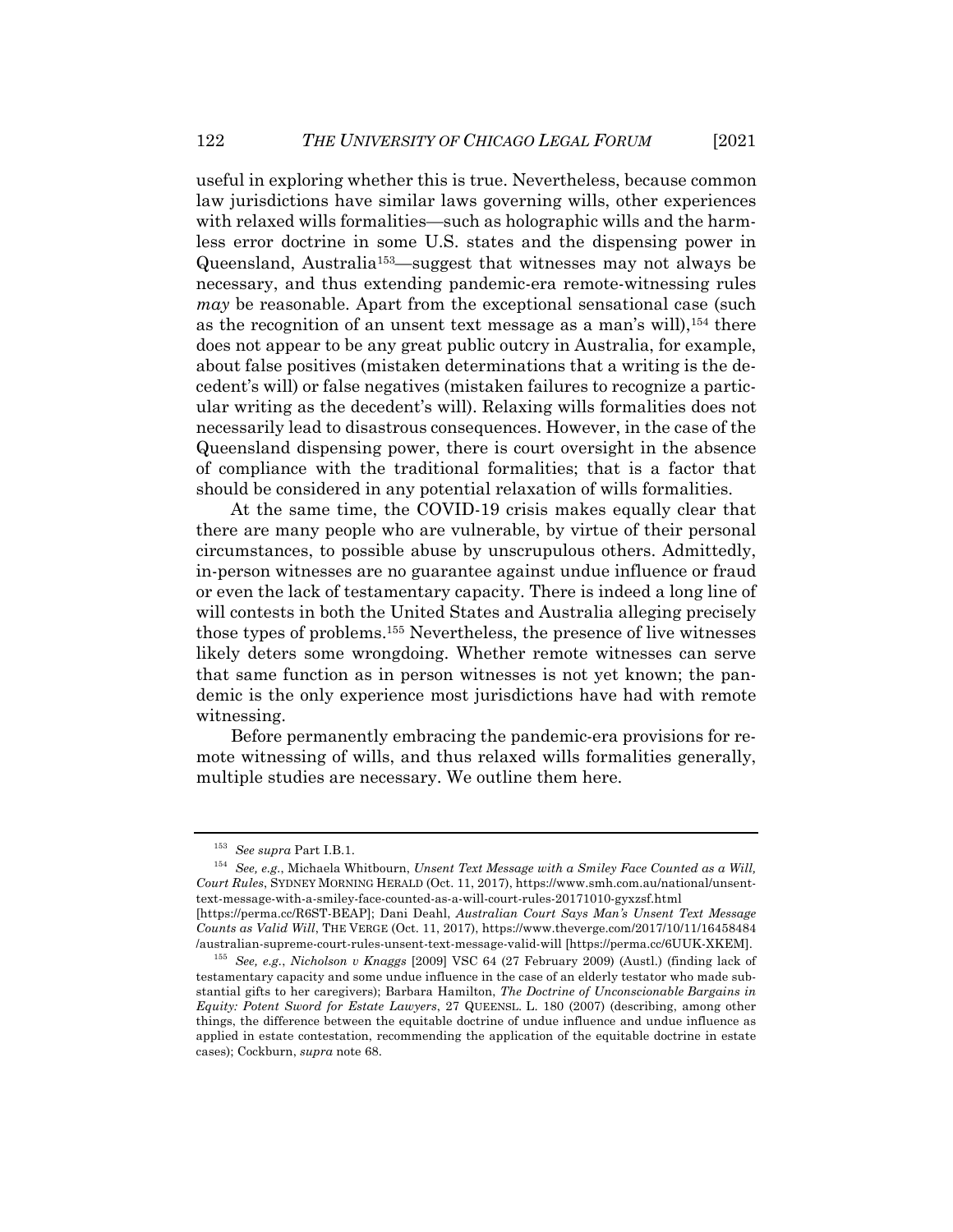#### A. Study One: Will Contests

One study should identify wills executed during the pandemic with remote witnesses and compare the rates at which those wills are contested vis-à-vis wills executed with in-person witnesses. Are remotely witnessed wills more likely to be challenged? If so, on what grounds? The difficulty with conducting this type of study will be sifting through multiple years of probate records to compile a large enough study sample. In a jurisdiction where probate records are accessible electronically, this may be less onerous than in a jurisdiction where only paper records are kept. Even so, because it is neither certain when people who executed wills during the pandemic era will die, nor that they will not alter their wills before death, it may be years before a large enough sample can be assembled.

B. Study Two: Demographics, Behaviors, and Attitudes of Pandemic-Era Testators

A second study should focus on the pandemic-era testators themselves. It would be possible to issue a call for participation in a study of those who executed a will remotely during the pandemic. Once eligible participants are identified, surveys can gather demographic data, and one-on-one interviews can elicit information about the participants' practices, behaviors, and attitudes. Were the individuals who availed themselves of the ability to execute a will with remote witnesses persons who would have executed wills in the traditional manner had the pandemic not occurred? Or were participants spurred to make a will by either the pandemic or the apparent ease associated with remote witnessing? Answers to these questions might reveal whether remote-witnessing rules "created" a new population of testators, so to speak.

Furthermore, did pandemic-era testators use the services of a lawyer or an online will-making service? If the latter, did the clients of willmaking services feel that they received advice tailored to their unique situations? This data could reveal preferences for traditional person-toperson versus technology-enabled legal services and any perceived differences in the quality of the estate planning advice testators received in each mode.

Relatedly, what impact did the making of a will during the pandemic have on the participants' sense of preparedness for the future? Did the participants re-execute wills after the easing of restrictions in their jurisdictions? Given the option, would testators like to have the option of executing a remotely witnessed will in the future? Answers to these questions could reveal how making a will impacts testators' sense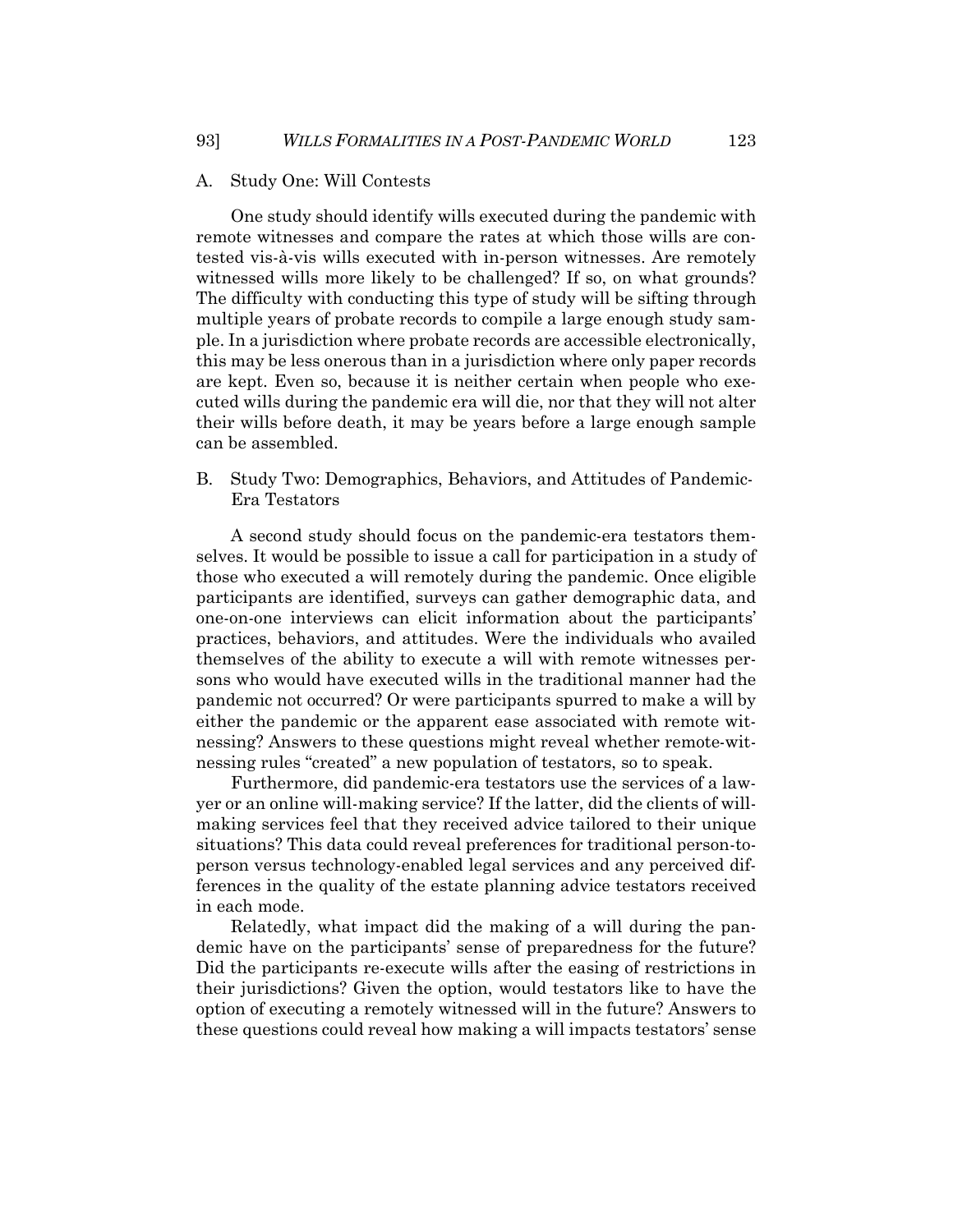of well-being, how much testators (and their advisors) "trust" legal documents executed during the pandemic, and what participants' stated preferences might suggest for the future expansion of online will-making services.

Likewise, it would be useful to collect data in relation to both the accessibility and use of the relevant technologies—did testators find the process easy to navigate? Was the technology reliable? What role, if any, did technology play in the person's decision to make a will? Answers to these questions may identify future challenges to the widespread ability of electronic wills and provide useful data about digital literacy and the digital divide.

#### C. Study Three: Attorneys' and Witnesses' Perceptions

A third study should focus on the attorneys and witnesses involved in remote will executions during the pandemic. Through either surveys or qualitative interviews, questions could elicit a variety of information. How well did these parties feel that they could assess the testator's capacity and personal circumstances, including the potential presence of elder abuse or undue influence, for example? When serving as a remote witness or supervisor of a will execution ceremony, did the study participants have any concerns about the testator's testamentary capacity or any other issues? If yes, did the participants voice those concerns or not? Answers could suggest whether pandemic-era rules contain adequate safeguards or whether additional protections for testators are necessary.

As a corollary, to the extent that the participants in this study had experience supervising will executions or witnessing wills before the pandemic, how did their experiences compare? Did they feel more or less confident in their assessments in the remote context, or in the traditional in-person context? This data might inform the development or updating of "best practice" guidelines for remote witnessing, in the event that the emergency provisions become permanent.

Prospectively, would attorneys like to consider offering remote will executions to their clients in non-pandemic times? Would witnesses feel comfortable doing so? Answers to these questions might reveal the likely direction of future legal practice, i.e., whether lawyers are inclined to use remote witnessing as standard professional practice when it is no longer necessary for public health reasons. The data might also provide insight into lawyers' attitudes about delivering technology-enabled legal services more generally, allowing a more accurate assessment of the ways that legal practice may change in the future.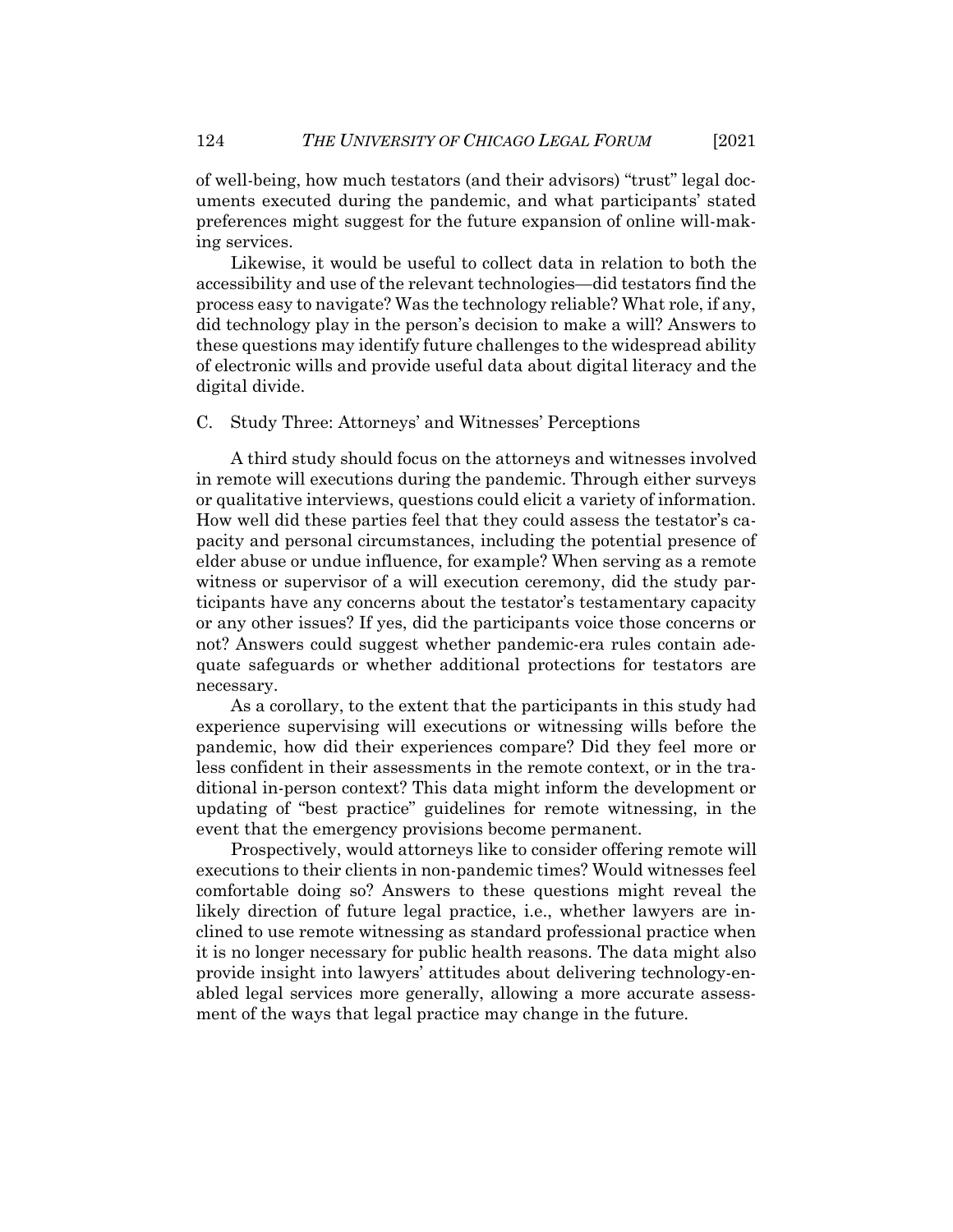#### D. Study Four: Would-Be Testators

A fourth study should elicit information from adults who wanted to but did not execute wills during the pandemic. What were the reasons that the study participants did not execute a will? Were they aware of the availability of remote witnessing rules, if any, in their jurisdiction? If yes, how did the study participants become aware of the possibility of remote witnessing? If no, would information about remote witnessing have made them more likely to execute a will? Answers to these questions could reveal what the general public understands about will-making generally and whether and how the general public became aware of changes that impacted how legal documents, including wills, could be executed in a pandemic. The answers might also reveal how well legal service providers communicated (or failed to communicate) to existing and potential clients during a time of crisis.

In a similar vein, if the study participants would be interested in principle in remotely executing a will, would it matter to them if the document and signatures were entirely electronic, or would they prefer a traditional paper will that they could hold up in front of a computer and then forward to the witnesses for signing, with the same audiovisual technology to be used at each stage of signing (i.e., the testator's signing of the will, the first witness's attestation of the will, and the second witness's attestation of the will)? This data could also inform the development of "best practice" guidelines for remote witnessing and the extent to which clients (as opposed to lawyers) are comfortable with electronic documents.

Next, to what extent did this population of study participants execute wills after the easing of restrictions in their jurisdictions? If they did not, what are their reasons? Given the relatively thin data about will-making and will contestation, answers to these questions could reveal attitudes towards will-making generally and how well people understand the benefits of testacy over intestacy. The data might also identify the extent to which pandemic-inspired mortality concerns led to action after the easing of restrictions, or whether will-making, which once seemed like an urgent priority, no longer seemed that way after a period of time.

Through these preliminary sketches of four potential studies of pandemic-era will-making, we highlight how little is known about the experience and effectiveness of will-making generally, let alone remotewitnessing rules developed largely in response to a public health emergency. Before rushing to embrace remote witnessing and other relaxations of traditional wills formalities, law reformers, policymakers, and legal scholars need to understand, from future research such as that